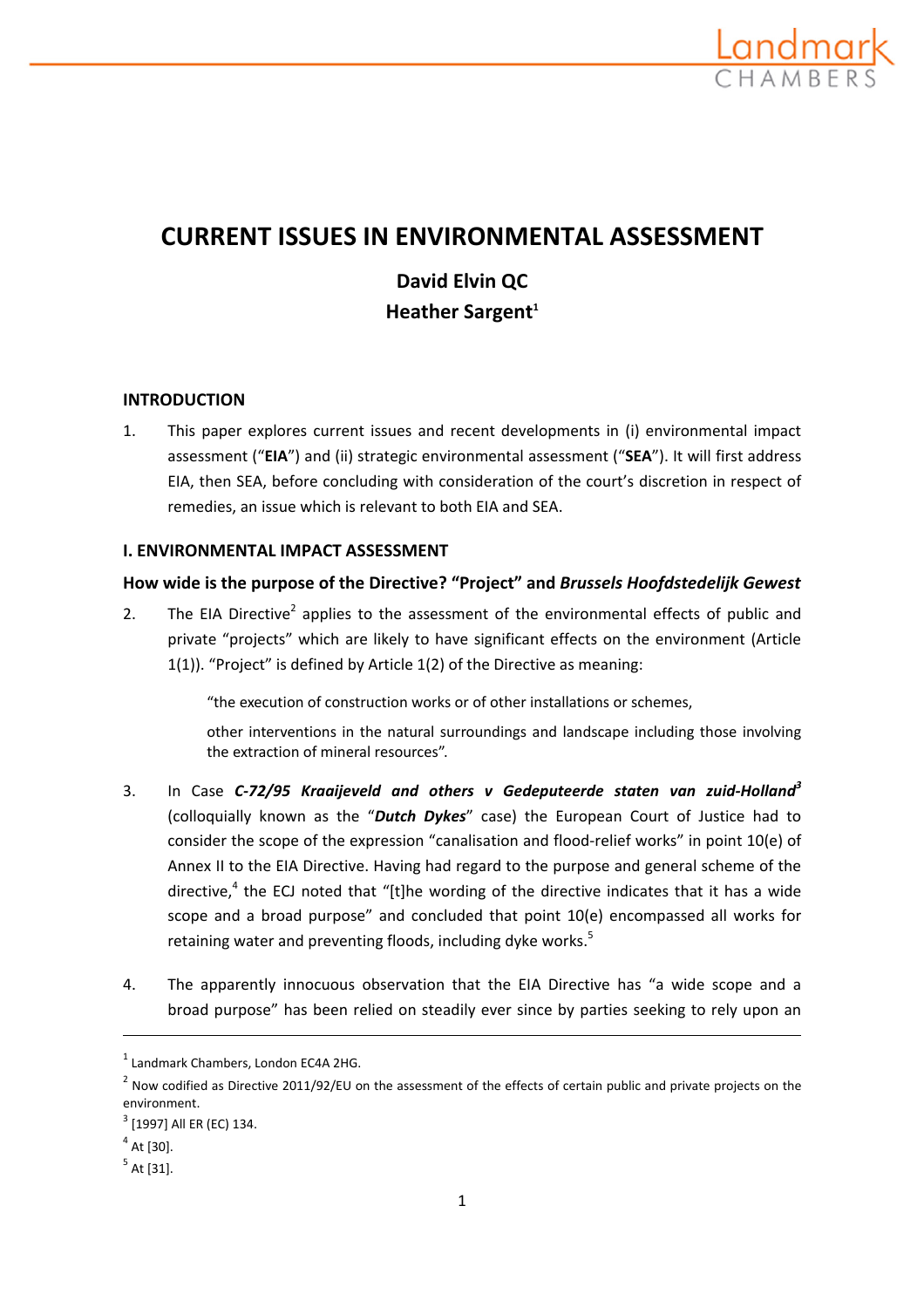

expansive interpretation of the provisions of the EIA Directive. However, it is now clear from the decision of the Court of Justice in Case *C‐275/09 Brussels Hoofdstedelijk Gewest v. Vlaams Gewest*<sup>6</sup> ("*Brussels Airport*") that, notwithstanding the decision in *Dutch Dykes*, there are limits even to the "purposive" approach to the EIA Directive.

- 5. *Brussels Airport* concerned the interpretation of point 7(a) of Annex I to the EIA Directive, which referred to the "construction ... of airports with a basic runway length of 2100m or more". The Brussels Airport Company had been granted an environmental permit for the continued operation of Brussels airport (but not for its extension; an application in that regard had been rejected). The applicants argued that the grant of the environmental permit ought to have been subject to EIA.
- 6. In *C‐2/07 Abraham and Others<sup>7</sup>* the Court of Justice had held that it was "apparent from the very wording" of article 1(2) of the EIA Directive that the term "project" referred to works or physical interventions. In *Brussels Airport* the "project" was limited to the renewal of the existing permit to operate the airport and did not entail works or interventions which altered the site physically. The applicants, however, argued that the concept of physical intervention had to be broadly construed so as to encompass any intervention in the natural surroundings; they relied on the judgment in the *Waddenzee*  $case<sup>8</sup>$  in which the Court had held that an activity such as mechanical cockle fishing was within the concept of "project".
- 7. The Court rejected the applicants' argument.<sup>9</sup> It held that the activity in **Waddenzee** had been comparable with the extraction of mineral resources, an activity which was specifically referred to in Article 1(2) of the EIA Directive and which entailed genuine physical changes to the sea bed. The renewal of an existing permit to operate an airport could not, in the absence of any works or interventions involving alterations to the physical aspect of the site, be classified as a "project".<sup>10</sup> The term "construction" within point 7(a) of Annex I, moreover, was "not in any way ambiguous" and was to be understood as having its "normal meaning, namely as referring to the carrying out of works not previously existing or of physical alterations to existing installations".<sup>11</sup>
- 8. Significantly, the CJEU held:

"...while it is established case‐law that the scope of [the EIA Directive] is wide and its purpose very broad ... a purposive interpretation of the directive cannot, in any event,

<u> 1989 - Johann Stein, marwolaethau a bhann an chomhair an chomhair an chomhair an chomhair an chomhair an chom</u>

 $<sup>6</sup>$  [2011] Env LR 26.</sup>

<sup>7</sup> [2008] ECR I‐1197.

 $^8$  C-127/02 Landelijke Vereniging tot Behoud van de Waddenzee v Staatssecretaris Van Landbouw, Natuurbeheer en Visserij **[2004] ECR I‐7405.**

 $^{9}$  At [23].

 $10$  At [24].

 $11$  At [26].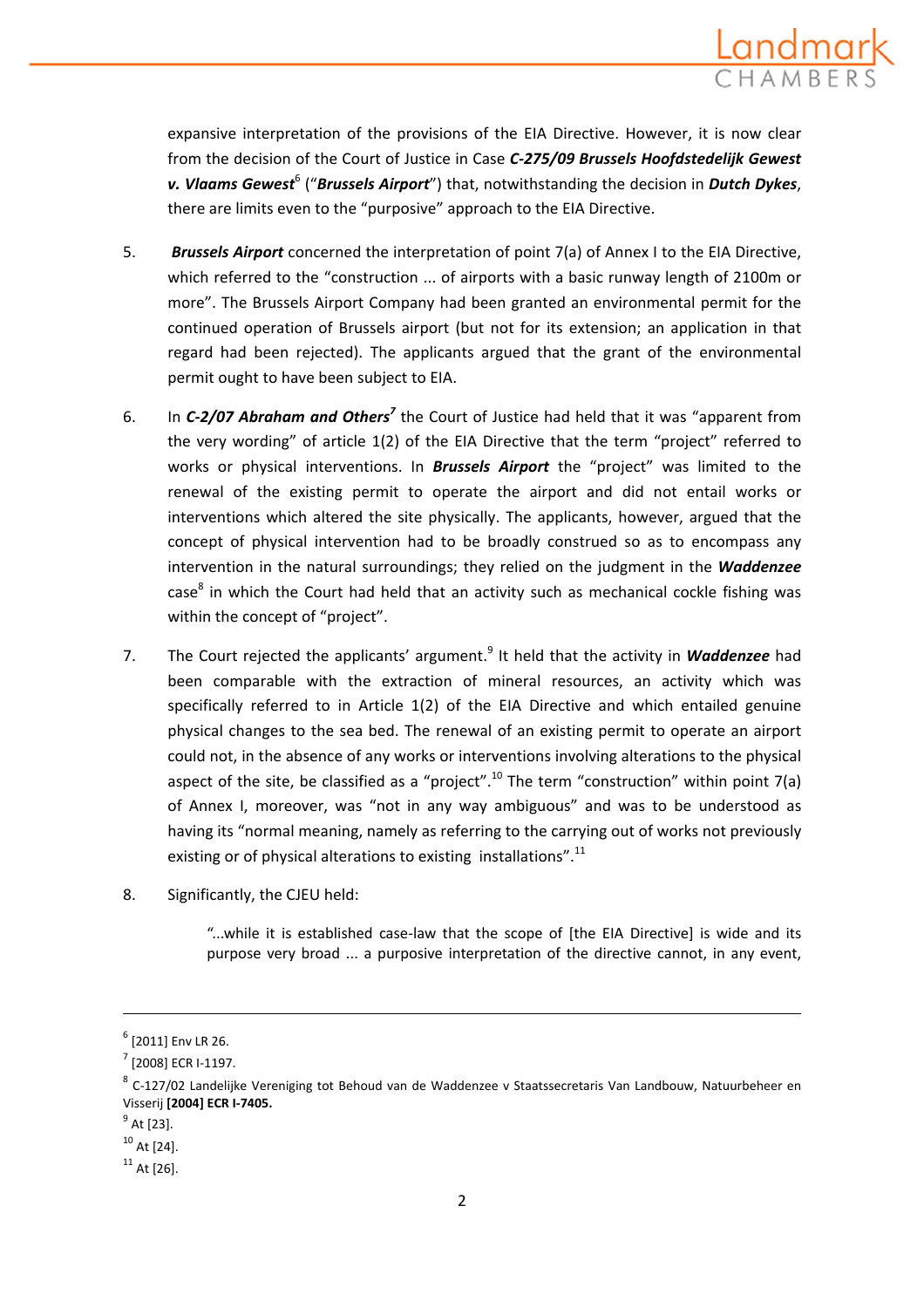

disregard the clearly expressed intention of the legislature of the European Union".<sup>12</sup>

9. The Court did, however, contemplate the possibility that the permit might constitute "a stage in a procedure the ultimate purpose of which is to grant the right to proceed with an activity which constitutes a project within the meaning of [article  $1(2)$ ] of the directive".<sup>13</sup> The Court observed that:

> "...where national law provides that the consent procedure is to be carried out in several stages, the environmental impact assessment in respect of a project must, in principle, be carried out as soon as it is possible to identify and assess all the effects which the project may have on the environment (see *Wells* (*C‐201/02*) [2004] ECR I‐723 at [53] and Abraham at [26]). It has also been held that a national measure which provides that an environmental impact assessment may be carried out only at the initial stage of the consent procedure, and not at a later stage in the procedure, would be incompatible with [the EIA Directive] (see, to that effect, *Commission v United Kingdom (C‐508/03)* [2006] ECR I‐3969 at [105] and [106]).

> If it should prove to be the case that, since the entry into force of [the EIA Directive], works or physical interventions which are to be regarded as a project within the meaning of the directive were carried out on the airport site without any assessment of their effects on the environment having been carried out at an earlier stage in the consent procedure, the national court would have to take account of the stage at which the operating permit was granted and ensure that the directive was effective by satisfying itself that such an assessment was carried out at the very least at that stage of the procedure".<sup>14</sup>

- 10. The decision in *Brussels Airport* highlights an interesting possibility regarding the purposive approach towards the EIA Directive espoused by the CJEU in the *Dutch Dykes* case and repeated frequently in this and other contexts, i.e. that a purposive approach will not lead ineluctably to an expansive reading of the provision of the Directive in question, particularly where purpose is identified by reference to the Directive's text. It is clear that the Advocate General in *Brussels Airport* considered that, in identifying the "purpose" of the Directive, it was not legitimate to disregard "the clearly expressed intention of the legislator".<sup>15</sup> That led him to define the purpose of the Directive more narrowly than he could otherwise have done, i.e. as being concerned to ensure that EIA was undertaken only where physical intervention was proposed.
- 11. The approach of the Advocate General leaves open the question of whether a material change of use which does not involve any physical works is a "project" for the purposes of the EIA Directive. On the approach of the Advocate General, whereby the purpose of the EIA Directive is defined narrowly by reference to the terms of the Directive so as to exclude non‐physical interventions, such a material change would not be a "project". It might be

<u> 1989 - Johann Stein, marwolaethau a bhann an chomhair an chomhair an chomhair an chomhair an chomhair an chom</u>

...

 $12$  At [29].

 $13$  At [32].

 $14$  At [33].

<sup>&</sup>lt;sup>15</sup> At [28] of the AG's Opinion.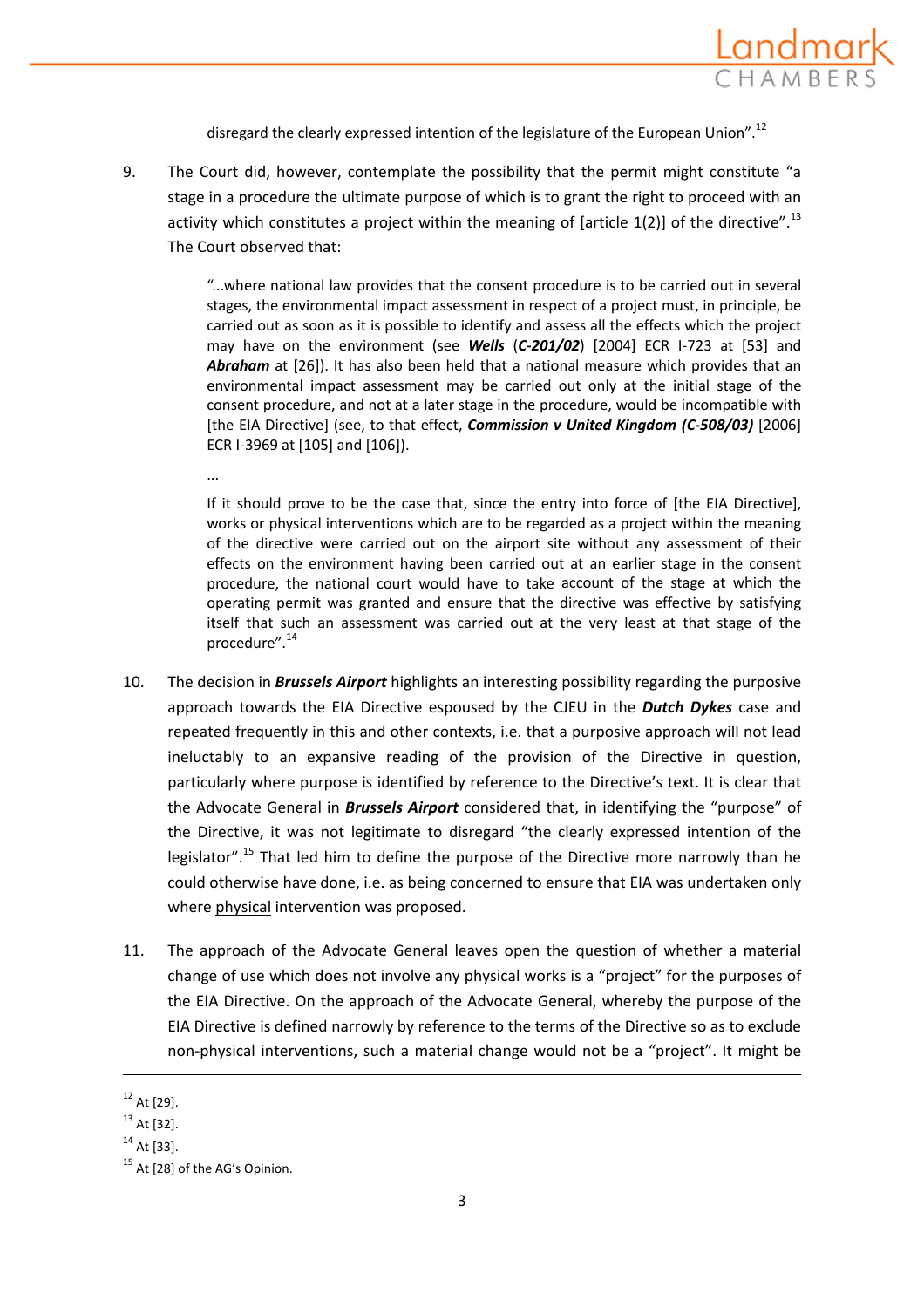

thought that a material change which resulted in physical consequences would fall within the definition of "project", but that suggestion runs counter to the Advocate General's response, in *Brussels Airport*, to the applicants' argument that EIA should address not only the direct consequences of the activities to be carried out, but also the indirect consequences:

"It appears clear to me that the applicants' position is ... vitiated by a fundamental error. It in fact confuses two separate aspects, namely the purpose of the impact assessment on the one hand, and the conditions under which an impact assessment is required on the other. In other words, it is evident that in the case of the construction of or significant alteration to an airport, the obligation to carry out an impact assessment will be triggered, and not only the immediate effects of the construction works, but also the indirect effects which may be caused to the environment due to the subsequent activity carried on at the airport, will have to be examined. If, however, as in this case, the basic prerequisite for carrying out an impact assessment is not satisfied, since no physical activity involving construction or any alteration to the structure of the airport is being carried out, the problem of the scope of the impact assessment does not even arise, since it is devoid of purpose".<sup>16</sup>

12. The question of "material change of use" and EIA and similar issues arose earlier in *Commission v. UK* Case C‐199/04 [2007] E.C.R. I‐1221 and in *R (Edwards) v. Environment Agency (No. 2)* [2008] Env. L.R. 34 both regarding a change of fuel to use a form of secondary fuel in cement manufacturing but was not resolved in those cases. In *Commission v UK*, as recorded by the CJEU, the compliant in the infraction was

> "17 … the Commission took the view, first, that the use by the competent national authorities of the test of 'material change in the use of any buildings or other land' contained in the TCPA 1990 meant that certain projects, including in particular a change in the fuel burnt in a cement manufacturing plant, were not subject to the procedures provided for by Directive 85/337. Second, the United Kingdom had not coordinated its planning and pollution‐control rules adequately so as to ensure compliance with the obligations and objectives laid down by that directive. For that reason, the Commission sent the United Kingdom a letter of formal notice on 7 May 2001."

13. However, the issue was not answered since the claim was dismissed as inadmissible:

"23 In support of its action, the Commission puts forward two complaints: the first puts in issue sections 55 and 57 of the TCPA 1990 pursuant to which planning authorities use the nationally applicable test of 'material change in the use of any buildings or other land' when application is made for planning permission, having the effect, according to the Commission, of excluding certain projects from the field of application of Directive 85/337, while the second complaint alleges that, when Directive 85/337 was transposed into national law, the United Kingdom Government did not coordinate planning and pollution‐control rules adequately so as to ensure compliance with all the obligations laid down in Articles 3 and 8 of that directive.

24 However, in its application the Commission expressly acknowledged that, by the Town and Country Planning (Assessment of Environmental Effects) Regulations 1988 and the Town and Country Planning (Environmental Impact Assessment) (England and Wales) Regulations 1999, the United Kingdom has adopted the necessary legislation to

<sup>16</sup> At [30] of the AG's Opinion.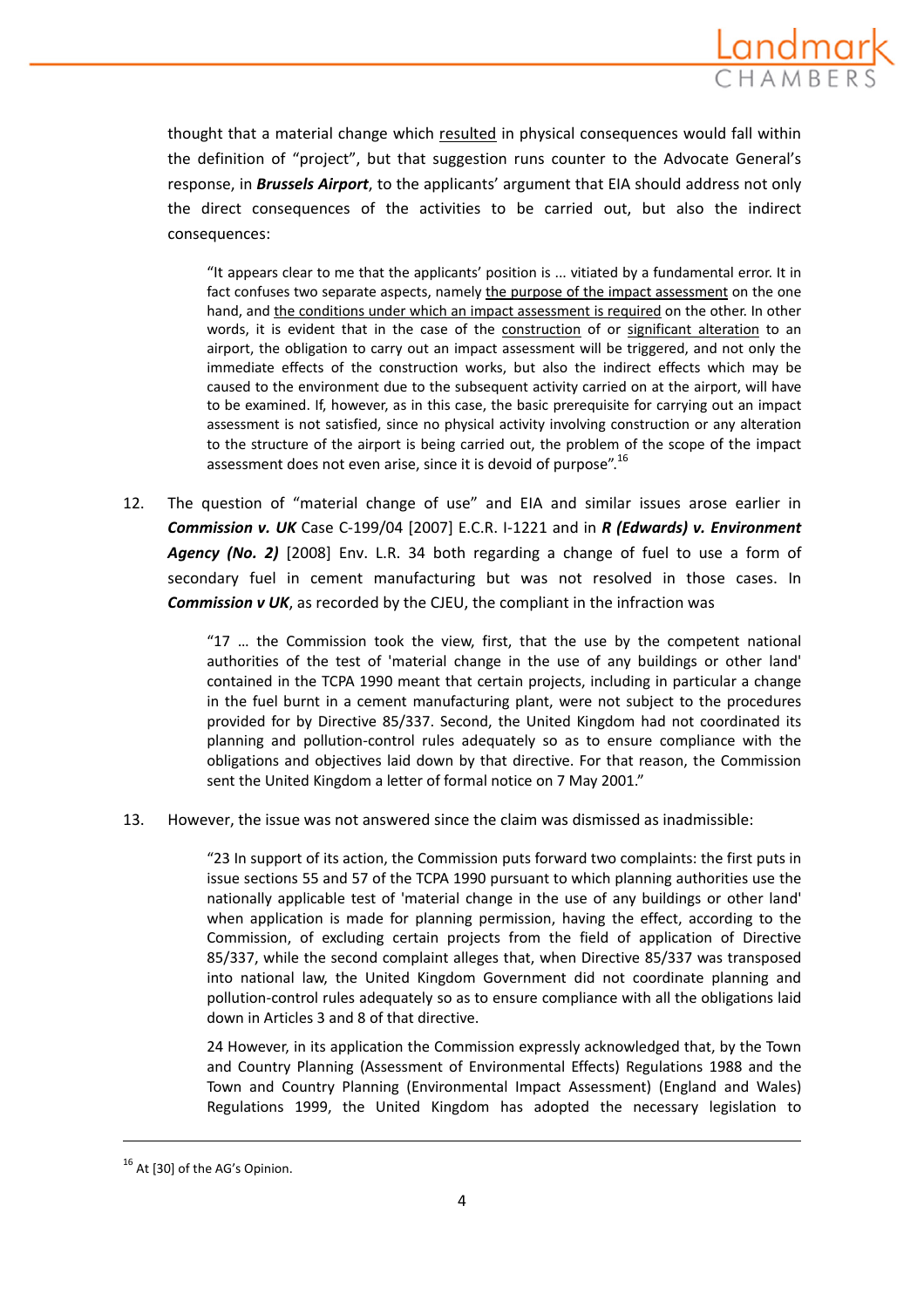

implement Directive 85/337 into domestic law.

25 Consequently, since the present action for failure to fulfil obligations is founded on contradictory arguments, it does not satisfy the requirements of coherence and precision referred to in paragraph 21 of this judgment."

14. In *Edwards*, the use of shredded tyres as fuel and whether that required EIA was lost in the wider arguments deployed on appeal. Since the original plant had been subject to EIA it was considered by the House of Lords that the permit application did not require EIA since it was not an amendment to an existing project within Annex I. Lord Hoffman held:

> "53 This distinction between the installation and the way it is used is in my opinion reinforced by two matters. First, the Annexes generally describe projects by reference to their purpose (in para.10 of Annex I, an installation for the incineration of waste) rather than the use to which they may from time to time be put. Secondly, the size of the installation is described by reference to its capacity (in para.10, over 100 tonnes a day) rather than the amount of waste actually incinerated. These features of the description both suggest that the relevant paragraphs are concerned with the creation of an installation of a particular size for a particular purpose rather than with the quantity of waste from time to time incinerated. No doubt the Lawford Road works had an enormous capacity in the sense that if the company had run it entirely on tyres, large quantities could have been incinerated. It would however be strange if the effect of that capacity, constructed for a different purpose, was that any use of waste as a fuel brought it within para.10 of Annex I.

> 54 Mr Wolfe referred to *Commission v Italy* (November 23, 2006) Case C‐486/04, in which a power station fuelled by combustible material derived from waste and biomass had been built at Massafra in Apulia without any assessment under the EIA directive. The Court of Justice had no difficulty in holding that the plant came within para.10 of Annex 1. It seems to me entirely reasonable to describe the project as having been the construction both of an installation for the incineration of waste and an installation for the generation of electricity. It fell within both descriptions. But the present case does not involve the construction of anything and therefore in my opinion falls outside the directive.

> 55 Mr Wolfe says that it would be odd if one could build an installation which ran on, say, oil, and then change to using more than 100 tonnes a day of waste, without at either stage coming within para.10 of Annex I. It should not be possible to achieve in two stages what could not lawfully be done in one. I do not however find this a startling anomaly. First, Annex I provides a rule of thumb which identifies in a rough and ready way those projects which must necessarily be assessed. It does not say that other projects or changes in existing projects may not have environmental effects which require assessment. In particular, the possibility of a change in the nature or use of an installation which makes an assessment necessary is covered by Art.13 of Annex II:

"13. — Any change or extension of projects listed in Annex I or Annex II, already authorized, executed or in the process of being executed, which may have significant adverse effects on the environment."

56 Secondly, the EIA is only one weapon in the European regulatory armoury for the protection of the environment. There are other directives dealing with, for example, pollution (the IPPC directive) and waste disposal (the Waste Incineration Directive 2000/76/EC ). In considering whether there are gaps or anomalies, it is necessary to consider the system as a whole and not just the EIA directive. It is no coincidence that, as I shall later explain, the application under the regulations included all the information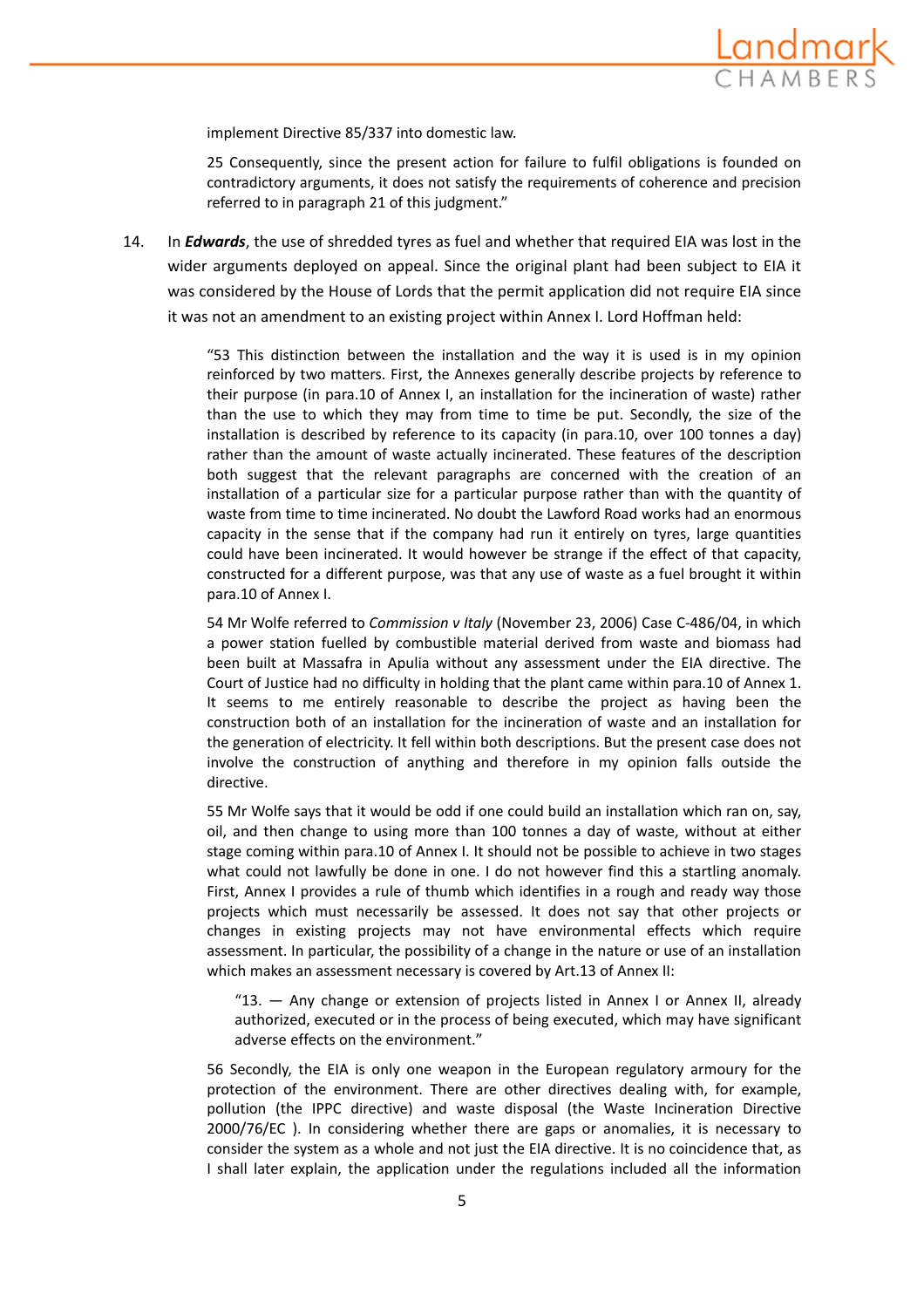

relevant to tyre burning which an environmental statement under the EIA would have required.

57 In this case, if the introduction of tyres as fuel has to be accommodated within the EIA directive at all, the heading under which it would most naturally fall is a "change" in a project within the meaning of para.13 of Annex II . But there is a finding of fact, which I have already mentioned, that the change would not have significant adverse effects on the environment. Thus it seems to me that to construe para.10 of Annex I to require an environmental assessment in addition to an application under the Regulations would be not purposive but pedantic."

- 15. The High Court came very close to having to consider the material change of use issue in *R (Evans) v. Basingstoke and Deane BC*. <sup>17</sup> The claimant contended that a material change of use had occurred and was a development which required an EIA. The defendant and the interested party initially submitted that there was no "project", but subsequently (for reasons which are not relevant here) conceded that the change in use which had occurred was Schedule 2 development within the meaning of regulation 2(1) of the 1999 EIA Regulations, and thus required an EIA.
- 16. The material change of use issue which arises in the light of *Brussels Airports* thus continues to await resolution by the courts and is likely to turn at least in part on whether the use clearly brings the project within one of the categories of Annexes I or II to the Directive.

#### **EIA and transboundary effects**

- 17. In *Alternative A5 Alliance's Application for Judicial Review*<sup>18</sup> the applicants contended, before the High Court (Northern Ireland), that there had been a breach of Article 7 of the EIA Directive, which requires that where a Member State is aware that a project is likely to have significant effects on the environment in another Member State, the Member State in whose territory the project is intended to be carried out shall send to the affected Member State as soon as possible and no later than when informing its own public (*inter alia*):
	- (1) A description of the project, together with any available information on its possible transboundary impact;
	- (2) Information on the nature of the decision which may be taken.

The affected Member State must be given a reasonable time in which to indicate whether it wishes to participate in the environmental decision‐making procedures.

18. The applicants asserted that Article 7 had been breached in that a description of and information in relation to the scheme (the 85km off‐line A5 Western Transport Corridor dual carriageway scheme) had not been sent to the Irish Government. Stephens J

 $17$  [2013] EWCA Civ 1635 upholding Stadlen J. at [2013] EWHC 899 (Admin).

<sup>18</sup> [2013] NIQB 30.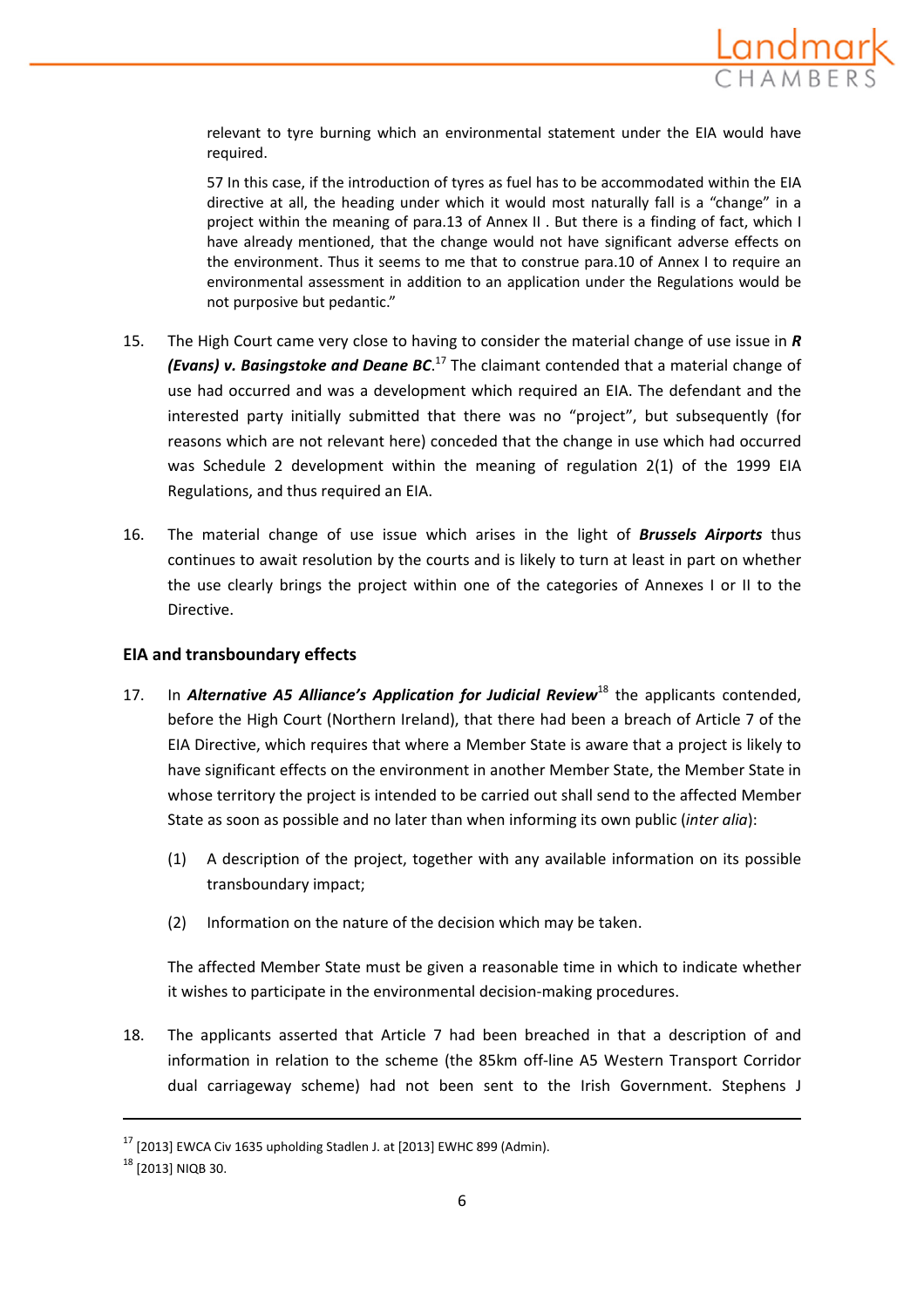

considered, however, that it was "readily apparent" that the Irish Government was a key partner in taking the scheme forward:<sup>19</sup>

"...there was an A5 Technical Group being a cross‐border group consisting of two senior members of the [Northern Irish] Department and two senior members of the National Roads Authority in the Republic of Ireland ... I consider that descriptions and information in relation to the scheme were being shared within this body set up by the Irish Government and the Northern Irish Executive. No suggestion has been made ... that the Irish Government was unaware of or had not been informed as to the descriptions and information set out in Article 7 or that they did not have an opportunity within an appropriate timescale to indicate whether they wished to participate in the environmental decision‐making procedures."

19. Stephens J considered it unnecessary to decide whether there had been a breach of Article 7, except to indicate that if there had been, it was "of an entirely technical nature elevating form over substance", and that he would have no hesitation in exercising discretion by declining to grant any relief. $^{20}$ 

## **Proposals to amend the EIA Directive**

- 20. In October 2012 the European Commission published a proposal for a new Directive amending the existing EIA Directive.<sup>21</sup> The Commission proposal explains that the main amendments proposed are:
	- (1) Clarifying the screening procedure, by modifying the criteria of Annex III and specifying the content and justification of screening decisions - the aim is to avoid unnecessary administrative burden in relation to small‐scale projects;
	- (2) The introduction of amendments to reinforce the quality of the EIA process, including mandatory scoping and "quality control" of EIA information; it is also proposed to specify the content of the EIA report (mandatory assessment of reasonable alternatives, justification of final decisions, mandatory post‐EIA monitoring of significant adverse effects) and to "adapt the EIA to challenges" (biodiversity, climate change, disaster risks, availability of natural resources); and
	- (3) Specifying the time‐frames for the main stages of EIA required by the Directive (public consultation, screening decision, final EIA decision); it is also proposed to introduce a mechanism described as "a kind of EIA one-stop shop" to ensure "coordination or joint operation" of EIA with the environmental assessment required under other relevant EU legislation, including the SEA Directive and the Habitats Directive.

 $19$  At [73].

 $^{20}$  At [74].

 $21$  COM(2012) 628 final.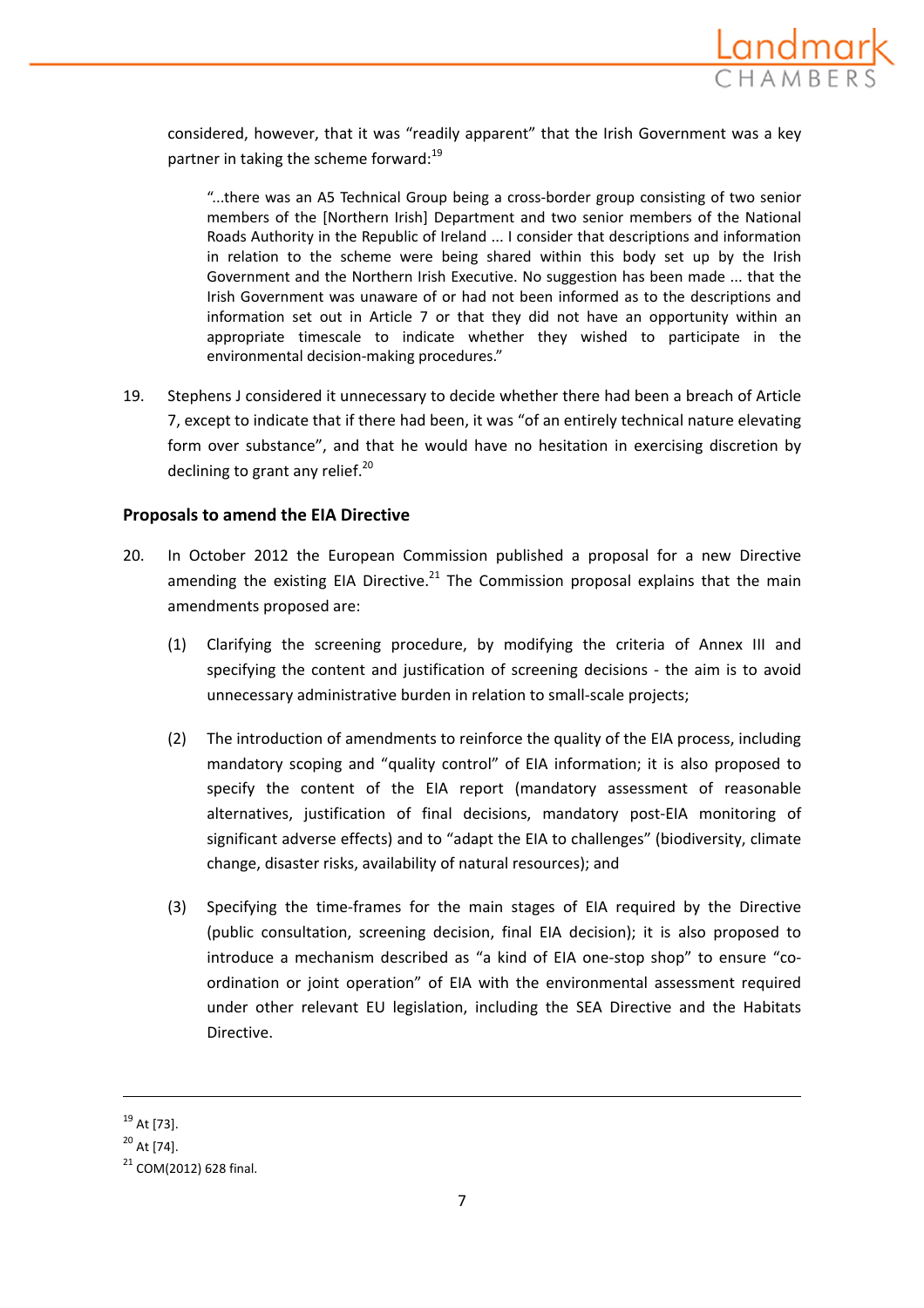

- 21. As regards the definition of "project" discussed in detail above, the only amendment proposed is to replace the reference to "the execution of construction works or of other installations or schemes" with "the execution of construction or demolition works, or of other installations or schemes" (emphasis added); thus the Commission proposal is not relevant to the issues raised in *Brussels Airport*.
- 22. The proposed amendments evidence a clear desire to pursue greater alignment between the EU instruments which provide for various forms of environmental assessment. Thus it is explained that the possibility of not applying the EIA Directive will be limited to projects with national defence as their sole purpose and to civil emergencies, "as is already the case" under the SEA Directive. Similarly, it is proposed (via an amended Article 5(1)) to make the assessment of alternatives which is required as part of the EIA process significantly more onerous; as amended, the required assessment would substantially mirror the existing requirements of the SEA Directive as regards the assessment of reasonable alternatives (discussed in detail below). Most significantly in terms of "alignment" between the EU instruments which govern environmental assessment, the "one‐stop shop" is found in the amended Article 2(3), which is in the following terms:

"Projects for which the obligation to carry out assessments of the effects on the environment arises simultaneously from this Directive and other Union legislation shall be subject to coordinated or joint procedures fulfilling the requirements of the relevant Union legislation.

Under the coordinated procedure, the competent authority shall coordinate the various individual assessments required by the Union legislation concerned and issued by several authorities, without prejudice to any provisions to the contrary contained in other relevant Union legislation.

Under the joint procedure, the competent authority shall issue one environmental impact assessment, integrating the assessments of one or more authorities, without prejudice to any provisions to the contrary contained in other relevant Union legislation.

Member States shall appoint one authority, which shall be responsible for facilitating the development consent procedure for each project."

#### **EIA and the NPPG**

- 23. The National Planning Policy Guidance ("**NPPG**") published by the Government on 6 March 2014 contains several pages devoted to EIA, under the following headings:
	- (1) Legislation covering Environmental Impact Assessment;
	- (2) The purpose of Environmental Impact Assessment;
	- (3) The stages of Environmental Impact Assessment;
	- (4) Development covered by the regulations;
	- (5) Screening Schedule 2 projects;
	- (6) Preparing an Environmental Statement;
	- (7) The procedures for submitting an Environmental Statement;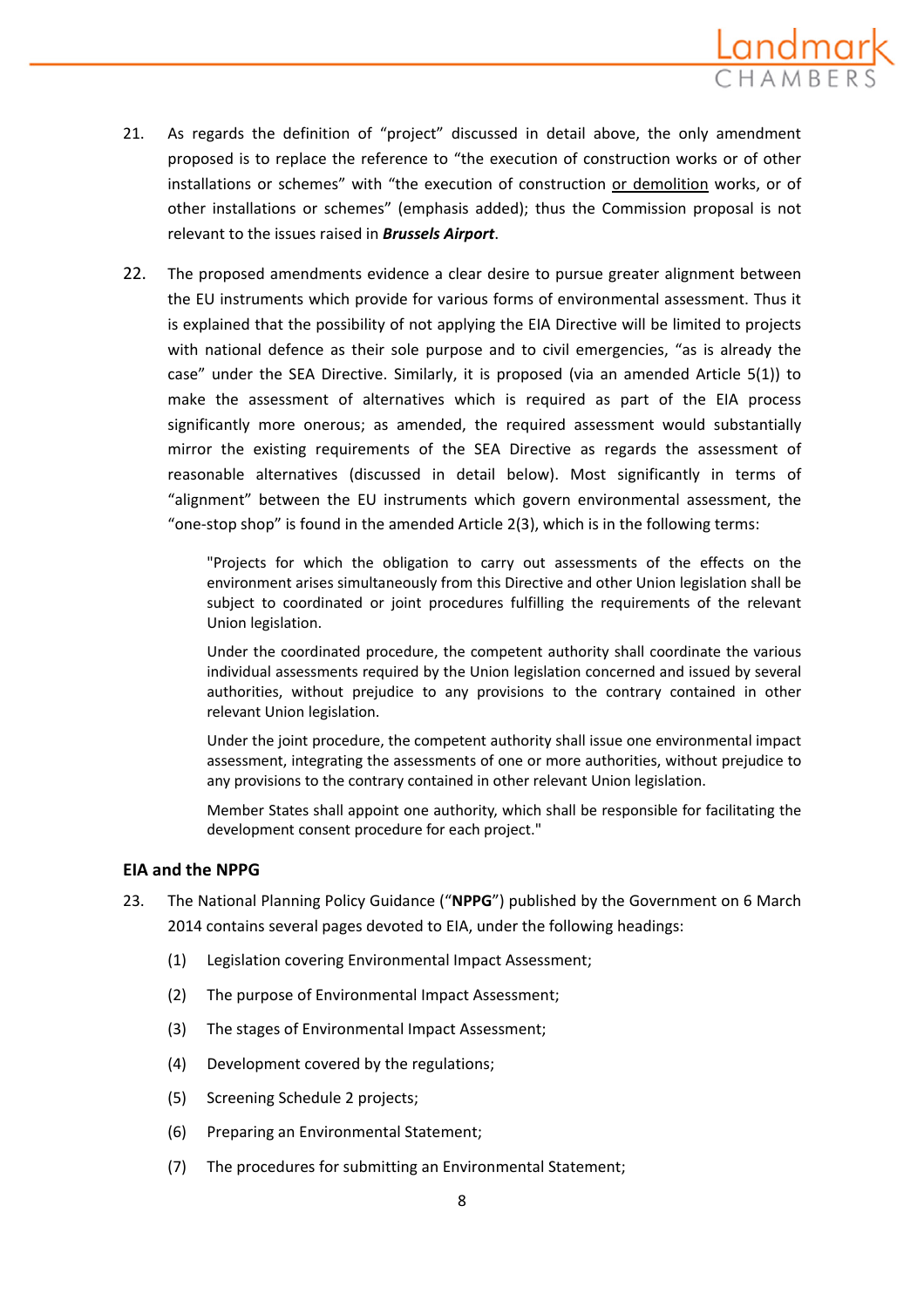

- (8) Considering and determining planning applications that have been subject to an Environmental Impact Assessment.
- 24. It will be apparent that the NPPG provides a relatively comprehensive overview of the EIA regime and is likely to be an invaluable starting-point for anyone unfamiliar with the operation and requirements of the EIA process or wishing to refresh their memory at a fairly "general" level, although certain points of detail (including a few case-law references) are included.
- 25. Of particular note is the following passage:

"Environmental Impact Assessment should not be a barrier to growth and will only apply to a small proportion of projects considered within the town and country planning regime. Local planning authorities have a well‐established general responsibility to consider the environmental implications of developments which are subject to planning control. The 2011 Regulations integrate Environmental Impact Assessment procedures into this framework and should only apply to those projects which are likely to have significant effects on the environment. Local planning authorities and developers should carefully consider if a project should be subject to an Environmental Impact Assessment. If required, they should limit the scope of assessment to those aspects of the environment that are likely to be significantly affected."

26. This has echoes of Carnwath LJ (as he then was) in *Jones v. Mansfield DC* [2004] 2 P & C.R. 14 at [58]:

> "58. It needs to be borne in mind that the EIA process is intended to be an aid to efficient and inclusive decision-making in special cases, not an obstacle-race. Furthermore, it does not detract from the authority's ordinary duty, in the case of any planning application, to inform itself of all relevant matters, and take them properly into account in deciding the case."

27. If the hope underlying that passage was that it might deter would-be claimants possessed of an over‐optimistic impression of the scope of the EIA regime and seeking to use it to stall development projects, it is perhaps likely to prove a vain one.

# **EIA and legislation**

28. In *R. (Buckinghamshire CC) v Secretary of State for Transport* [2013] PTSR 1194 and [2014] 1 W.L.R. 324 ("*HS2*") both the Court of Appeal and Supreme Court rejected the contention that the EIA legislative exemption in article 1(4) of the Directive would clearly not be met by the Parliamentary procedure in Standing Orders for hybrid bills (which were amended during the court of the proceedings to meet some of the criticisms). Considering *Boxus v. Region Wallonne* (C‐128/09) [2012] Env. L.R. 14 and *Solvay v. Region Wallonne* (C‐182/10) [2012] 2 C.M.L.R. 19, which require the objectives of EIA to be met for legislative procedures to be exempt, Lord Reed (with whom the other members of the Court agreed) characterized the claim as follows:

> "67 At the hearing of the appeal, which was held before the Bill for phase 1 was introduced into Parliament, the claimants argued as follows. The Government intends to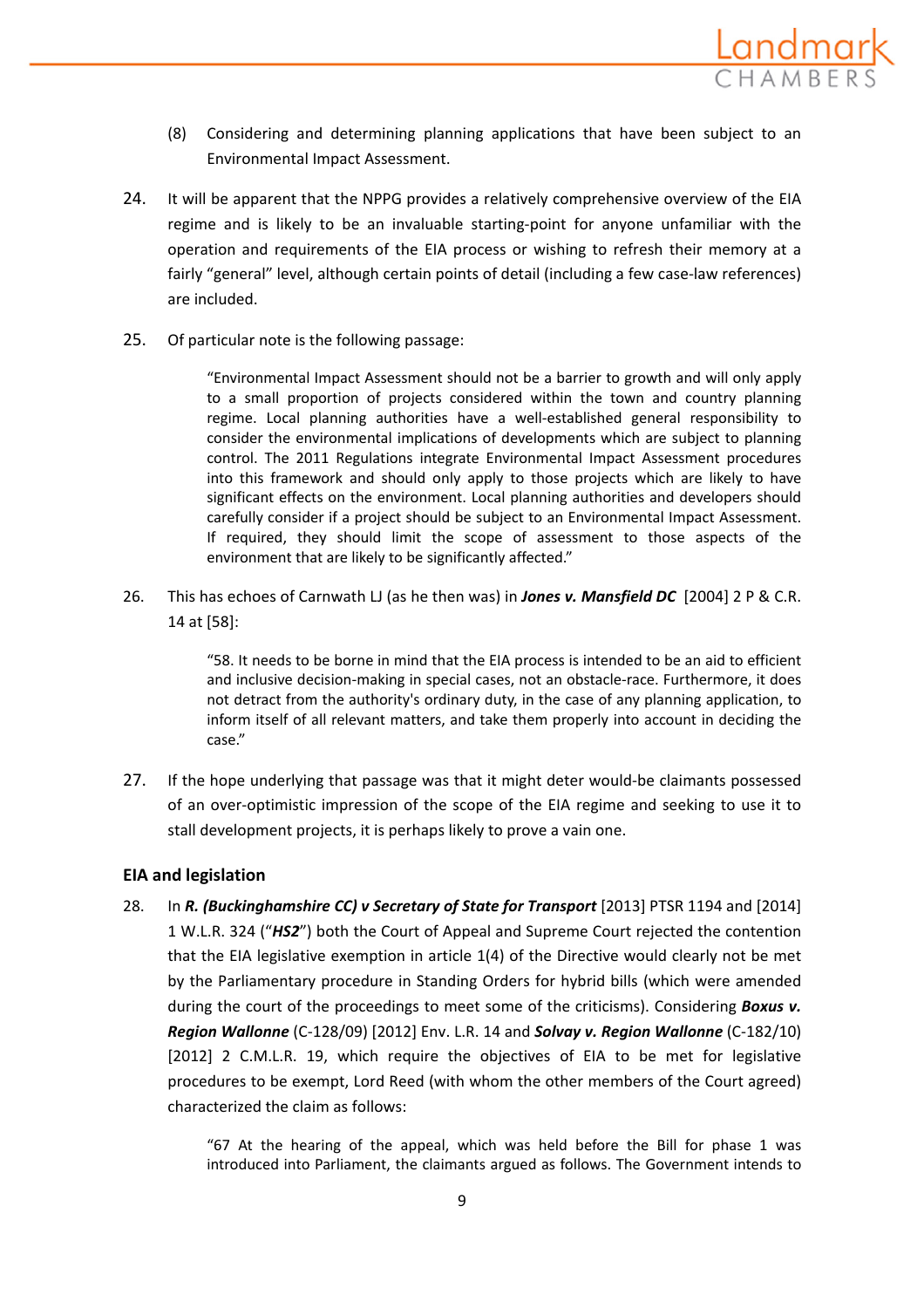

seek development consent for HS2 through hybrid Bills in Parliament, without going through all the procedures required by the EIA Directive . The Government relies on the exemption granted by article 1(4) : "This Directive shall not apply to projects the details of which are adopted by a specific act of national legislation, since the objectives of \*347 this Directive, including that of supplying information, are achieved through the legislative process." As construed by the Court of Justice of the European Union, however, that provision applies only where the objectives of the Directive are fulfilled by the legislative process.

68 In order to achieve the objectives of the EIA Directive , it is argued, the parliamentary procedure must allow effective public participation, as required by article 6(4):

"The public concerned shall be given early and effective opportunities to participate in the environmental decision-making procedures referred to in article 2(2) and shall for that purpose, be entitled to express comments and opinions when all options are open to the competent authority or authorities before the decision on the request for development consent is taken."

The procedure must therefore permit the public to produce information demonstrating why the HS2 project should not proceed, and that information must be capable of influencing the outcome of the decision-making process. In particular, these claimants must be able to provide information about their proposal for the optimised alternative, and Members of Parliament must be able to consider it and to be influenced by it.

69 It is however not possible, it is argued, for there to be effective public participation under the procedure envisaged. The Government has already taken the critical decision to accept the economic case for HS2 and to reject the optimised alternative. The Bill for phase 1 will reflect that decision. Parliament will be asked to approve the principle of the Bill at second reading. It will have available to it an environmental statement prepared on behalf of the Secretary of State. It will also have available to it the comments on the environmental statement and the assessor's summary of those comments. The Secretary of State has however confirmed in correspondence that the vote at the conclusion of the debate will be subject to the whip. Ministers will face the alternatives of resignation or dismissal from office if they vote against the Bill. Backbenchers will risk disciplinary sanctions."

29. He first considered the constitutional law issues (enlarged upon subsequently by Lord Neuberger PSC and Lord Mance) which had not been contested by the Secretary of State:

> "78 The argument presented on behalf of the claimants as to the implications of the EIA Directive, if well founded, impinges upon long‐established constitutional principles governing the relationship between Parliament and the courts, as reflected for example in article 9 of the Bill of Rights 1689, in authorities concerned with judicial scrutiny of parliamentary procedure, such as *Edinburgh and Dalkeith Railway Co v Wauchope* (1842) 8 Cl & F 710, *Lee v Bude and Torrington Junction Railway Co* (1871) LR 6 CP 576, *Pickin v British Railways Board* [1974] AC 765 and *Wilson v First County Trust Ltd (No 2)* [2004] 1 AC 816, and in other cases concerned with judicial scrutiny of decisions whether to introduce a Bill in Parliament, such as *R (Wheeler) v Office of the Prime Minister* [2008] EWHC 1409 (Admin); [2008] ACD 281. Neither the Bill of Rights nor any of the authorities I have mentioned was however referred to in the parties' printed cases; nor was this issue mentioned before us until it was raised by the court. Nevertheless, it follows that the claimants' contentions potentially raise a question as to the extent, if any, to which these principles may have been implicitly qualified or abrogated by the European Communities Act 1972.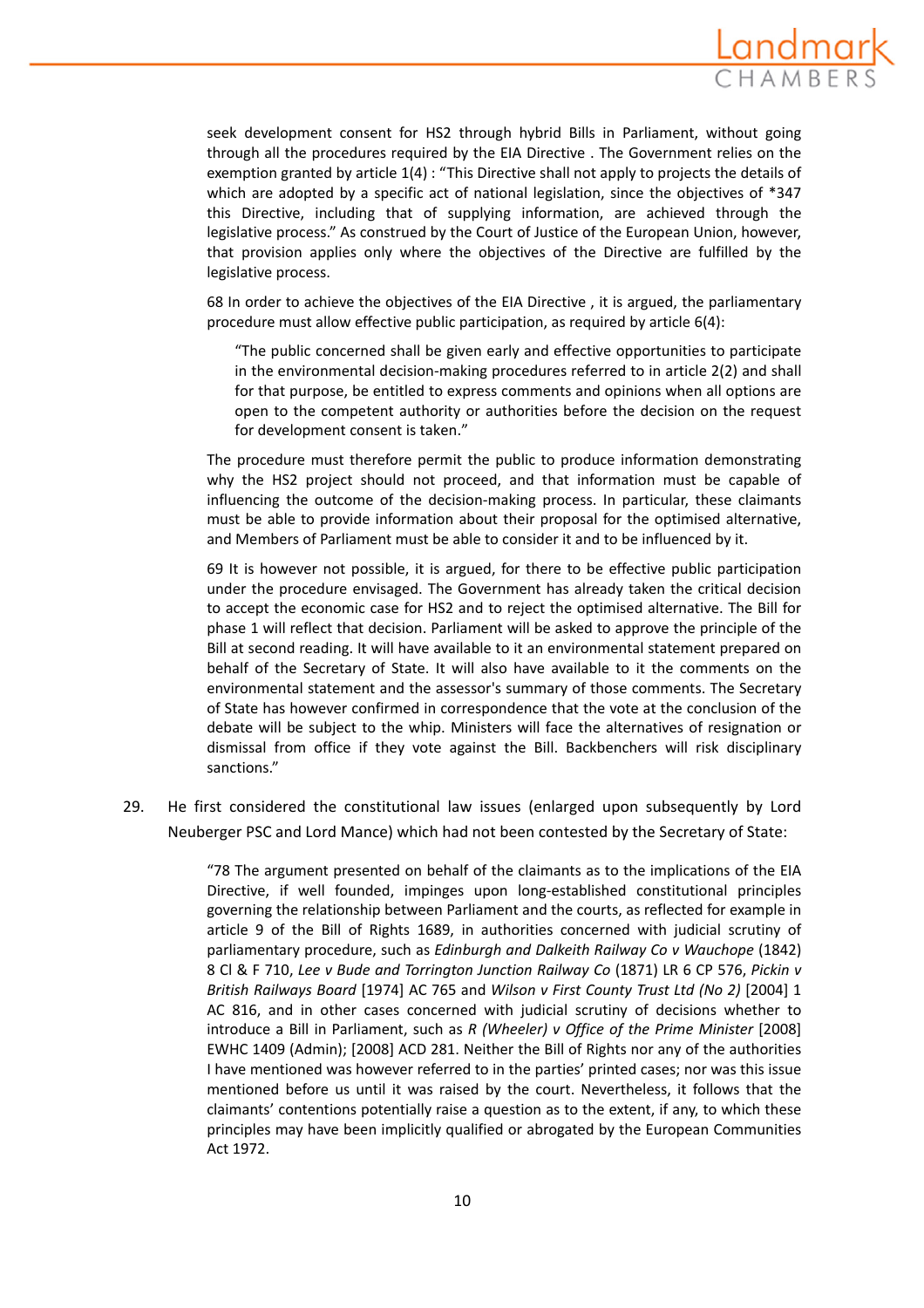

79 Contrary to the submission made on behalf of the claimants, that question cannot be resolved simply by applying the doctrine developed by the Court of Justice of the supremacy of EU law, since the application of that doctrine in our law itself depends upon the 1972 Act. If there is a conflict between a constitutional principle, such as that embodied in article 9 of the Bill of Rights, and EU law, that conflict has to be resolved by our courts as an issue arising under the constitutional law of the United Kingdom. Nor can the issue be resolved, as was also suggested, by following the decision in *R v Secretary of State for Transport, Ex p Factortame Ltd (No 2)* (Case C‐213/89) [1991] 1 AC 603, since that case was not concerned with the compatibility with EU law of the process by which legislation is enacted in Parliament. In the event, for reasons which I shall explain, it is possible to determine the appeal without requiring to address these matters."

30. He then considered the role of debate and party politics and Parliamentary procedures in democratic decision making and went on to reject the claim:

> "107 It would be surprising if the EIA Directive required the adoption of a radically different approach. The fundamental objective of the Directive is, as the Court of Justice has explained, to ensure that the environmental effects of projects are assessed before consent is given. The achievement of that objective requires that appropriate environmental information should be available for consideration before consent is given. It does not require that the decision whether to give consent should be influenced solely or decisively by that information.

> 108 In particular, the question whether it is in the public interest to proceed with a project of national importance, such as HS2, may be a matter of national political significance. It is partly for that reason that such decisions may be considered appropriate for determination by the national legislature rather than by the ordinary processes of development control. The national legislatures of the member states are of course political institutions, whose decisions are likely to be influenced, possibly decisively, by the policy of the dominant parliamentary party or parties. Article 1(4) of the EIA Directive is nevertheless based on the premise that the objectives of the Directive can be achieved where the decision is made by a body of that kind. That is not difficult to understand: the influence of party and Governmental policy does not prevent the members of national legislatures from giving careful and responsible consideration to the information, including environmental information, which is relevant to the matters that they have to decide.

> 109 The contention that the procedure currently envisaged by the Government will not permit an adequate examination of the environmental information to take place appears to me to be equally unpersuasive. I observe in the first place that there is nothing either in the text of article 1(4) of the EIA Directive, or in the exegesis of that text by the Court of Justice, to suggest that national courts are required not only to confirm that there has been a substantive legislative process and that the appropriate information was made available to the members of the legislature, but must in addition review the adequacy of the legislature's consideration of that information, for example by assessing the quality of the debate and examining the extent to which members participated in it. These are not matters which are apt for judicial supervision. Nor is there anything to suggest the inevitable corollary: that national courts should strike down legislation if they conclude that the legislature's consideration of the information was inadequate.

> 110 There is a further difficulty with the contention that EU law requires the internal proceedings of national legislatures to be subject to judicial oversight of this nature. The separation of powers is a fundamental aspect of most if not all of the constitutions of the member states. The precise form in which the separation of powers finds expression in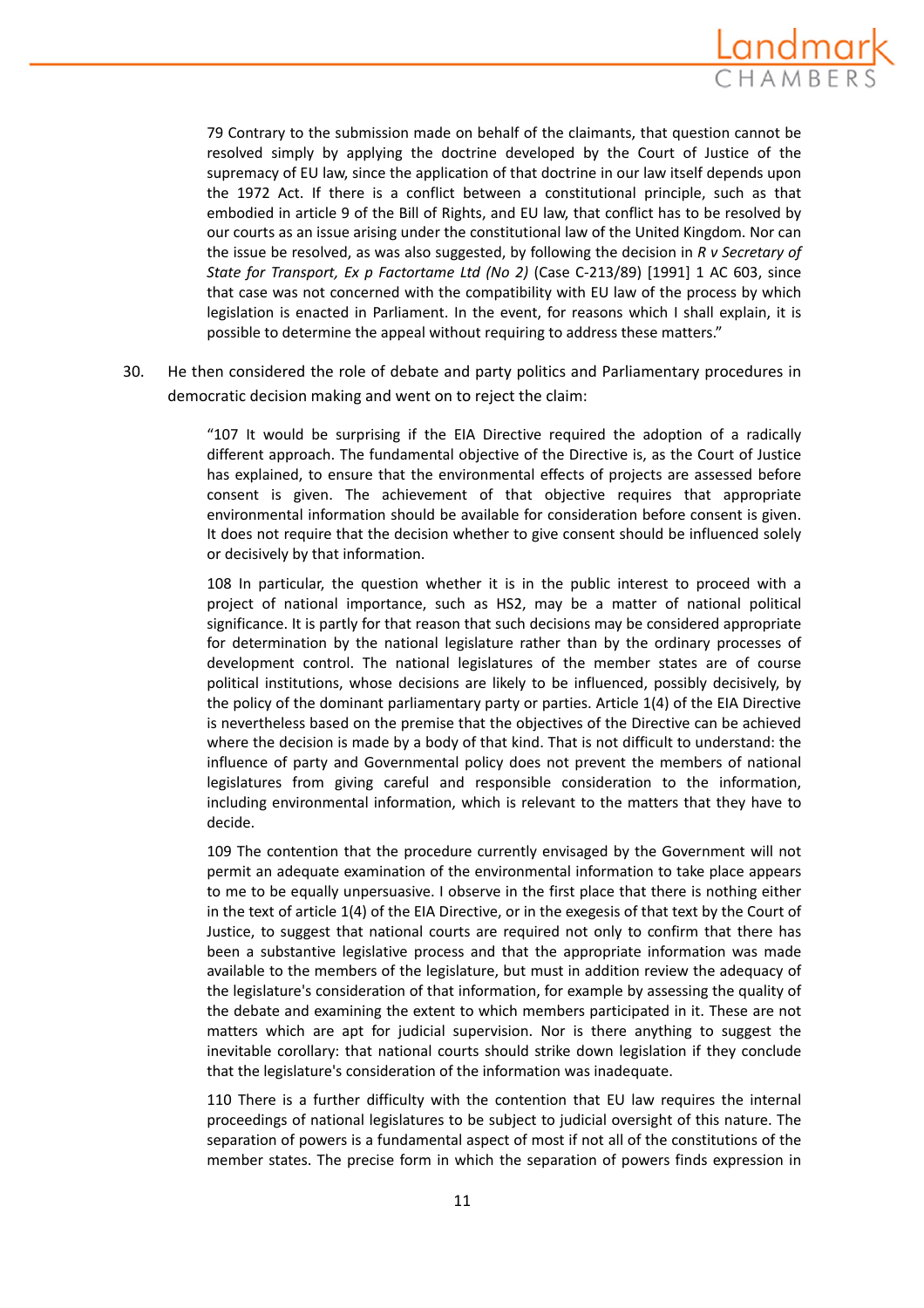

their constitutions varies; but the claimants' contentions might pose a difficulty in any member state in which it would be considered inappropriate for the courts to supervise the internal proceedings of the national legislature, at least in the absence of the breach of a constitutional guarantee.

111 Against this background, it appears unlikely that the Court of Justice intended to require national courts to exercise a supervisory jurisdiction over the internal proceedings of national legislatures of the nature for which the claimants contend. There is in addition much to be said for the view, advanced by the German Federal Constitutional Court in its judgment of 24 April 2013 on the Counter-Terrorism Database Act, 1 BvR 1215/07, para 91, that as part of a co-operative relationship, a decision of the Court of Justice should not be read by a national court in a way that places in question the identity of the national constitutional order...

112 Counsel for the claimants relied however upon a statement made by Advocate General Sharpston in the *Boxus* case [2011] ECR I‐9711 , para 84:

"In my view, in order to assess whether that has happened in any particular case, the national court will need to examine the following aspects … (b) process: was the appropriate procedure respected and was the preparation time and discussion time sufficient for it to be plausible to conclude that the people's elected representatives were able properly to examine and debate the proposed project?"

Similarly in *Nomarchiaki Aftodioikisi Aitoloakarnanias v Ipourgos Perivallontos, Khorotaxias kai Dimosion Ergon* (Case C‐43/10) [2013] Env LR 453 Advocate General Kokott referred, at paras 136–137, to a requirement that the legislature "performs its democratic function correctly and effectively", and to the need to clarify whether the legislature "was able properly to examine and debate the environmental effects of the project". I observe however, first, that those statements were not endorsed by the Court of Justice, and secondly, that their focus is upon the ability of the legislature to examine and debate the proposed project, rather than upon a qualitative assessment of the legislature's actual consideration of the proposal.

113 In the present case, there is in any event no reason to suppose that Members of Parliament will be unable properly to examine and debate the proposed project. Although the environmental statement made available to Members of Parliament may be of a size which reflects the scale of the project and the complexity of its impact upon the environment, it can be expected to include a non-technical summary of the information, in accordance with the 2011 Regulations (which transpose, in this respect, Annex IV to the EIA Directive). That can be expected to include information about the reasons for choosing HS2 rather than the main alternatives, as required by Annex IV to the Directive. Members of Parliament can also be expected to be provided with a summary of the comments received on the environmental statement, prepared by an independent assessor, in accordance with SO 224A. That summary can be expected to encompass any comments made by the claimants which advance the case for their optimised alternative.

114 Members of Parliament can be expected to have that information well in advance of the second reading debate on the Bill: as I have explained, the summary of the comments received must be submitted to the House at least 14 days prior to the Bill's receiving its second reading; and it is implicit in SO 224A that the environmental statement must itself have been submitted at least three months or so earlier (since the public must be allowed a period of at least 56 days to comment on the statement, and the assessor must be allowed at least 28 days to prepare the summary).

115 It is in any event unrealistic for the claimants to focus solely upon the second reading debate, as if it were the only opportunity for Members of Parliament to consider the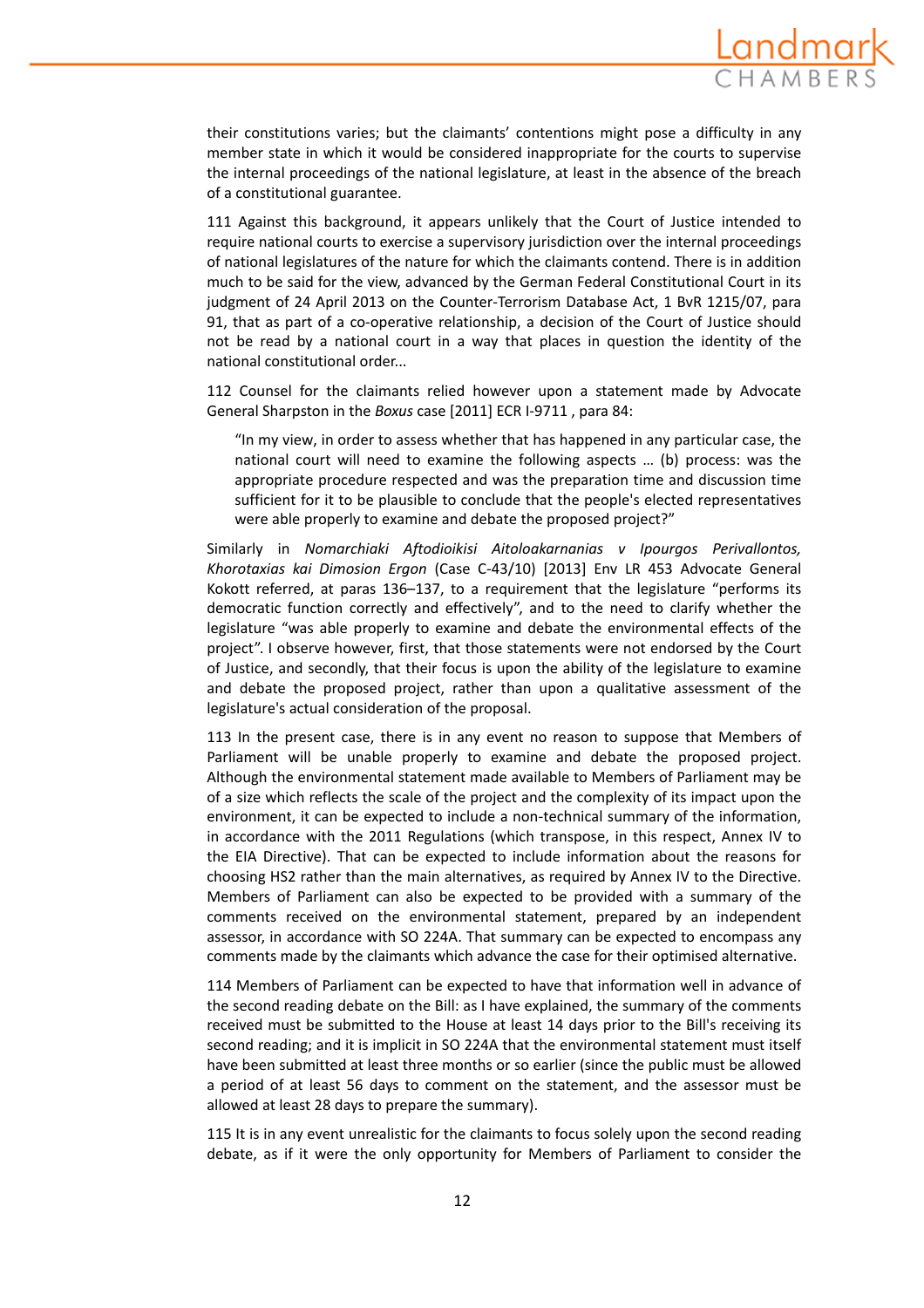

environmental information. Active political debate on the HS2 project, including its environmental impact, has already been under way for some time, and it is reasonable to expect that Members of Parliament have been, and will continue to be, contacted about it by their constituents and lobbied by interested organisations, such as the claimants. As the Bill proceeds through Parliament, and political interest in the project becomes more intense, Members of Parliament will have even more reason to be, and to wish to be, well informed about the project. As counsel for the Secretary of State observed in relation to the opportunities for Members of Parliament to consider and discuss the proposal, the second reading debate is in reality the tip of the iceberg.

116 Without therefore considering the fundamental constitutional objection to this line of argument—that the court would be presuming to evaluate the quality of Parliament's consideration of the relevant issues, during the legislative process leading up to the enactment of a statute—I conclude that the argument is based on an incorrect interpretation of the EIA Directive, and is in addition unsupported by the evidence as to the procedure which might be followed."

31. This broad approach makes it highly unlikely that any future challenges with regard to the compatibility of EIA and hybrid (or private) bills is likely to find favour with the UK courts, absence a clear contrary view from the CJEU. The matter was considered *acte clair* and did not justify a reference for a preliminary ruling to the CJEU.

## **EIA and enforcement**

- 32. It has been contended on several occasions<sup>22</sup> without definitive resolution, that the time limits for enforcement action under s. 171B of the 1990 Act were incompatible with the EIA Directive since they might allow time to expire, and lawful development to arise, effectively a development consent, without any prior EIA prior to the conferring of lawful use status. This might arise because a LPA simply did not take action, whether because it was unaware of the breach or otherwise, or determined not to enforce as a matter of expediency. Neither inaction nor a decision not to enforce necessarily leads to lawful development status since the objective requirements of the 1990 Act must still be met up to the expiry of the relevant period, but such decisions or failures to decide could be regarded as setting the context for development consent for the lawful development. An application for a lawful development certificate under ss. 191 or 192 of the 1990 Act could not be an application for development consent since those are merely applications to confirm an existing or future status, not to grant any form of consent.
- 33. The issue came before the CJEU in Commission v UK (C98/04) [2006] E.C.R. I‐4003 and, whilst the Advocate General considered the enforcement time limits to breach the EIA Directive, the CJEU dismissed the application as inadmissible and did not endorse the AG's opinion.
- 34. The applications of time limits and limitation periods are not unknown in the EU or under EU substantive and procedural law and the rules which are applied to national law which seeks to preclude a remedy on such (and related) grounds must meet the requirements of

<sup>22</sup> e.g. Commission v. UK and *Ardagh Glass v Chester City Council* [2009] Env LR 34,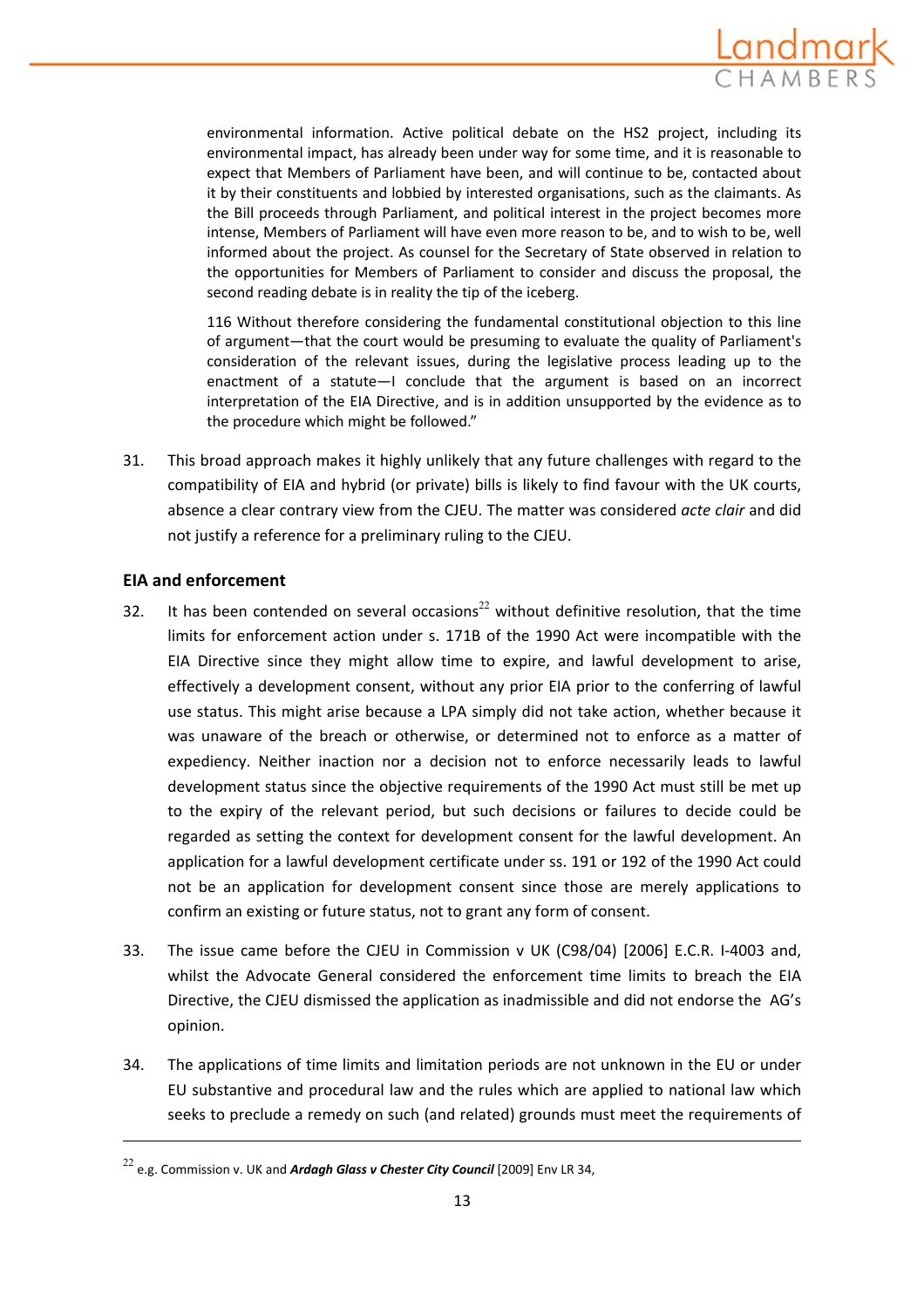

the principles of equivalence and effectiveness, as set out **in** *R (Delena Wells) v. Secretary of State<sup>23</sup>* at :

" "(64) As to that submission, it is clear from settled case‐law that under the principle of cooperation in good faith laid down in Article 10 EC the Member States are required to nullify the unlawful consequences of a breach of Community law (see, in particular, Case 6/60 *Humblet* [1960] ECR 559, at 569, and Joined Cases C‐6/90 and C‐9/90 *Francovich and Others* [1991] ECR I‐5357, paragraph 36). Such an obligation is owed, within the sphere of its competence, by every organ of the Member State concerned (see, to this effect, Case C‐8/88 *Germany v Commission* [1990] ECR I‐2321, paragraph 13).

(65) Thus, it is for the competent authorities of a Member State to take, within the sphere of their competence, all the general or particular measures necessary to ensure that projects are examined in order to determine whether they are likely to have significant effects on the environment and, if so, to ensure that they are subject to an impact assessment (see, to this effect, Case C‐72/95 *Kraaijeveld and Others* [1996] ECR I‐5403, paragraph 61, and WWF and Others, cited above, paragraph 70). Such particular measures include, subject to the limits laid down by the principle of procedural autonomy of the Member States, the revocation or suspension of a consent already granted, in order to carry out an assessment of the environmental effects of the project in question as provided for by Directive 85/337.

(66) The Member State is likewise required to make good any harm caused by the failure to carry out an environmental impact assessment.

(67) The detailed procedural rules applicable are a matter for the domestic legal order of each Member State, under the principle of procedural autonomy of the Member States, provided that they are not less favourable than those governing similar domestic situations (principle of equivalence) and that they do not render impossible in practice or excessively difficult the exercise of rights conferred by the Community legal order (principle of effectiveness) …"

35. In *R (Evans) v. Basingstoke and Deane BC*<sup>24</sup> the point arose directly. Sullivan LJ, giving the judgment of the Court of Appeal upheld the judgment of Stadlen J. dismissing the judicial review. Having considered a submission that the issue should be determined by reference to the Advocate General's opinion in (which had not been followed by the CJUE), Sullivan LJ held:

> "12 The difficulty with that submission is that the Advocate General's Opinion was not accepted by the Court. In paragraphs 19 to 23 of its judgment, the Court said this:

"(19) During both the pre‐litigation stage of the present procedure and the litigation itself, the Commission concentrated its criticisms on the issue of LDCs in so far as it allows by‐passing of the procedures governing application for consent and environmental impact assessment required by Directive 85/337 for projects likely to have significant effects on the environment by virtue, inter alia, of their nature, size or location.

(20) The Commission has not put forward any complaints concerning the actual existence of time‐limits for the taking of enforcement action against development

<sup>23</sup> [2004] <sup>1</sup> CMLR 31. See also e.g. *Peterbroeck <sup>v</sup> Belgium State* Case <sup>C</sup>‐312/93 [1995] ECR <sup>I</sup>‐<sup>4599</sup> at [12]‐[14]

<sup>&</sup>lt;sup>24</sup> [2013] EWCA Civ 1635 upholding Stadlen J. at [2013] EWHC 899 (Admin).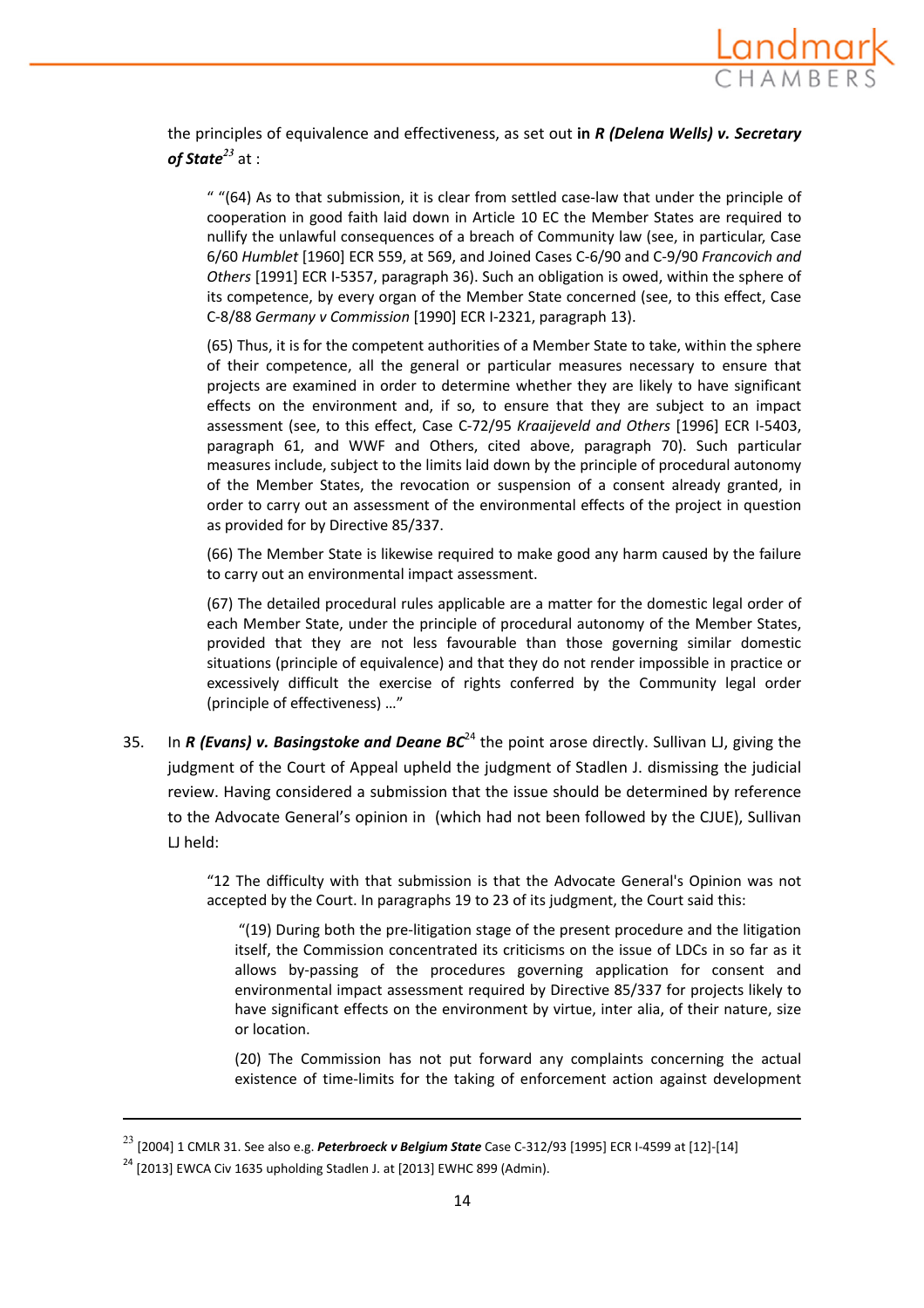

which does not comply with the applicable rules, although the introduction of LDCs is by its very nature inseparable from the provisions laying down such rules of limitation. Pursuant to section 191 of the TCPA, an LDC is issued, in particular, when no enforcement action may then be taken against the uses or operations concerned, whether because they did not involve development or require planning permission or because the time for enforcement action has expired.

(21) Consequently, the present action for failure to fulfill obligations, since it puts before the Court only one aspect of a legal mechanism composed of two inseparable parts, does not satisfy the requirements of coherence and precision referred to above.

(22) That conclusion is all the more necessary because the arguments put forward by the United Kingdom Government to contest the failure to fulfill obligations are based, in essence, on the system of time‐limits which the Commission failed to include in the subject-matter of the dispute and which, accordingly, could not form the basis of detailed discussion between the parties.

(23) It follows from the foregoing that the action must be dismissed as inadmissible."

13 If the very existence of a system of time limits for taking enforcement action was incompatible with the Directive, it seems to me that the Court would surely have said so. The action was dismissed as inadmissible because the Commission had failed to complain about that aspect of the United Kingdom's two part legal mechanism.

14 For my part, I am far from convinced that the Advocate General was referring to both parts of the United Kingdom's legal mechanism in paragraphs 19 to 23 of his opinion, but if he was, as submitted by Mr McCracken, then he was doing so on an understanding of that mechanism which was necessarily incomplete because detailed discussion of the time limits aspect of the mechanism had not been possible because of the way in which the Commission had formulated its complaint.

15 The Court gave its judgment in *Commission v United Kingdom* in as long ago as May 2006. If the system of time limits in section 171B about which the Commission had not complained in that case, was felt by the Commission to be incompatible with the Directive, the Commission might have been expected to renew its complaint, dealing this time with both elements of the United Kingdom's legal mechanism.

16 Other than the opinion of the Advocate General in *Commission v United Kingdom*, Mr McCracken was not able to point to any decisions in the European authorities which supported his proposition that time limits for taking enforcement action were incompatible with the Directive.

17 Indeed, the submission would appear to me to fly in the face of well‐established authority that provided they do not render the application of EU law impossible or excessively difficult "time limits are an application of the principle of legal certainty protecting both individuals and administrators." See paragraph 64 of the Opinion of Advocate General Jacobs in *Denkavit* [1996] 3 CMLR 504 to which we were referred by Mr McCracken.

18 Mr McCracken sought to derive some support for his submission that section 171B was incompatible with the Directive from the observations of HHJ Mole QC in *Ardagh Glass v Chester City Council* [2009] Env LR 34. In that case, the judge was considering a judicial review application for a mandatory order requiring the City Council to take enforcement action in respect of a substantial glass factory which had been constructed without planning permission. The judge granted the order.

19 Having determined that issue, the judge then considered the Claimant's application for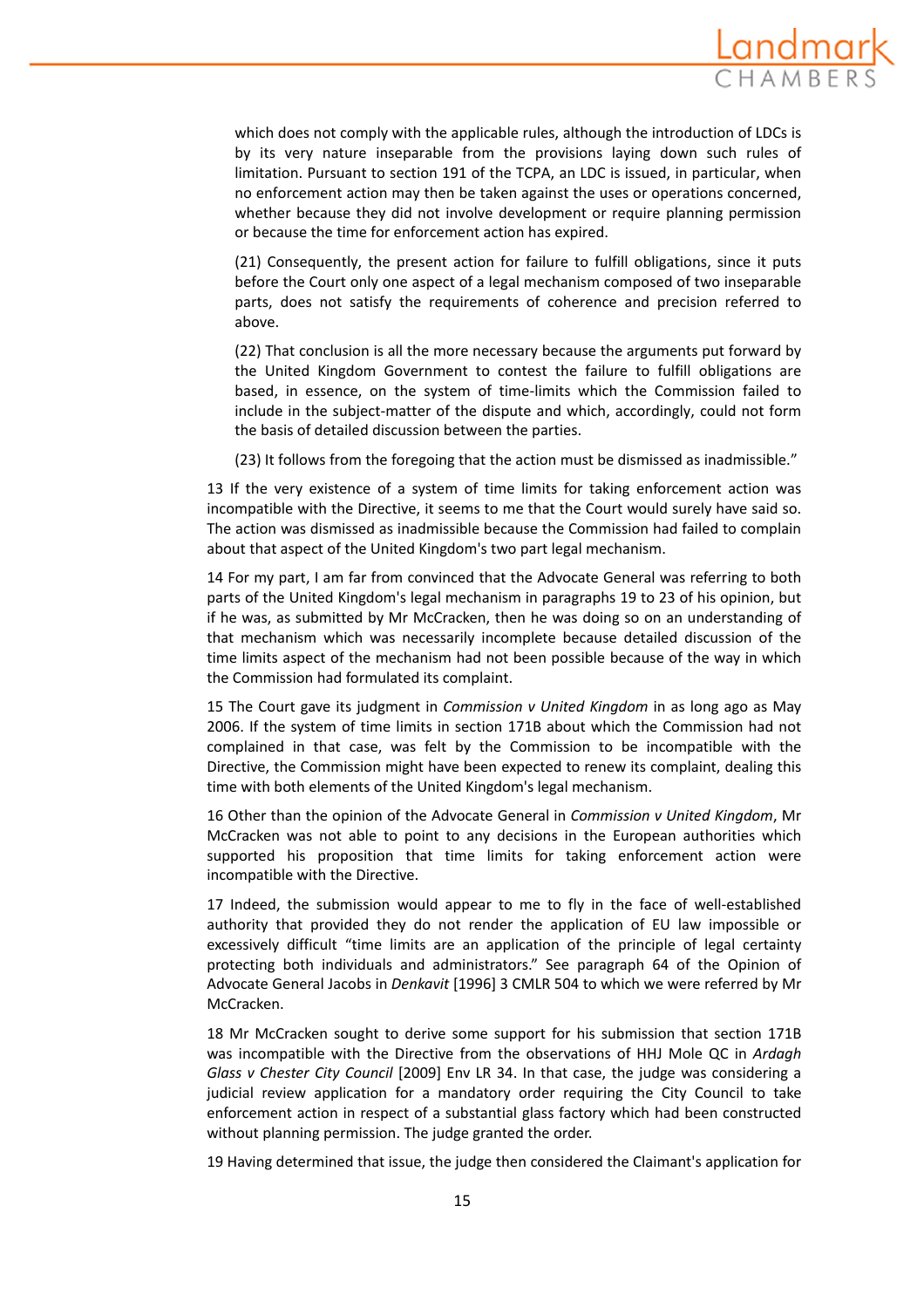

a declaration that it would be unlawful to grant retrospective planning permission for the factory because it would be incompatible with the Directive to do so. He rejected that aspect of the claim for judicial review and an appeal against that aspect of his judgment was dismissed.

20 When considering this second issue, the judge said this in paragraph 110 of his judgment:

"In my judgment, a purposive interpretation of Article 2(1) strongly suggests that for the defendant Council to permit the Quinn Glass development to achieve immunity, whether by a positive decision not to take enforcement action or by mere inaction, would, as Schiemann LJ contemplated, amount to a breach of the UK's obligations under the Directive. It may be that the provisions of section 171B need to be re‐ examined and perhaps disapplied in the case of EIA development so that for such development immunity would never arise and pre‐emptive EIA development could only become lawful by, after full public participation, undertaking a comprehensive EIA comparing both initial and current circumstances and establishing exceptional justification. However, the circumstances of the *Prokopp* case are very different from the present case and, in my view, distinguishable … "

21 The reference to Schiemann LJ is a reference to Schiemann LJ's judgment **in** *R (Prokopp) v London Underground Limited* [2004] Env LR 8 in which he said at paragraph 38:

"I would accept for the purposes of the present appeal that if a project which falls within the Directive goes ahead without there having been an Environmental Impact Assessment and national authorities simply stand by and do nothing then this might well amount to a breach of our obligations under the Directive. That is not this case."

22 It is important to bear in mind that in both *Prokopp* and *Ardagh*, the time limit for taking enforcement action had not expired. In those circumstances, a decision not to take enforcement action in respect of EIA development carried out in breach of planning control and, therefore, in breach of the EIA Directive, might well amount to a breach of article 2(1) of the Directive, but those cases are not authority for the proposition that if the time limit for taking enforcement action has expired, the fact that the local planning authority is unable to take enforcement action is in breach of the directive. As Stadlen J observed in paragraph 384 of his judgment, "The obiter comments of HHJ Mole QC pose rather than answer the question raised in this case."

23 Although Mr McCracken sought to persuade us that Stadlen J erred in concluding that the time limits in section 171B were procedural rather than substantive (see paragraphs 397 to 400 of the judgment below), he was not able to identify any authority, either European or domestic, which supported that proposition or which called into question the judge's careful analysis of the authorities relevant to that issue.

24 In my judgment, the time limits imposed by section 171B fall squarely within the principles in *R (on the application of) Wells v Secretary of State for Transport, Local Government and the Regions* [2004] 1 CMLR 31. In that case the Court of Justice had to consider the scope of the United Kingdom's obligation to remedy a failure to carry out an environmental assessment of a permission for an EIA development when new conditions were imposed in respect of an old mining permission).

25 Having recorded the submission of the United Kingdom government that the minerals planning authority was under no obligation to revoke or to modify the permission, the Court said this in paragraphs 64 to 67…

In paragraph 70, the Court said: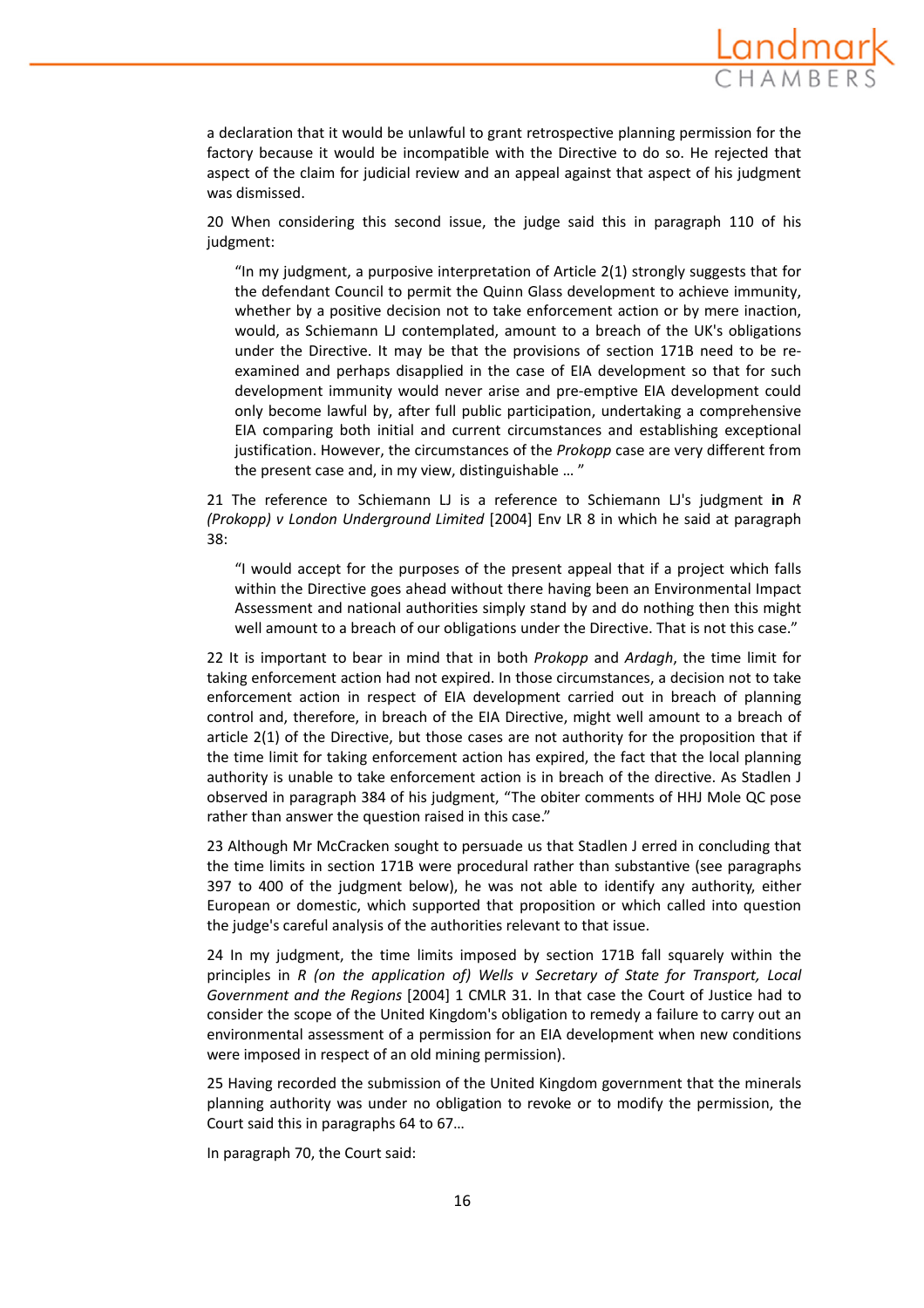

"The answer to the third question must therefore be that under Article 10 EC the competent authorities are obliged to take, within the sphere of their competence, all general or particular measures for remedying the failure to carry out an assessment of the environmental effects of a project as provided for in Article 2(1) of Directive 85/337 . The detailed procedural rules applicable in that context are a matter for the domestic legal order of each Member State, under the principle of procedural autonomy of the Member States, provided that they are not less favourable than those governing similar domestic situations (principle of equivalence) and that they do not render impossible in practice or excessively difficult the exercise of rights conferred by the Community legal order (principle of effectiveness). In that regard, it is for the national court to determine whether it is possible under domestic law for a consent already granted to be revoked or suspended in order to subject the project to an assessment of its environmental effects, in accordance with the requirements of Directive 85/337, or alternatively, if the individual so agrees, whether it is possible for the latter to claim compensation for the harm suffered."

26 If, as I have concluded, time limits on taking enforcement action are not in principle incompatible with a member state's obligations to ensure compliance with the Directive, then the precise nature of the time limits is a matter which falls within the principle of procedural autonomy of the member states, provided that the time limits imposed by the member state comply with the principles of equivalence and effectiveness."

- 36. It follows that although the issue of enforcement time limits is not generally considered to be incompatible with EU law are must be taken to distinguish cases where tome for enforcement action has expired and a situation where time has not expired and the LPA has to consider the issue, or it arises in the context of another decision. Sullivan LJ distinguished cases such as *Ardagh Glass* and *Prokopp* on the basis that they concerned decisions before the time period had expired.
- 37. LPAs should be careful therefore when making a decision not to take enforcement action, or which has that effect, to ensure that the requirements of EIA are met at that stage.

# **II. STRATEGIC ENVIRONMENT ASSESSMENT**

# **The scope of SEA**

38. A number of high profile recent cases have given detailed consideration to the question of the scope of the SEA process. The issue was addressed by the Supreme Court in *Walton v* **Scottish Ministers**<sup>25</sup> and at significant length more recently by the High Court (Lindblom J) in *R (West Kensington Estates Tenants and Residents' Association) v. Hammersmith and Fulham LBC*; <sup>26</sup> judgment in the latter was handed down whilst the *HS2* litigation was proceeding through the courts, culminating in judgment from the Supreme Court in January 2014.

<sup>25</sup> [2012] UKSC 44 [2013] 1 CMLR 28.

<sup>&</sup>lt;sup>26</sup> [2013] EWHC 2834.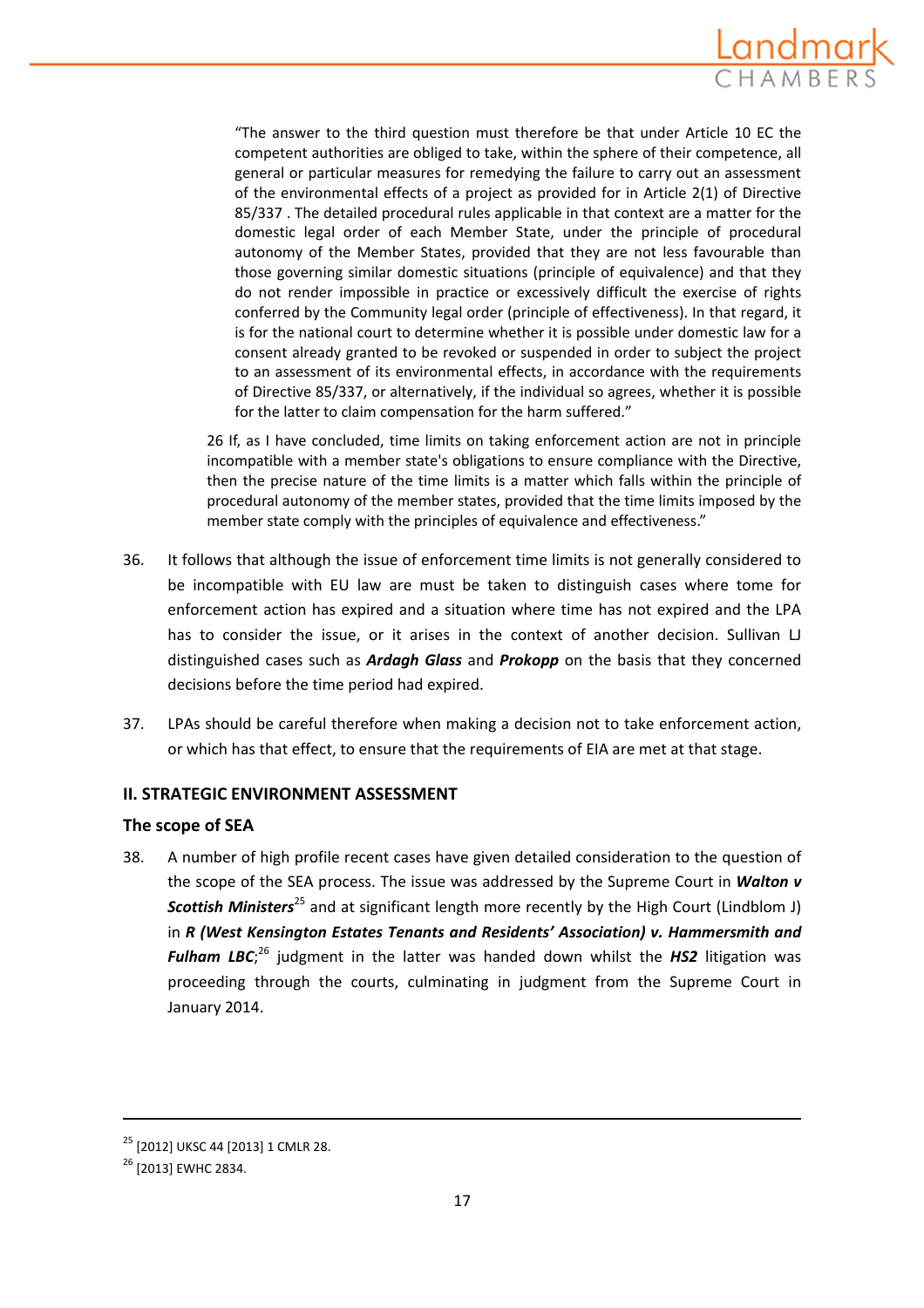

# The legal framework governing the scope of SEA

- 39. As is well known, the SEA process applies to "plans and programmes". Pursuant to article 2(a) of the SEA Directive,<sup>27</sup> "plans and programmes" means "plans and programmes ... as well as any modifications to them" which are:
	- (1) "subject to preparation and/or adoption by an authority at national, regional or local level or which are prepared by an authority for adoption, through a legislative procedure by Parliament or Government"; and
	- (2) "required by legislative, regulatory or administrative provisions".

The term is defined to similar effect by regulation  $2(1)$  of the SEA Regulations.<sup>28</sup>

- 40. Article 3 of the SEA Directive sets out the plans and programmes in respect of which SEA is required to be carried out, if those plans and programmes are likely to have significant environmental effects. The list includes "plans and programmes ... which are prepared for ... town and country planning or land use and which set the framework for future development consent of projects listed in Annexes I and II to [the EIA Directive]" (emphasis supplied).<sup>29</sup> Again, provision to the same effect is made by the SEA Regulations (regulation 5).
- 41. Article 4(3) of the SEA Directive provides that where plans and programmes form part of a hierarchy, Member States shall "with a view to avoiding duplication of the assessment, take into account the fact that the assessment will be carried out, in accordance with this Directive at different levels of the hierarchy". The corresponding provision in the domestic Regulations is regulation 12(3).
- 42. In *C‐567/10 Inter‐Environnement Bruxelles ASBL v Région de Bruxelles‐Capitale*<sup>30</sup> the Court of Justice of the European Union ("**CJEU**") had to decide whether plans and programmes which were provided for by national legislation but whose adoption was not compulsory were included within the phrase "plans and programmes ... which are required by legislative, regulatory or administrative provisions". A number of Member States (including the UK) submitted that administrative and legislative measures which were not required by rules of law were not subject to the SEA procedure. The Court rejected that argument, holding that an interpretation which excluded plans and programmes whose adoption was regulated by rules of law solely because their adoption was not compulsory in all circumstances would "appreciably restrict" the scope of the SEA Directive and would in part compromise its practical effect. $31$  It followed that:

<u> 1989 - Johann Stein, marwolaethau a bhann an chomhair an chomhair an chomhair an chomhair an chomhair an chom</u>

<sup>&</sup>lt;sup>27</sup> Directive 2001/42/EC on the assessment of the effects of certain plans and programmes on the environment.

 $^{28}$  Environmental Assessment of Plans and Programmes Regulations 2004

<sup>&</sup>lt;sup>29</sup> The list also includes plans or programmes which have been determined to require an assessment pursuant to Article 6 or 7 of the Habitats Directive (Directive 92/43/EEC).

<sup>30</sup> [2012] 2 CMLR 30.

 $31$  At [28] – [30].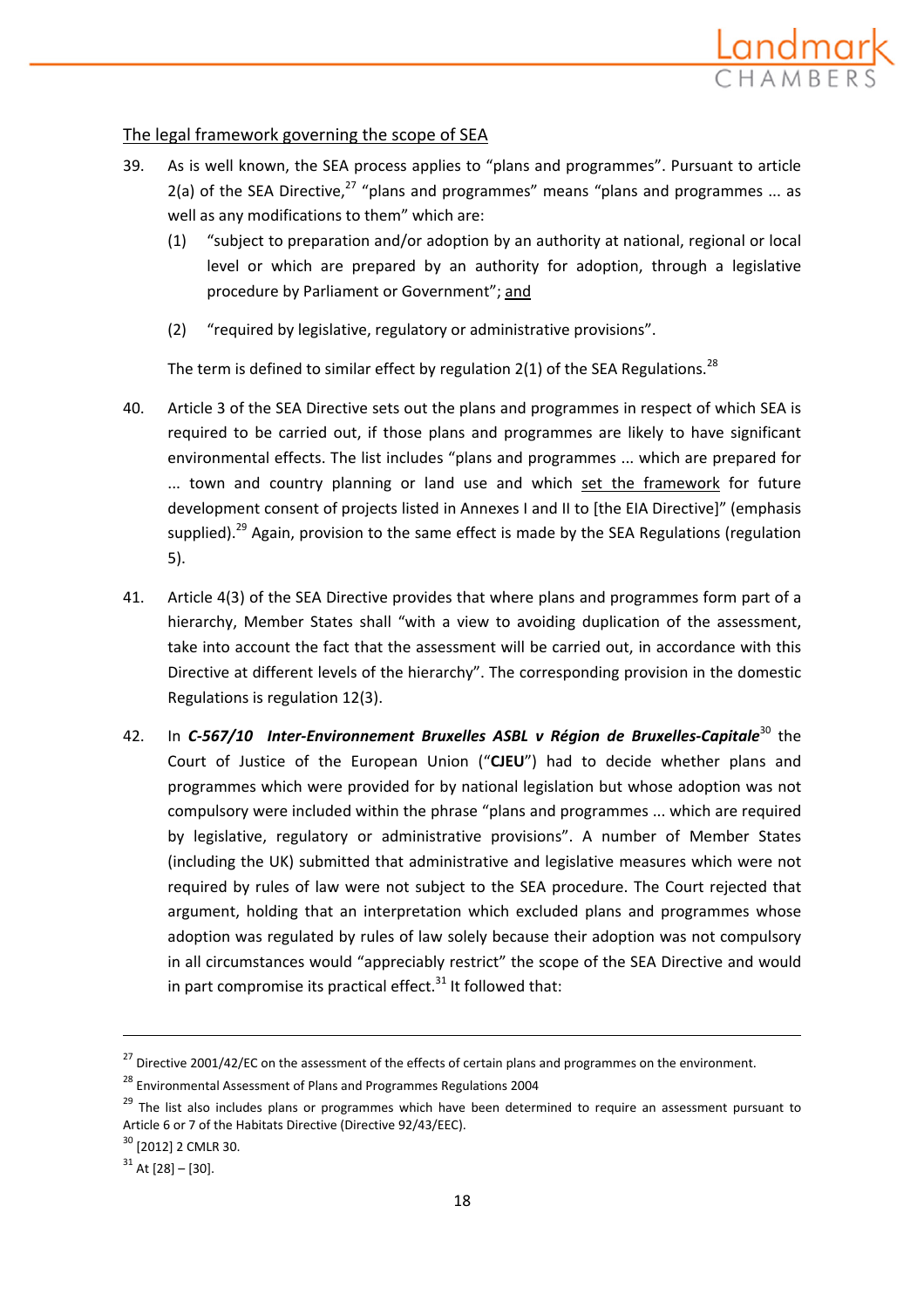

"...plans and programmes whose adoption is regulated by national legislative or regulatory provisions, which determine the competent authorities for adopting them and the procedure for preparing them, must be regarded as 'required' within the meaning, and for the application, of Directive 2001/42 and, accordingly, be subject to an assessment of their environmental effects in the circumstances which it lays down."<sup>32</sup>

## The Supreme Court decision in *Walton v Scottish Ministers* (October 2012)

- 43. **Walton**<sup>33</sup> concerned a challenge to the validity of schemes and orders made by the Scottish Ministers under the Roads (Scotland) Act 1984 to allow the construction of a "western peripheral route" ("**WPR**") around Aberdeen, on the ground (*inter alia*) that the Ministers had failed to comply with the requirements of the SEA Directive.
- 44. The claimant contended that the regional transport strategy (the "**MTS**") adopted by NESTRANS (the North East Scotland Transport Partnership, a non‐statutory regional transport partnership established with support from the Ministers) was a plan or programme within the meaning of Article 2(a) of the SEA Directive. The decision to construct the Fastlink was a modification to that plan or programme, and thus itself a plan or programme; SEA ought therefore to have been undertaken. The Ministers accepted that had the MTS been prepared by a statutory body (at a time when the SEA Directive was in force) an SEA would have been required, but argued that because NESTRANS was a nonstatutory partnership, the MTS had not been "prepared for adoption through a legislative procedure" or "required by legislative, regulatory or administrative provisions".
- 45. The Supreme Court did not find it necessary to reach a concluded view on the question whether the MTS was a "plan or programme" within the meaning of Article 2 of the Directive. Lord Reed, content to proceed on the hypothesis that the MTS did constitute a plan or programme, held that the Fastlink did not constitute a modification to that plan or programme (and thus a plan or programme in its own right).<sup>34</sup> Ministers had assumed responsibility for a specific development, the WPR. In the terminology of the EIA and SEA Directives, that development could aptly be described as a "project" and could not readily be regarded as a plan or programme. Ministers had not assumed responsibility for the preparation of a document setting the framework for future development consent of projects. The SEA Directive did not apply, but other EU legislation such as the EIA Directive.<sup>35</sup>
- 46. Lord Carnwath was, like Lord Reed, content to proceed on the assumption that the MTS was a plan or programme, but registered his "serious doubts on the point, even accepting the flexible approach required by the European authorities".<sup>36</sup> He continued:

 $32$  At [31].

<sup>33</sup> [2012] UKSC 44 [2013] 1 CMLR 28.

 $34$  At [64].

 $35$  At [65] and [66].

<sup>36</sup> At [99].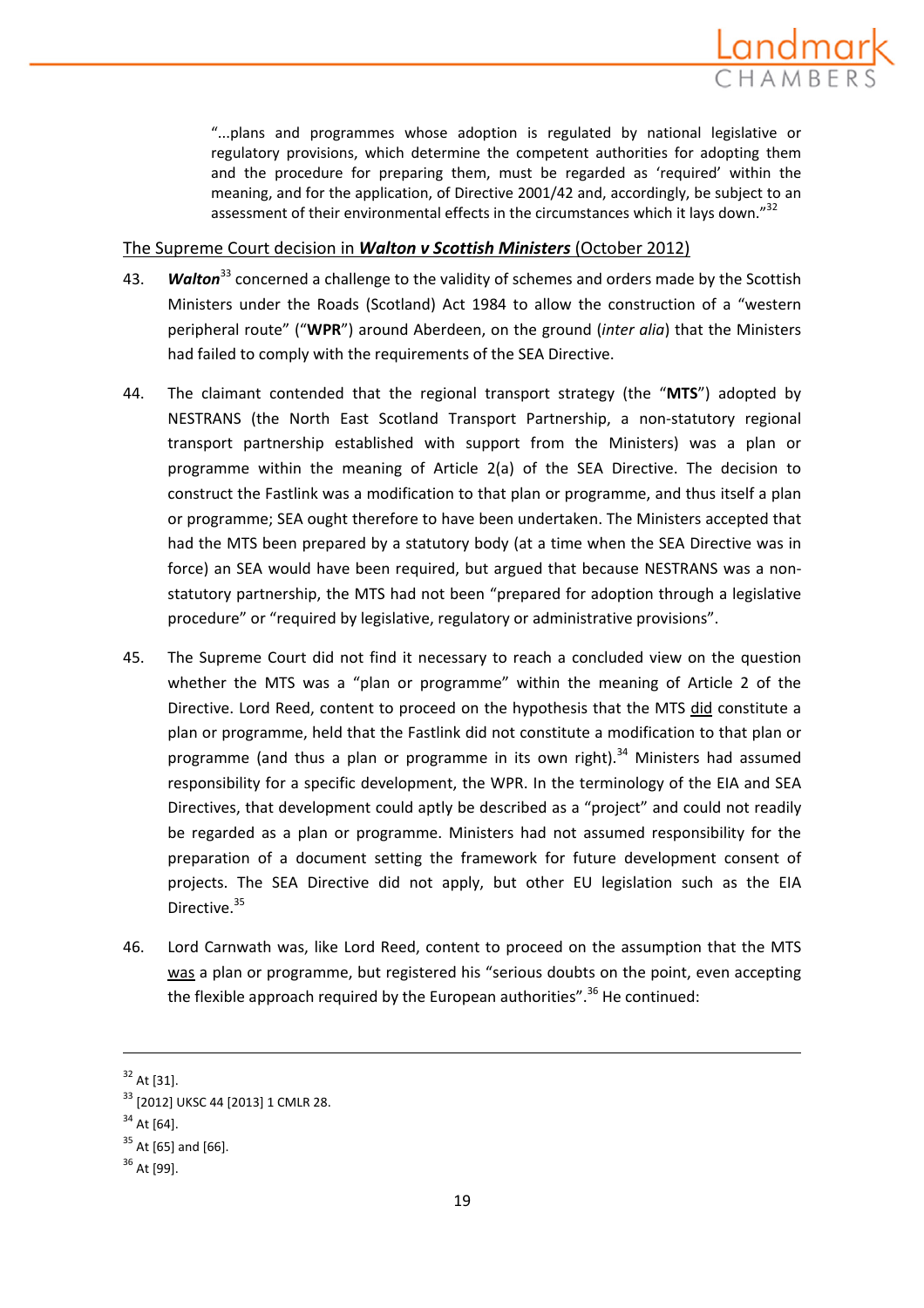

"I note ... that the passage from *Inter‐Environnement Bruxelles* ... refers to regulation of plans and programmes by provisions "which determine the competent authorities for adopting them and the procedure for preparing them...". There may be some uncertainty as to what in the definition is meant by "administrative", as opposed to "legislative or regulatory", provisions. However, it seems that some level of formality is needed: the administrative provisions must be such as to identify both the competent authorities and the procedure for preparation and adoption. Given the relatively informal character of the NESTRANS exercise, it is not clear to me what "administrative provisions" could be relied on as fulfilling that criterion..."

47. Giving the final judgment, Lord Hope also reserved his opinion on whether the MTS formed a plan or programme within the meaning of the Directive, but observed<sup>37</sup> that even if it was, a careful analysis of the history showed that the decision to construct the Fastlink was taken purely and solely in furtherance of a specific project and did not seek to affect or modify the legal or administrative framework for the future development consent of projects as described in the MTS.

## The High Court decision in *West Kensington* (October 2013)

- 48. The claimants in *R (West Kensington Estates Tenants & Residents' Association) v. Hammersmith & Fulham LBC*<sup>38</sup> challenged the Earl's Court and West Kensington Opportunity Area Joint Supplementary Planning Document "**the SPD**" on a number of grounds, including that the SPD ought to have been subject to SEA, but was not. Resisting the challenge, the defendant and the interested parties submitted that the preparation of the SPD was not "required" by any "legislative, regulatory or administrative" provision and thus did not come within the scope of Article 2(a) of the SEA Directive. Voluntary plans and programmes did not require SEA; the relevant statutory provisions simply empowered authorities to adopt a supplementary planning document, but did not require it. Further, the SPD reflected the strategy set for the Opportunity Area in the development plan. SEA had been undertaken for the London Plan and for the core strategies and its lawfulness was not questioned.
- 49. Lindblom J, having held that the SPD was not a development plan document (i.e. an old‐ style AAP), gave detailed consideration to the "plan or programme" question. He noted that the preparation of an SPD was not mandatory, but that if an SPD were prepared it became a local development document (although not a DPD) and had to conform with the policies in the core strategy and in any other relevant DPD.<sup>39</sup> He agreed that the exclusion of SPDs from the requirement for a sustainability appraisal<sup>40</sup> seemed consistent with the view that Parliament did not expect SPDs to be assessed under the SEA regime and that an SPD seemed to fit the description of a "voluntary" plan or programme (which would not

 $37$  At [149].

<sup>&</sup>lt;sup>38</sup> [2013] EWHC 2834.

<sup>39</sup> At [171].

<sup>&</sup>lt;sup>40</sup> As a result of the amendment of section 19(5)(a) of the Planning and Compulsory Purchase Act 2004 by section 180(5) of the Planning Act 2008.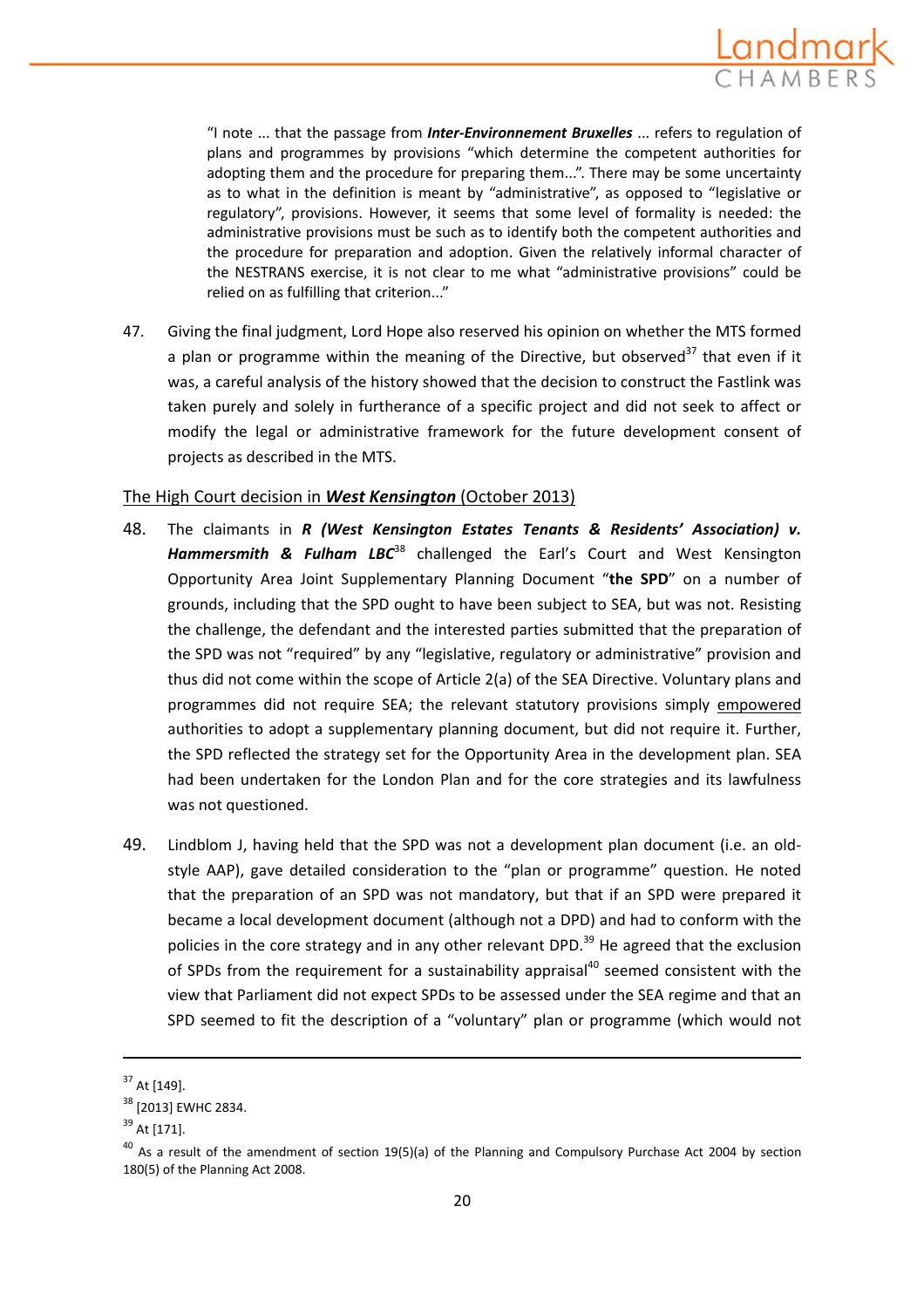

require SEA) in the European Commission's guidance.<sup>41</sup> However – having considered the judgments at first instance and in the Court of Appeal in *HS2*, discussed below, including the application of *Inter‐Environnement Bruxelles v. Région de Bruxelles‐Capitale*<sup>42</sup> – Lindblom J concluded<sup>43</sup> that, "applying a broad interpretation to the concept of requirement by an administrative provision", the SPD had been required in that sense:

"In several places in their core strategies LBHF and RBKC announced their intention to prepare a supplementary planning document ... All of [the relevant] passages in the core strategies make clear what the local planning authorities were going to do to provide detailed guidance supplementing the policies and provisions of the development plan, and thus finish the framework of policy and guidance within which proposals for development in the Opportunity Area would be considered. It follows that the framework of policy and guidance required the SPD if it was to be complete. The core strategies said as much. I think this is enough to amount to a requirement in an administrative provision within the ambit of article 2(a) of the SEA directive."

50. Lindblom J went on to consider whether the SPD "set the framework for future development consent".<sup>44</sup> He noted that in **Walton** Lord Reed had said<sup>45</sup> that it was implicit that a framework could be set "without the location, nature or size of projects being determined" and that in the Court of Appeal's decision in *HS2* both judgments had concentrated on the nature and degree of "influence" that a plan or programme might have on the subsequent decision, by narrowing the discretion that the authority making the decision would otherwise enjoy. He concluded that the SPD did "set the framework for future development consent" for proposals in the Opportunity Area, within the meaning of Article 3(2) of the SEA Directive:

> "184. If one asks oneself whether the SPD, together with the relevant policies of the development plan, is likely to influence decisions on proposals for development in the Opportunity Area, and is therefore to be regarded as setting the framework for such decisions, I think there can be only one sensible answer. Plainly it is. One sees this in the passages in the core strategies to which I have referred. [The SPD] is, and is meant to be, practical guidance for decision‐making. In paragraph 1.4 it refers to the function of the "detailed guidance" that it provides on the application of development plan policy, which, it says, will be used to assess "any planning applications in the [Opportunity Area]". The fact that the London Plan and the two core strategies had between them set the development plan strategy for the Opportunity Area, a strategy with which proposals will have to comply if they are to earn the statutory presumption of a decision made in accordance with the plan, does not displace the influence of the SPD as a material consideration under section 70(2) of the 1990 Act and section 38(6) of the 2004 Act. That this influence will occur is not a "mere possibility". It is an intentional consequence of LBHF and RBKC having prepared and adopted the SPD, as guidance required by the plan.

<sup>&</sup>lt;sup>41</sup> "Implementation of Directive 2001/42 of the Assessment of the Effects of Certain Plans and Programmes on the Environment", European Commission, 2001, at 3.15.

<sup>42</sup> [2012] <sup>2</sup> CMLR 909.

<sup>43</sup> At [179].

<sup>44</sup> At [180] ff.

 $45$  At [17].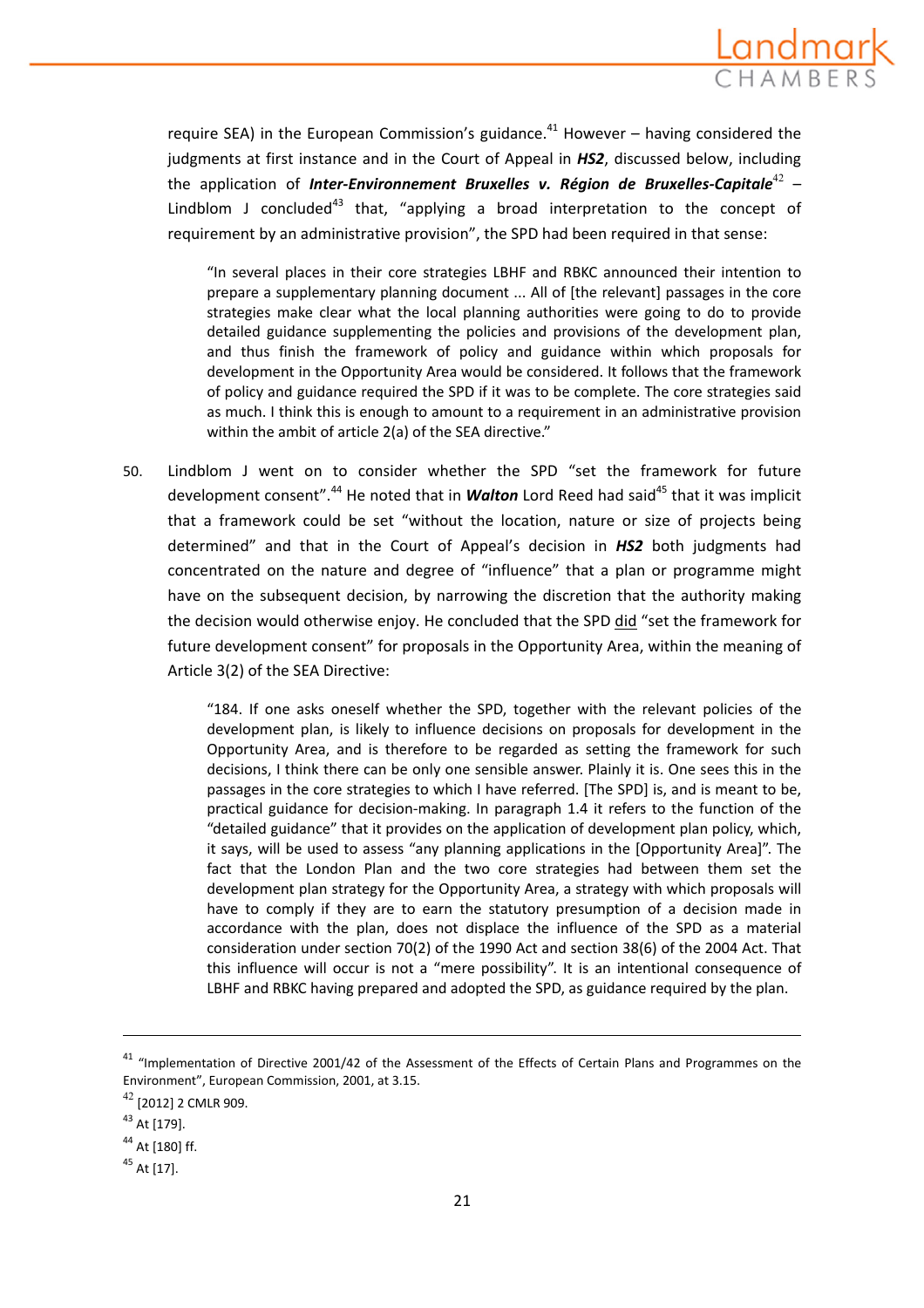

185 In my view, therefore, the SPD is a "plan or programme" that was both "required by … administrative provisions" under article 2(a) of the SEA directive and "set the framework for future development consent" for proposals in the Opportunity Area, under article 3(2)."

51. SEA of the SPD had therefore been required. However, Lindblom J noted that SEA had been undertaken both for the core strategies and for the SPD. He held that the appropriate content of an environmental report, if one had to be prepared, would depend on the place of the plan or programme in question in any hierarchy of plans and programmes to which it belonged: that was, in effect, what Article 4(3) of the SEA Directive provided. There was no need for assessment to be duplicated at different levels in the hierarchy; that principle was acknowledged by the Commission guidance<sup>46</sup> and had been recognised domestically.<sup>47</sup> Lindblom J concluded that the SEA conducted for the SPD was an adequate and lawful assessment sufficient to complement the SEA undertaken for the London Plan and the core strategies.<sup>48</sup> He accepted the submission of counsel for the defendant and interested parties that the requirements of the SEA Directive and the SEA Regulations were in substance fully complied with in the sustainability appraisals prepared for the draft SPD and subsequently for the final version; substantial compliance was sufficient. He held that:

> "194. In the process in which the SPD was prepared there was neither any legal requirement nor any justification for a duplication of the assessment already undertaken in the SEA for the core strategies. This case is a good example of article 4(3) of the SEA directive being put into practice...

> 198. The SEA in the sustainability appraisals for the SPD, including the non-technical summary in each, was, I believe, a lawful assessment. In my view, as a continuation of the SEA for the core strategies, it was complete, clear, sufficiently detailed and up to date. It was adequate given the status of the SPD as guidance supplementary to the development plan and the stage in the whole process at which SEA for the SPD came to be carried out."

52. However, as discussed below, a curiosity of the *HS2* judgment in the Supreme Court is the criticism directed by Lord Neuberger PSC at the *Inter‐Environnement Bruxelles* case and the suggestion that it ought to be reconsidered by the CJEU.

# The *HS2* litigation and the scope of the SEA regime

53. The first issue which arose in the HS2 litigation in the Court of Appeal and Supreme Court (see above) was the question whether the SEA Directive applied to the Government proposals for HS2 itself, which had not been subject to SEA but only a more limited "sustainability appraisal". challenges to the Government's Command Paper *High Speed Two – Decisions and Next Steps* ("**the DNS**") setting out the Government's strategy for the High Speed Two railway to follow a "Y" network from London to Birmingham, Manchester and Leeds as well as the details of Phase 1 of the route.

 $46$  At 4.5.

<sup>47</sup> E.g. *R (o.a.o. Howsmoor Developments Limited) v South Gloucestershire Council* [2008] EWHC 262 (Admin). <sup>48</sup> At 193.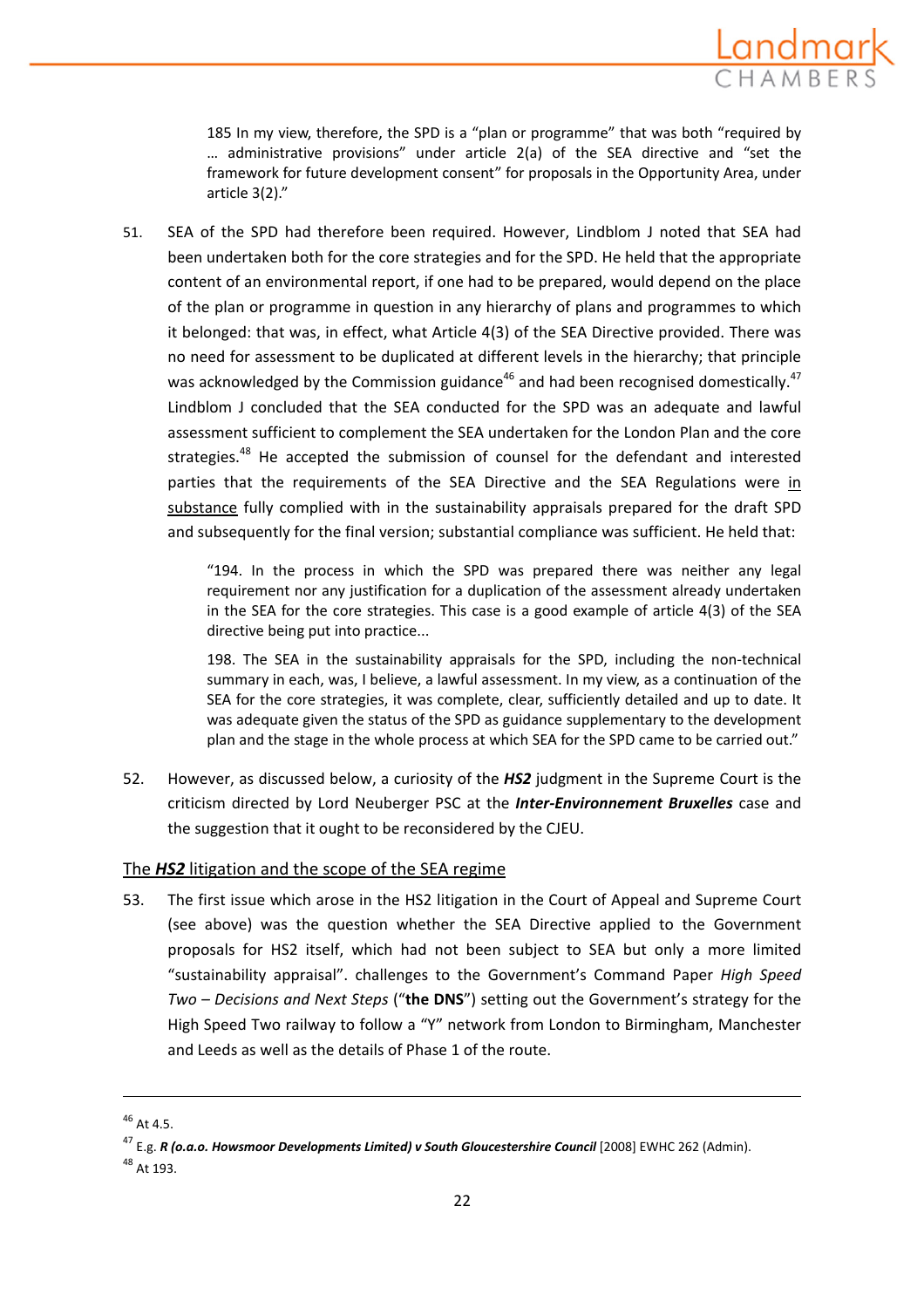

- 54. In the Court of Appeal Sullivan LJ dissented on this issue (though not the EIA issue considered above). The Supreme Court dismissed all appeals. Lord Carnwath (with whom all of the Court other than Lady Hale agreed) gave the leading judgment on SEA issues gave the leading judgment on EIA issues. Lady Hale, Lord Sumption, and Lord Neuberger and Lord Mance jointly also gave judgments considering amongst other things the constitutional relationship between national law and EU law.
- 55. Whilst Lady Hale DPSC had originally supported the application for a reference of the SEA issue to the CJEU she had subsequently decided $49$  not and the Court generally concluded that the issue of SEA and setting the framework was *acte clair* (notwithstanding the dissent of Sullivan LJ in the Court of Appeal and the apparent absence of direct CJEU authority on the issue).
- 56. At first Instance ([2013] EWHC 481 (Admin)) Ouseley J held that the *Appraisal of Sustainability* accompanying the White Paper did not amount to a strategic environmental assessment pursuant to SEA Directive 2001/42/EC. However, the SEA Directive was not engaged because the White Paper was not a "plan or programme" which "set the framework for development consent" and which was "required by administrative provisions" within the meaning of Articles 2‐3 of the Directive. A reference to the CJEU on the interpretation of these terms was held not to be appropriate at first instance.
- 57. The Judge also found that it was premature to conclude that the proposed Hybrid Bill process, by which the White Paper proposed that development consent for HS2 would be obtained, would be incompatible with the requirements of the EIA Directive 2011/92/EU, since it was impossible to say with certainty how Parliament would approach its task. It would be unwise, and risk an interference with Parliament's constitutional position, for the Court to declare in advance that certain aspects of the probable or possible procedures would fail to meet the requirements of the Directive. Furthermore, there was no legal requirement either in domestic administrative law or under the EIA Directive for the Secretary of State to consult upon and seek development consent for the entire 'Y' network by a single Hybrid Bill and Environmental Statement, as opposed to the two‐phase process proposed in the White Paper (Phase 1 being London‐Birmingham and Phase 2 being the remainder of the 'Y' to Leeds and Manchester). There was no reason to conclude now that that the cumulative effects of Phases 1 & 2 in combination would not be assessed in accordance with the EIA Directive in the Environmental Statement for either phase.
- 58. The Judge upheld a challenge to the consultation process leading to the decision announced in the White Paper as to the process for compensating the owners of blighted properties on or near the route of HS2 which was held to be unfair and unlawful. The other grounds of claim based upon the common law requirements for a fair consultation process, the Habitats Directive, the Public Sector Equality Duty under s.149 of the Equality Act 2010 and irrationality were all dismissed.

 $^{49}$  See paras. [147]-[155].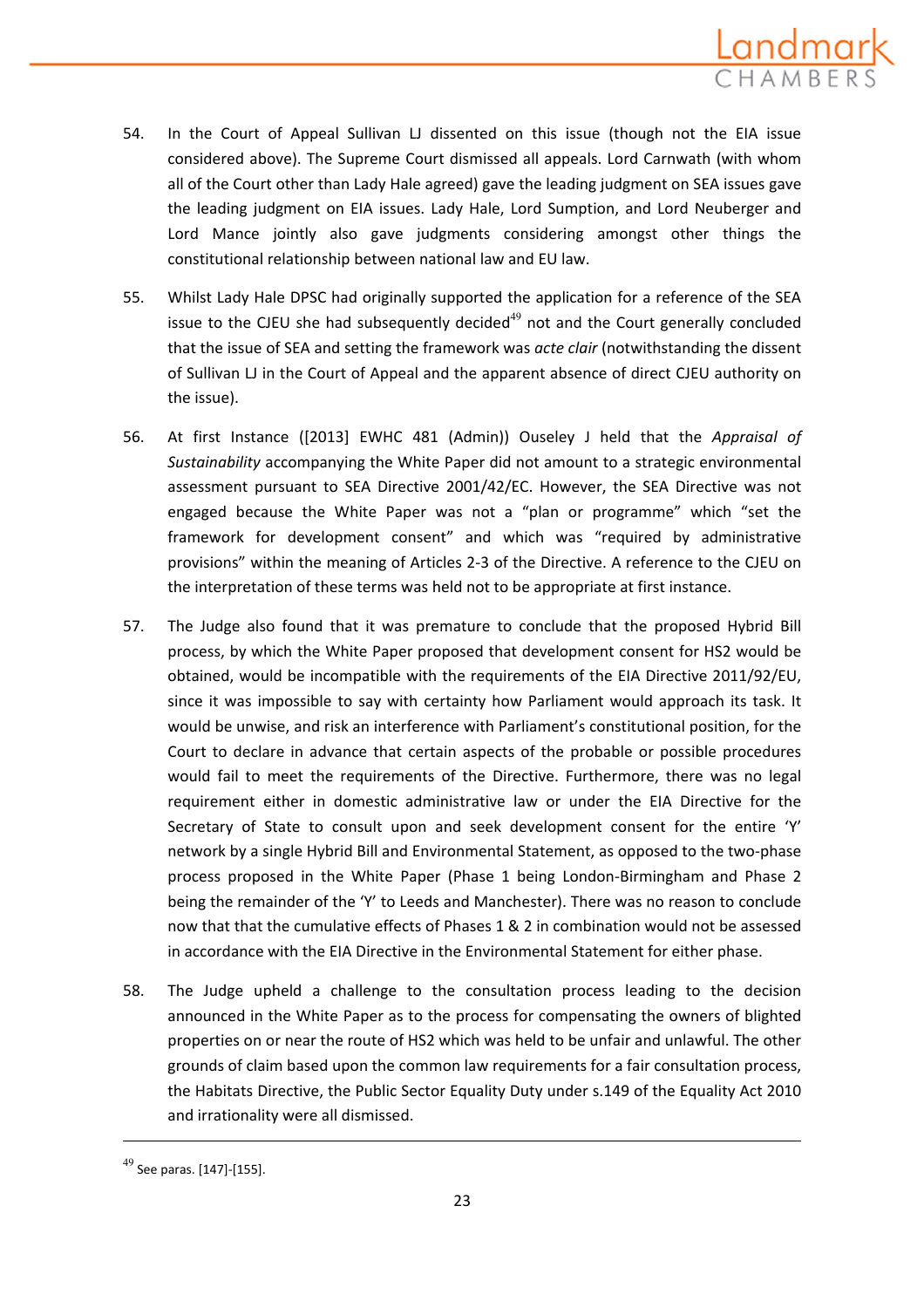

- 59. In the Court of Appeal, Lord Dyson MR and Richards LJ held that the central issue on the SEA challenge was whether the DNS "*set the framework for development consent*". If it did, then it should be regarded as a "*plan or programme*" and, applying the purposive interpretation of "*required*" given by the CJEU in *Inter‐Environnement Bruxelles v. Région de Bruxelles‐Capitale*<sup>50</sup>, it should also be regarded as "*required by administrative provisions*" given that it was published pursuant to a commitment made in an earlier Command Paper published in March 2010. They held, however, that the DNS did not "*set the framework for development consent*" since it was to be inferred from AG Kokott's opinion in *Terre Wallonne ASBL v. Région Wallone*<sup>51</sup> and from the CJEU's judgment in *Inter‐Environnement Bruxelles* that this criterion envisaged that the plan or programme should have legal influence on the subsequent decision on whether or not to grant development consent, whereas in the present case the development consent decisionmaker was Parliament, which was sovereign. They did not rule out the possibility that a plan or programme may set the framework where it had sufficiently potent factual influence, but not where the decision‐maker is Parliament since it was impossible to second-guess in advance what factors a Parliament would or would not take into account. They rejected the contention that their conclusion resulted in any incompatibility with Article 7 of the Aarhus Convention. The requisite degree of public participation could be achieved through the requirements of the Environmental Impact Assessment Directive in the development consent procedure for the specific project. They considered a reference to the CJEU not to be appropriate, because the CJEU jurisprudence gave sufficient guidance on the broad approach that should be adopted.
- 60. Sullivan LJ dissented on this central issue, holding that the majority's approach would leave a significant gap in strategic environmental protection in EU law since it would mean that no plan or programme could set the framework for development consent where the subsequent development consent decision‐maker was a sovereign legislature. He considered that it would also mean that the SEA Directive would fail to meet the requirements of Article 7 of the Aarhus Convention relating to public participation in plans and programmes, to which the EU was a signatory and in accordance with which the SEA Directive should be interpreted. He considered that AG Kokott's opinion in *Terre Wallone* could equally be read in a way that supported the Appellant's case (and was in any event not a judgment of the CJEU) and that the CJEU's judgment on *Inter‐Environnement Bruxelles* was addressing a different question, and therefore the matter could not properly be said to be *acte clair*. He concluded that the majority had been wrong not to refer the case to the CJEU since it was for the CJEU and not the domestic court of a member state to decide whether the fact that a member state chooses to adopt a process of granting development consent for a major project which will have significant environmental effect by way of an act of national legislation is sufficient, of itself, to place the Government's

<sup>50</sup> [2012] <sup>2</sup> CMLR 909.

 $51$  [2010] ECR I-5611.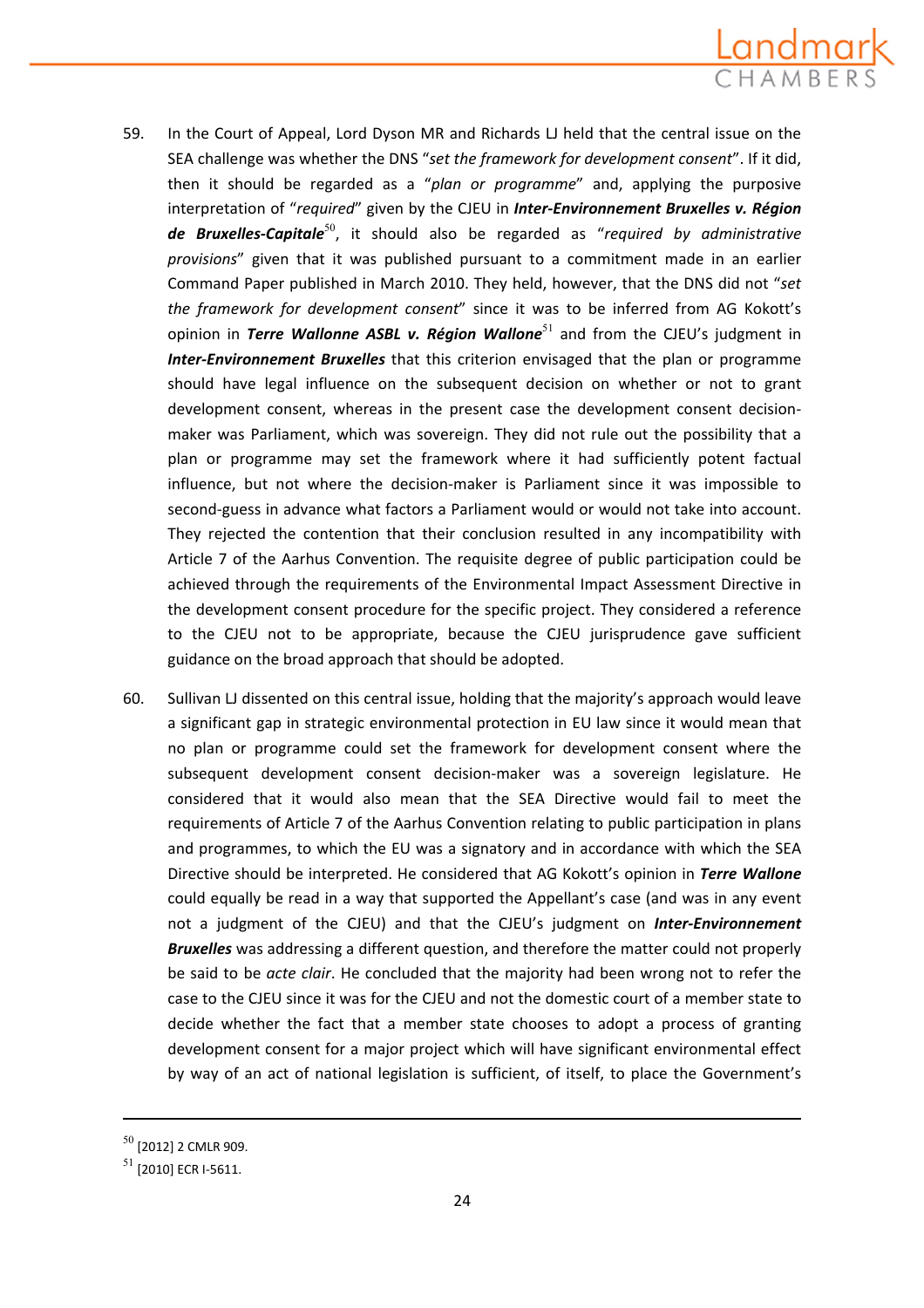

adoption of a plan or programme outwith the scope of the EU‐wide strategic environmental protection conferred by the SEA Directive

- 61. The Supreme Court' view as the scope of SEA was more in line with Ouseley J.'s approach than the majority of the Court of Appeal in that the judgments appear to support the view that for a document to be a plan or programme which "sets the framework" for EIA project consents it has to be one which constrains the process and not one which merely influences it (despite the language of "influence" used by Advocate General Kokott in *Terre Wallone*). The practical effect of this appears to be that this will generally only arise where there is a legal duty to apply or consider the plan or programme e.g. via s. 70(2) of the 1990 Act or s. 38(6) of the 2004 Act in the case of development plans.
- 62. Lord Carnwath held (emphases added):

"36 Against that background, and unaided by more specific authority, I would have regarded the concept embodied in article 3(2) as reasonably clear. One is looking for something which does not simply define the project, or describe its merits, but which sets the criteria by which it is to be determined by the authority responsible for approving it. The purpose is to ensure that the decision on development consent is not constrained by earlier plans which have not themselves been assessed for likely significant environmental effects. That approach is to my mind strongly supported by the approach of the Advocate General and the court to the facts of the *Terre Wallonne* case [2010] ECR I‐5611 and by the formula enunciated in *Inter‐Environnement Bruxelles ASBL v Région de Bruxelles‐Capitale* [2012] 2 CMLR 909 and adopted by the Grand Chamber in the *Nomarchiaki* case [2013] Env LR 453 .

37 In relation to an ordinary planning proposal, the development plan is an obvious example of such a plan or programme. That is common ground. Even if as in the UK it is not prescriptive, it none the less defines the criteria by which the application is to be determined, and thus sets the framework for the grant of consent. No doubt the application itself will have been accompanied by plans and other supporting material designed to persuade the authority of its merits. In one sense that material might be said to "set the framework" for the authority's consideration, in that the nature of the application limits the scope of the debate. However, no one would for that reason regard the application as a plan or programme falling within the definition.

38 In principle, in my view, the same reasoning should apply to the DNS, albeit on a much larger scale. It is a very elaborate description of the HS2 project, including the thinking behind it and the Government's reasons for rejecting alternatives. In one sense, it might be seen as helping to set the framework for the subsequent debate, and it is intended to influence its result. But it does not in any way constrain the decision-making process of the authority responsible, which in this case is Parliament. As Ouseley J said, at para 96:

"The very concept of a framework, rules, criteria or policy, which guide the outcome of an application for development consent, as a plan which requires SEA even before development project EIA, presupposes that the plan will have an effect on the approach which has to be considered at the development consent stage, and that that effect will be more than merely persuasive by its quality and detail, but guiding and telling because of its stated role in the hierarchy of relevant considerations. That simply is not the case here."

39 With respect to Sullivan LJ, I do not think that position is materially changed by what he called the "dual role" of Government. Formally, and in reality, Parliament is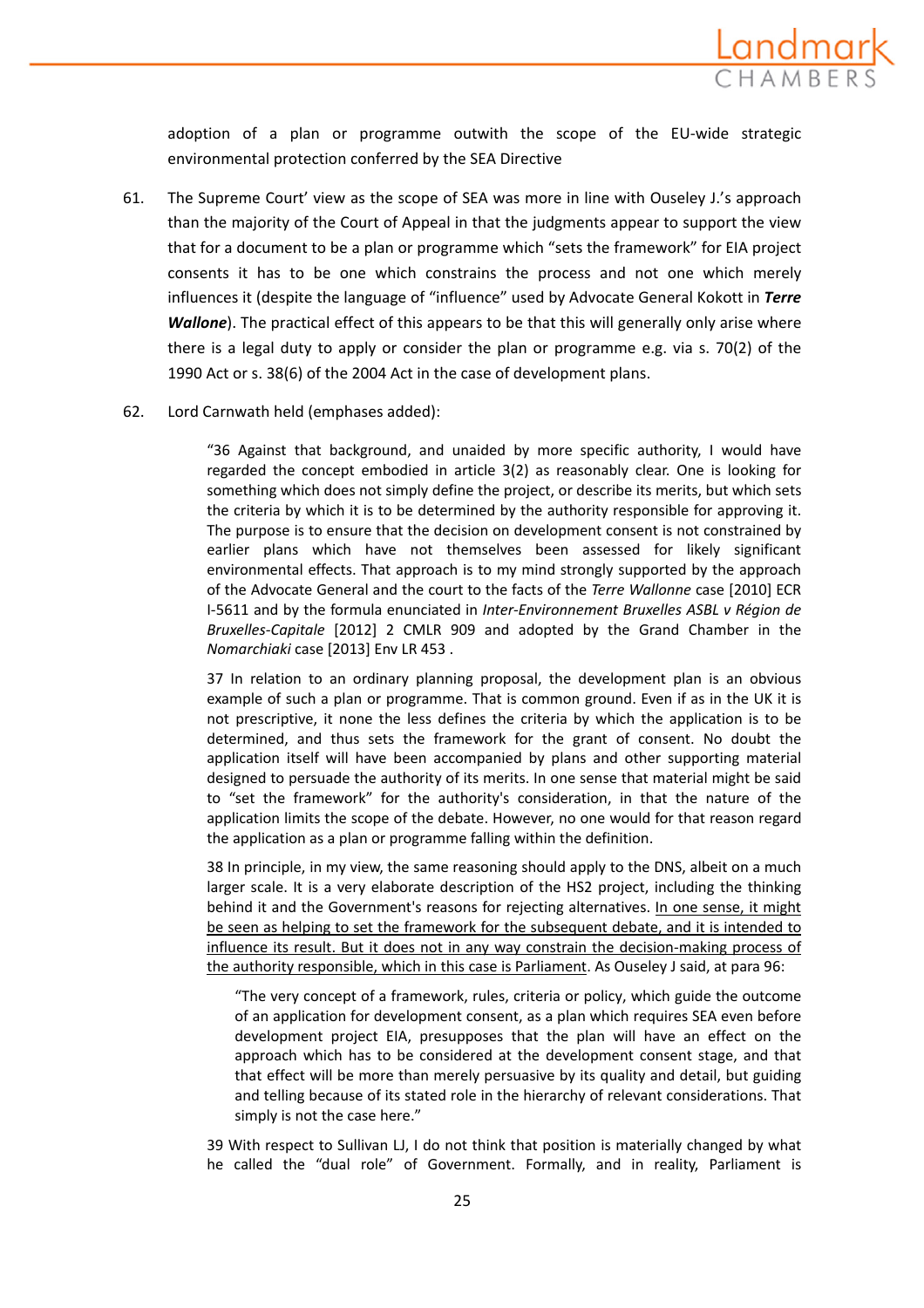

autonomous, and not bound by any "criteria" contained in previous Government statements.

40 I have noted that the majority and the minority in the Court of Appeal adopted the same test, turning on the likelihood that the plan or programme would "influence" the decision. The majority referred to the possibility of the plan having a "sufficiently potent factual influence": para 55. Although Mr Mould generally supported the reasoning of the majority, he submitted that "influence" in the ordinary sense was not enough. The influence, he submitted, must be such as to constrain subsequent consideration, and to prevent appropriate account from being taken of all the environmental effects which might otherwise be relevant.

41 In my view he was right to make that qualification. A test based on the potency of the influence could have the paradoxical result that the stronger the case made in favour of a proposal, the greater the need for strategic assessment. Setting a framework implies more than mere influence, a word which is not used by the court in any of the judgments to which we have been referred. It appears in Annex II of the Directive, but only in the different context of one plan "influencing" another. In *Terre Wallonne* [2010] ECR I‐5611 Advocate General Kokott spoke of influence, but, as already noted, that was by way of contrast with the submissions before her which suggested the need for the plan to be "determinative".

42 Finally, Mr Elvin pointed to the fact that the DNS had specific legal consequences, notably in the safeguarding direction, and the consequent application of the related blight provisions, and also in providing the basis for the paving Bill, and for the allocation of resources under it. I accept that these points provide an arguably material distinction from the supporting material for a conventional planning application. However, they do not imply any further constraint on Parliament's consideration of the environmental impacts of the project as a whole, under the hybrid Bill procedure."

63. Curiously, although the Supreme Court rejected the view that "set the framework" should be referred and was *acte clair*, notwithstanding the absence of direct decisions of the CJEU on point, the Supreme Court did consider that the CJEU's judgment in *Inter‐ Environnement Bruxelles* was one which the CJEU ought to reconsider. Lord Neuberger PSC considered and clearly preferred the analysis of Advocate General Kokott in the Bruxelles case and not the view of the CJEU Chamber which did not follow it:

> "187 Had the meaning of article 2(a) come before the Supreme Court without there being any Court of Justice decision to assist, we would unhesitatingly have reached the same conclusion as Advocate General Kokott, and for the reasons she (as well as the Governments and the Commission represented before the Fourth Chamber) so convincingly gave. We would, like her, have concluded that "the legislature clearly did not intend" plans and programmes not based on a legal obligation to require an environmental assessment, even though they might have significant effects on the environment: para 20.

> 188 We would also have regarded this as clear to the point where no reference under the CILFIT principles was required. The reasons given by the Fourth Chamber of the Court of Justice would not have persuaded us to the contrary. While they allude, in the briefest of terms, to the fact that the Governments made submissions based on the clear language of article 2(a) and on the legislative history, they do not actually address or answer them or any other aspect of Advocate General Kokott's reasoning.

> 189 In the result, a national court is faced with a clear legislative provision, to which the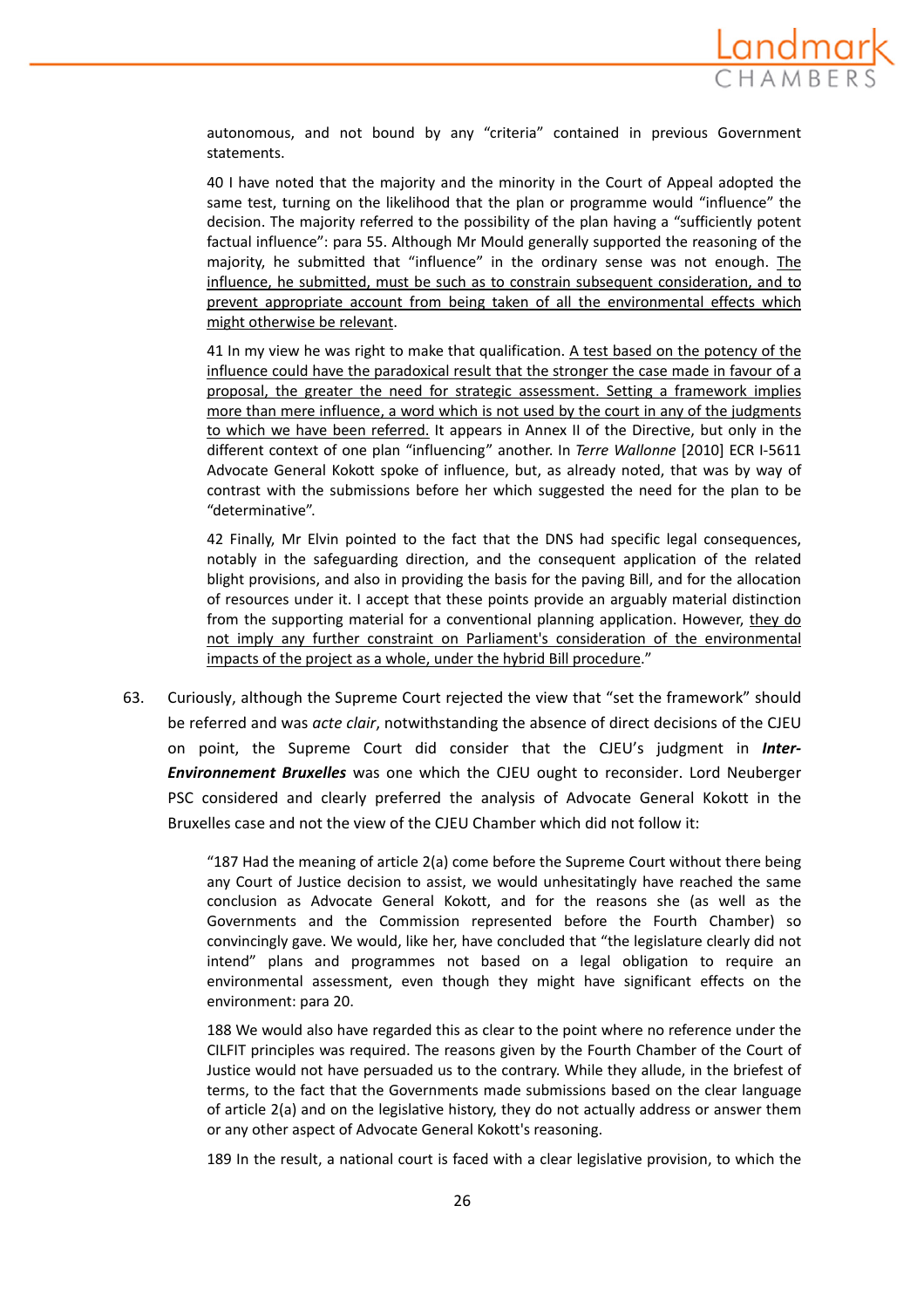

Fourth Chamber of the European Court of Justice has, in the interests of a more complete regulation of environmental developments, given a meaning which the European legislature clearly did not intend. For this reason, we would, had it been necessary, have wished to have the matter referred back to the European Court of Justice for it to reconsider, hopefully in a fully reasoned judgment of the Grand Chamber, the correctness of its previous decision."

64. This leaves decisions such as the West Kensington case, and those where policy is "regulated" like SPD, in an ambiguous provision. The CJEU has given a clear view in the *Bruxelles* case that mere regulation is sufficient to meet the "required" limb of article 2(a) yet the Supreme Court has expressed its doubts as to its correctness but recognised that it is for the CJEU to correct the apparent error.

# **The requirement to assess reasonable alternatives in SEA**

65. The SEA Directive requires reasonable alternatives to the proposed plan or programme to be assessed (cf. the less onerous obligation in the EIA context, which requires the developer to provide an outline of the main alternatives studied and an indication of the main reasons for his choice taking into account the environmental effects $52$ ). The duty is found in Article 5(1), which is in the following terms:

> "Where an environmental assessment is required under Article 3(1), an environmental report shall be prepared in which the likely significant effects on the environment of implementing the plan or programme, and reasonable alternatives taking into account the objectives and the geographical scope of the plan or programme, are identified, described and evaluated. The information to be given for this purpose is referred to in Annex I" (emphasis added).

66. The relevant provision within Annex I to the SEA Directive is paragraph (h), which provides that:

> "The information to be provided under Article 5(1), subject to Article 5(2) and (3), is the following:

...

(h) an outline of the reasons for selecting the alternatives dealt with, and a description of how the assessment was undertaken including any difficulties (such as technical deficiencies or lack of know‐how) encountered in compiling the required information".

The corresponding provisions in the SEA Regulations are regulation 12 and paragraph 8 of Schedule 2.

67. It remains the case that there is as yet no CJEU authority on the proper interpretation of the duty to assess reasonable alternatives to the proposed plan or programme. However, the duty has recently been considered by domestic courts on several occasions. The resulting domestic jurisprudence sheds some light on the following elements of the duty:

<sup>52</sup> Article 5(3) and Annex IV of the EIA Directive.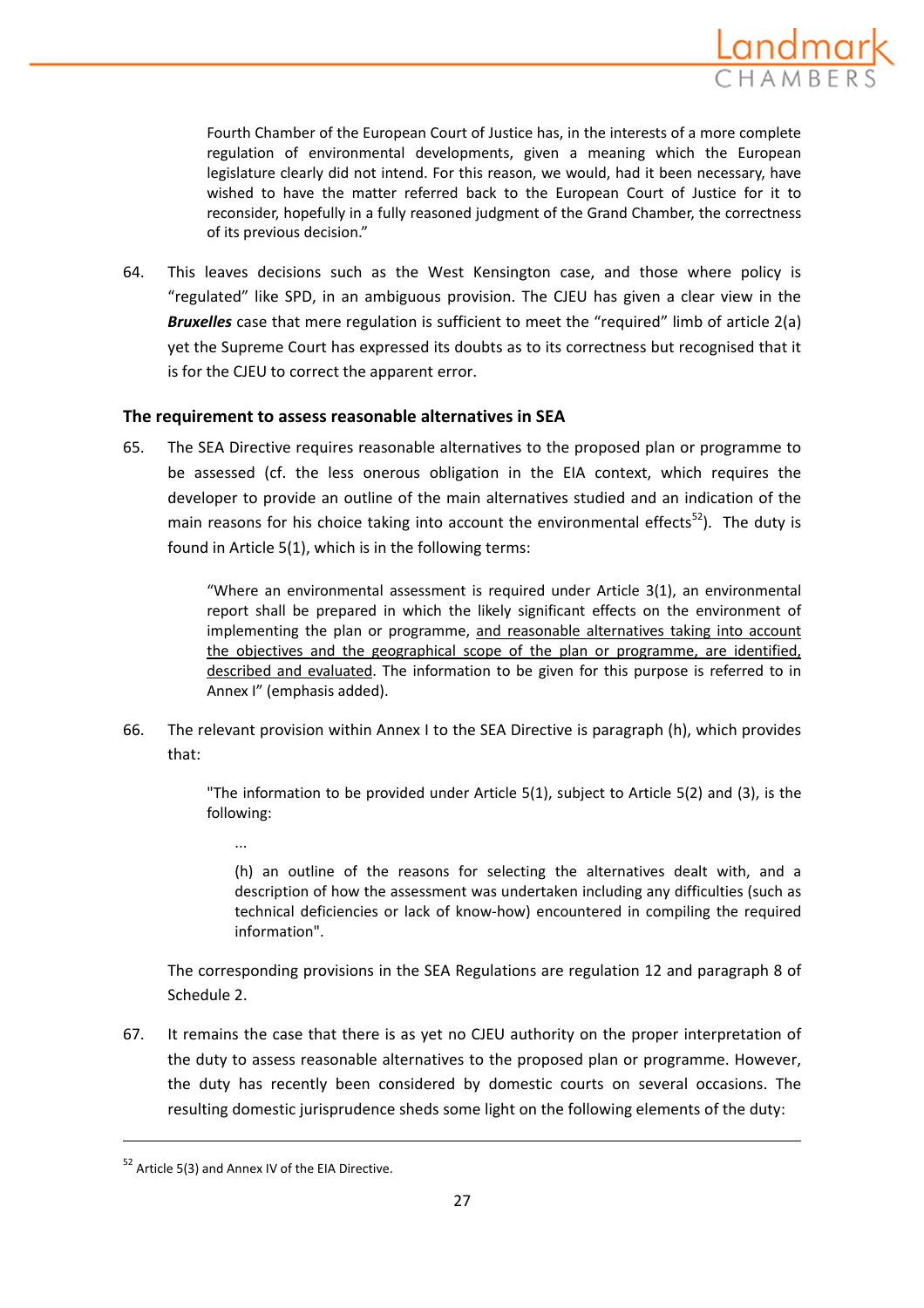

- (1) Which alternatives it is necessary to assess;
- (2) The level of detail to which the selected alternatives must be assessed;
- (3) The extent to which reasons must be given for (i) the selection of alternatives for assessment and (ii) the rejection of the selected alternatives in favour of the proposed plan or programme as adopted; and
- (4) The format which the assessment of alternatives must take.

#### Which alternatives must be assessed?

- 68. The question which springs most immediately to mind in exploring the duty to assess alternatives is, what is meant by "reasonable alternatives taking into account the objectives and the geographical scope of the plan or programme" and, more specifically, what constitutes a "reasonable" alternative?
- 69. It is clear that the requirement to assess "reasonable" alternatives does not require that every conceivable alternative be assessed, at each stage in the process: see the Commission's 2003 guidance<sup>53</sup> and the decision of the High Court (Ouseley J) in *Heard v. Broadland District Council.*<sup>54</sup> The Commission guidance makes plain, however, that the reference to "alternatives" in Article 5(1) of the SEA Directive is not only (or even primarily) a reference to alternative plans or programmes to the plan or programme proposed, but encompasses alternative proposals which would secure the objectives of the plan or programme proposed within that plan or programme.<sup>55</sup>
- 70. In his judgment at first instance in *HS2<sup>56</sup>* Ouseley J rejected the contention that the SEA Directive applied to the Government "Decision and Next Steps" paper under challenge,<sup>57</sup> but held that had it applied, there had been a failure to assess reasonable alternatives<sup>58</sup>. However, alternative objectives for the proposed plan or programme did not have to be assessed; the focus of the SEA was alternative ways of meeting those objectives.<sup>59</sup> The effect of the absence of any requirement that alternative objectives be considered upon the range of alternatives that must be evaluated is evident from the remainder of paragraph 162 of Ouseley J's judgment:

"...The Government concluded that alternative strategies for motorways or a new conventional or enhanced existing rail network were not capable of meeting the plan

<sup>53</sup> *Implementation of Directive 2001/42 on the Assessment of the Effects of Certain Plans and Programmes on the Environment"*, European Commission, September 2003, 5.14.

<sup>54</sup> [2012] EWHC 344 (Admin) [2012] Env LR 23 at [67].

<sup>55</sup> *Implementation of Directive 2001/42 on the Assessment of the Effects of Certain Plans and Programmes on the Environment"*, European Commission, September 2003, 5.13 and 5.14.

<sup>56</sup> [2013] EWHC 481 (Admin).

<sup>57</sup> *High Speed Rail: Investing in Britain's Future ‐ Decisions and Next Steps.*

<sup>58</sup> See [2013] EWHC 481 (Admin) at [110]‐[172]

<sup>59</sup> At [162].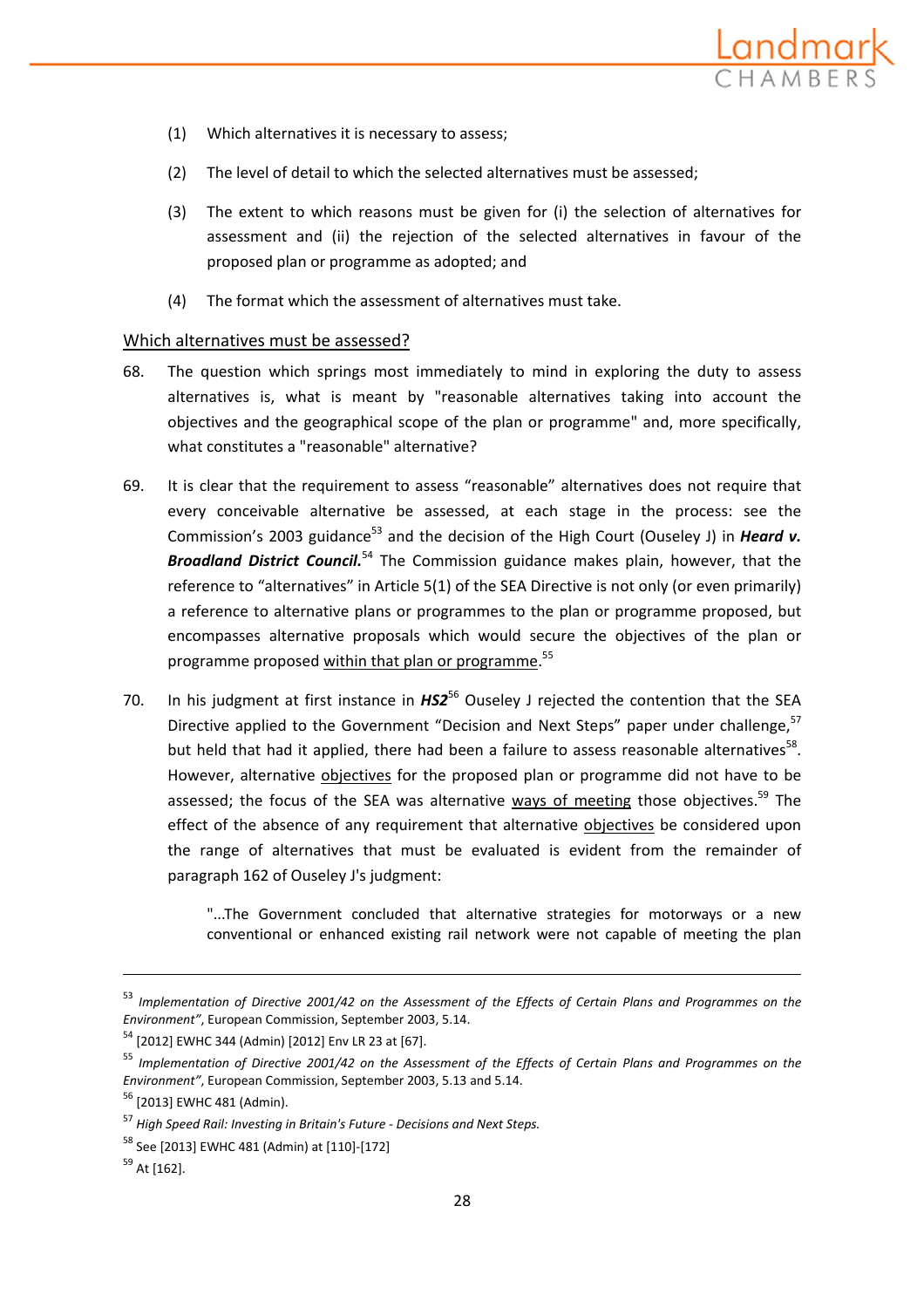

objectives set for high speed rail. It is obviously a contestable view as to whether those objectives should be met, or can be met to a large extent by means other than a new high speed rail network. These alternative strategies could not, however, have constituted reasonable alternatives to the plan for assessment in the SEA, since they are incapable by their very nature of meeting all the objectives for a new high speed rail network".

71. The Commission guidance also makes clear that it is not legitimate to select a set of alternatives which have obviously more significant adverse effects than the plan or programme as proposed in a bid to promote the latter. $60$  However, the range of alternatives which it is necessary to consider in order to satisfy the requirement that "reasonable alternatives" be assessed may vary according to the scope of the proposed plan or programme. In *DB Schenker Rail (UK) Ltd v. Leeds City Council*<sup>61</sup> the claimants sought to challenge the adoption of the Natural Resources and Waste Local Plan ("NRWLP") by the defendant City Council on the ground (*inter alia*) that the Sustainability Appraisal ("SA") undertaken for the NRWLP failed to appraise the use of the claimants' sites for any other purpose. HHJ Belcher accepted the defendant's submission that:

> "a thematic plan such as the NRWLP does not have to consider alternatives such as housing, provided that the thematic plan forms part of a series of relevant documents, one or more of which consider the alternatives such as housing, and provided that the series of documents are considered together, or to use the SA terminology, "acting cumulatively"."<sup>62</sup>

- 72. HHJ Belcher also rejected the argument that the SA was defective in that it failed to consider the option of "doing nothing", i.e. not safeguarding the relevant sites at all. $63$
- 73. In *R (Chalfont St Peter Parish Council) v. Chiltern DC*<sup>64</sup> the Parish Council sought to quash a policy within the District Council's Core Strategy in relation to strategic housing allocation on a particular site. The Parish Council had put forward a "land swap" proposal pursuant to which an existing primary school would move to the allocation site and the site vacated by the primary school would be developed for housing. HHJ Foster held that the land swap proposal had never been considered as a deliverable policy by the District Council, but that the District Council had in that respect been entitled to rely upon the submissions received from the County Council to the effect that there was no policy or plan which would make the land swap proposal a realistic possibility. The District Council was under no duty to go behind what the County Council was saying and take its own view on the available material; it was the County Council alone (as Local Education Authority) which could make the land swap proposal deliverable.<sup>65</sup> There was ample evidence upon which the District

<u> 1989 - Johann Stein, marwolaethau a bhann an chomhair an chomhair an chomhair an chomhair an chomhair an chom</u>

<sup>60</sup> "*Implementation of Directive 2001/42 on the Assessment of the Effects of Certain Plans and Programmes on the Environment"*, European Commission, September 2003, 5.13 and 5.14.

 $61$  [2013] EWHC 2865 (Admin).

<sup>62</sup> See further Ouseley J in *HS2* [2013] EWHC 481 (Admin) at [162] and [163].

 $63$  At [74].

<sup>&</sup>lt;sup>64</sup> [2013] EWHC 1877 (Admin).

 $65$  At [36].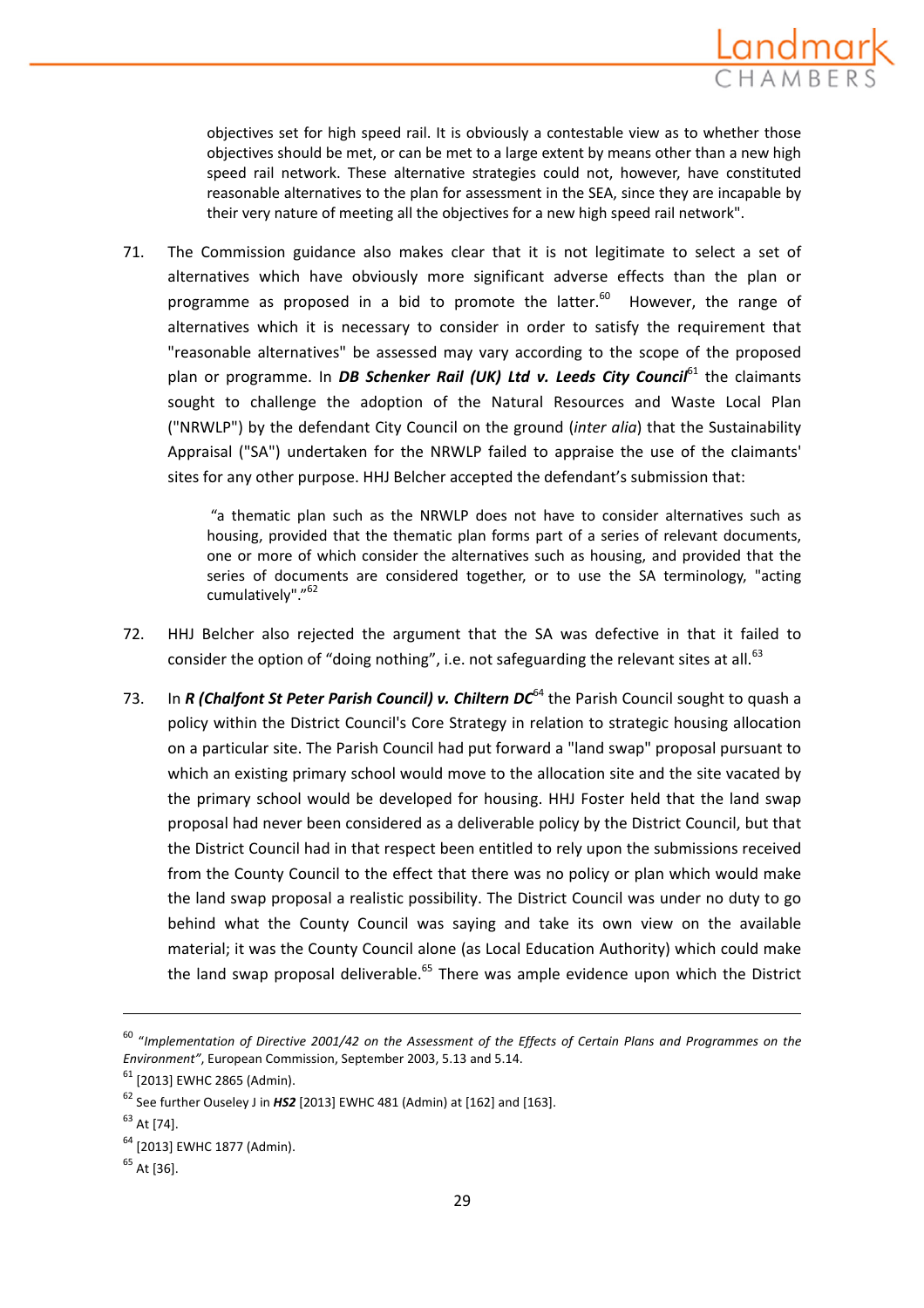

Council could form the view that the land swap proposal was not deliverable; in the words of Ouseley J in the *Broadland* case (discussed below) it was a "non‐starter" and it was reasonable for the District Council to decide not to treat the land swap proposal as a "reasonable alternative".<sup>66</sup>

- 74. *Ashdown Forest Economic Development LLP v. Secretary of State*<sup>67</sup> was a statutory challenge<sup>68</sup> to the Wealden District Core Strategy ("**WDCS**"). Ashdown Forest is designated as a Special Area of Conservation ("SAC") under the Habitats Directive<sup>69</sup> and the Habitats Regulations<sup>70</sup> and as a Special Protection Area ("**SPA**") under the Birds Directive<sup>71</sup> and the Habitats Regulations. The draft WDCS included an overall housing requirement for its area of 9,600 (subsequently reduced by the Inspector to 9,440) and proposed measures of particular control in relation to new development close to the Forest in the form of a prohibition on new development within 400m of the edge of the Forest and a requirement that for new development within 7 km of the Forest suitable alternative natural green space ("**SANG**") should be provided. The claimant was an umbrella organisation representing the interests of a number of major landowners in the area covered by the WDCS who sought greater opportunities to develop their land than the WDCS allowed.
- 75. The grounds on which the challenge was brought included two which alleged that the requirements of the SEA Directive and SEA Regulations in relation to the assessment of reasonable alternatives had not been met, (i) in relation to the inclusion within the WDCS of a figure of 9,440 for overall housing requirement and (ii) in relation to the 7km SANG zone.
- 76. Sales J dismissed the challenge on all grounds. In respect of the scope of the duty to assess reasonable alternatives as part of the SEA process, he held that the SEA Directive did not require the authority to embark on:

"an artificial exercise of selecting as putative "reasonable alternatives", for full strategic assessment alongside its preferred option, alternatives which could clearly be seen, at an earlier stage of the iterative process in the course of working up a strategic plan and for good planning reasons, as not in reality being viable candidates for adoption".<sup>72</sup>

77. As to the substance of the work to be done by a local planning authority ("**LPA**") in identifying reasonable alternatives for environmental assessment, the LPA had "a

<sup>66</sup> At [38].

 $67$  [2014] EWHC 406 (Admin).

 $^{68}$  Under section 113 of the Planning and Compulsory Purchase Act 2004.

 $^{69}$  Directive 92/43/EEC on the conservation of natural habitats and of wild fauna and flora.

 $70$  The Conservation of Habitats and Species Regulations 2010.

 $71$  Directive 2009/147/EC on the conservation of wild birds.

<sup>72</sup> At [97].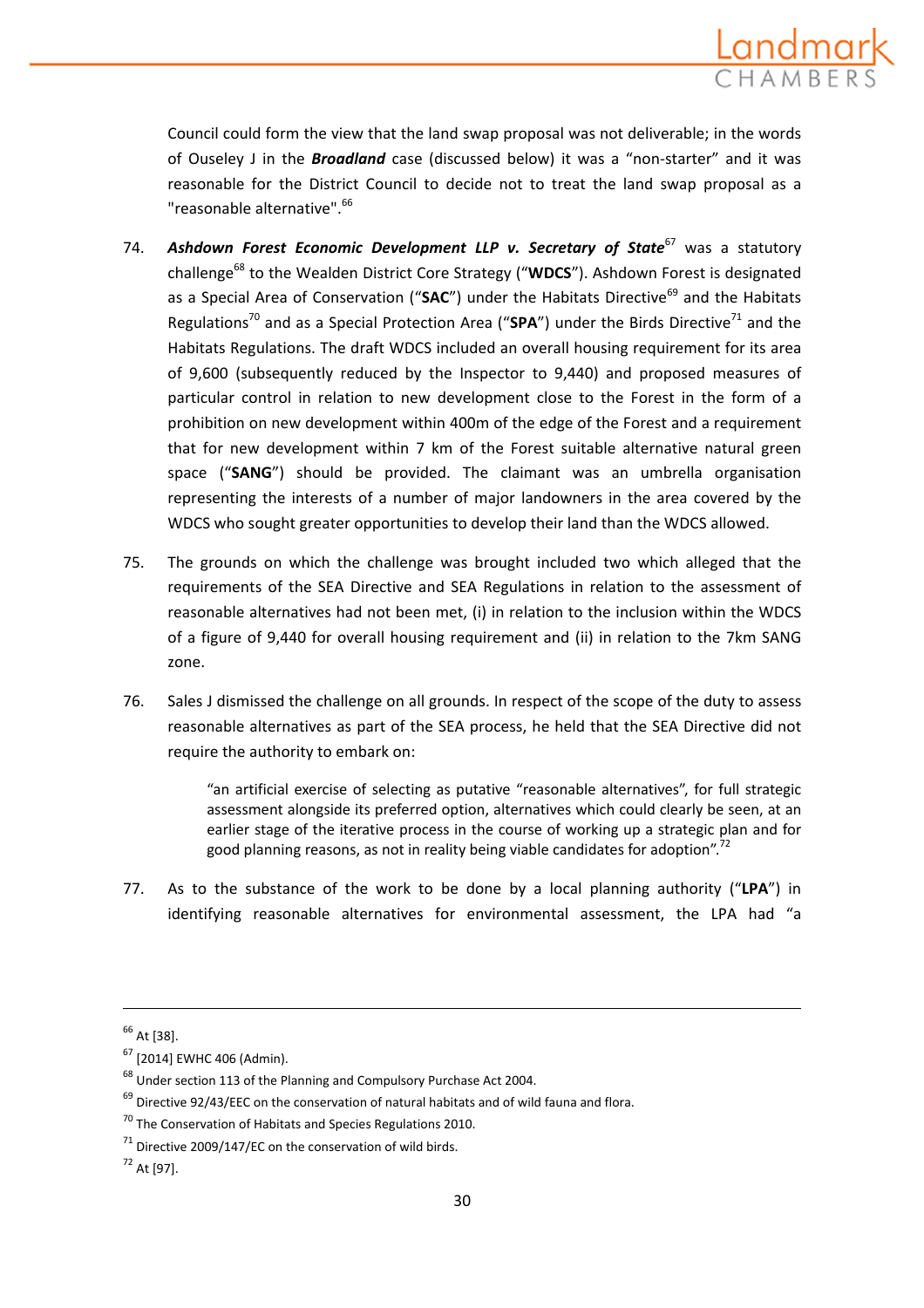

substantial area of discretion as to the extent of the inquiries which need to be carried out to identify the reasonable alternatives".<sup>73</sup> The necessary choices were:

"deeply enmeshed with issues of planning judgment, use of limited resources and the maintenance of a balance between the objective of putting a plan in place with reasonable speed (particularly a plan such as the Core Strategy, which has an important function to fulfil in helping to ensure that planning to meet social needs is balanced in a coherent strategic way against competing environmental interests) and the objective of gathering relevant evidence and giving careful and informed consideration to the issues to be determined".

78. Under the scheme of the SEA Directive and the SEA Regulations it was the plan-making authority which was the primary decision‐maker in relation to identifying what was to be regarded as a reasonable alternative. In this respect the LPA had a wide power of judgment, with the court exercising a limited review function.<sup>74</sup> Sales J continued:

> "This interpretation is reinforced by the scope for involvement of the public and the environmental authorities in commenting on the proposed plan and to make counter‐ proposals to inform the final decision by the plan‐making authority. The Directive contemplates that the plan-making authority's choices may be open to debate in the course of public consultation and capable of improvement or modification in the light of information and representations presented during that consultation, and accordingly recognises that the choices made by the plan-making authority in choosing a plan and in selecting alternatives for evaluation at the Article 5 stage involve evaluative and discretionary judgments by that authority which may be further informed by public debate at a later stage".<sup>75</sup>

# The level of detail required

79. Article 5(1) of the SEA Directive requires the likely significant environmental impacts of reasonable alternatives to be assessed to the same level of detail as those of the proposed plan or programme. This is clear from the Commission guidance, which explains that:

> "In requiring the likely significant environmental effects of reasonable alternatives to be identified, described and evaluated, the Directive makes no distinction between the assessment requirements for the drafted plan or programme and for the alternatives. The essential thing is that the likely significant effects of the plan or programme and the alternatives are identified, described and evaluated in a comparable way. The requirements in Article 5(2) concerning scope and level of detail for the information in the report apply to the assessment of alternatives as well." (emphasis supplied).<sup>76</sup>

80. However, as regards "iterative" plan or programme making processes, the decision of Ouseley J in *Heard* should be noted. He accepted that:

<u> 1989 - Johann Stein, marwolaethau a bhann an chomhair an chomhair an chomhair an chomhair an chomhair an chom</u>

"...the plan‐making process permits the broad options at stage one to be reduced or closed at the next stage, so that a preferred option or group of options emerges; there

 $^{73}$  At [90].

 $74$  At [91].

 $^{75}$  At [92].

 $76$  At 5.12.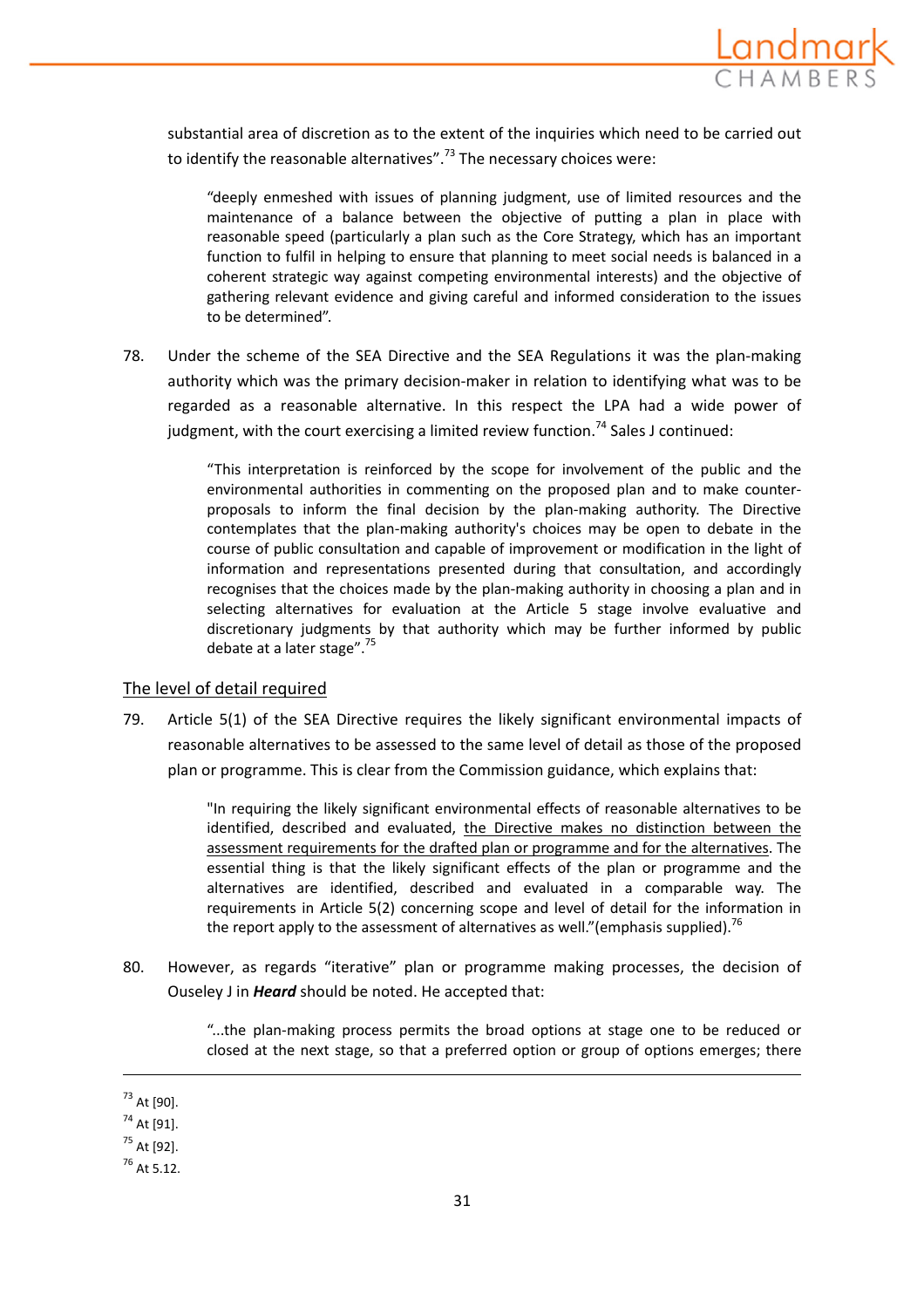

may then be a variety of narrower options about how they are progressed, and ... that too may lead to a chosen course which may have itself further optional forms of implementation. It is not necessary to keep open all options for the same level of detailed examination at all stages...".<sup>77</sup>

81. However, at each stage of the plan-making process, the preferred option and the alternatives must all be assessed to the same level of detail in the environmental report:

> "There is no express requirement in the directive ... that alternatives be appraised to the same level as the preferred option. ... [I]t seems to me that, although there is a case for the examination of a preferred option in greater detail, the aim of the directive, which may affect which alternatives it is reasonable to select, is more obviously met by, and it is best interpreted as requiring, an equal examination of the alternatives which it is reasonable to select for examination alongside whatever, even at the outset, may be the preferred option".<sup>78</sup>

## The extent to which reasons must be given

- 82. As has been seen, Article 5(1) and Annex I(h) of the SEA Directive require "an outline of the reasons for selecting the alternatives dealt with" to be given (emphasis supplied). As to the reasons for preferring the proposed plan or programme as adopted, Article 9(1)(b) of the SEA Directive requires a statement to be made available upon the adoption of the plan or programme summarising (*inter alia*) the reasons for choosing the plan or programme as adopted "in the light of the other reasonable alternatives dealt with".
- 83. It is clear from the domestic authorities that reasons must be given for both (i) the selection of alternatives for assessment, and (ii) the selection of a preferred option. The requirement that reasons be given is particularly important where (as is usually the case) an iterative plan or programme making process is followed.
- 84. In *Heard* Ouseley J concluded that the requirement that an outline of the reasons for selecting the alternatives be given had not been met, and held that:

"...No doubt there are some possible alternatives which could be regarded as obvious non‐starters by anyone, which could not warrant even an outline reason for being disregarded. The same would be true of those which obviously could not provide what RS required, or which placed development in an area beyond the scope of the plan or the legal competence of the Defendants. But that is not the case here..."<sup>79</sup>

85. Where an iterative process of plan or programme making is followed, an outline of the reasons for the selection of the options to be taken forward for assessment at each stage is required, although that outline may legitimately be left to the final report: *Heard*. 80

<u> 1989 - Johann Stein, marwolaethau a bhann an chomhair an chomhair an chomhair an chomhair an chomhair an chom</u>

 $77$  At [67].

 $78$  At [71].

 $79$  At [66].

 $80$  At [67].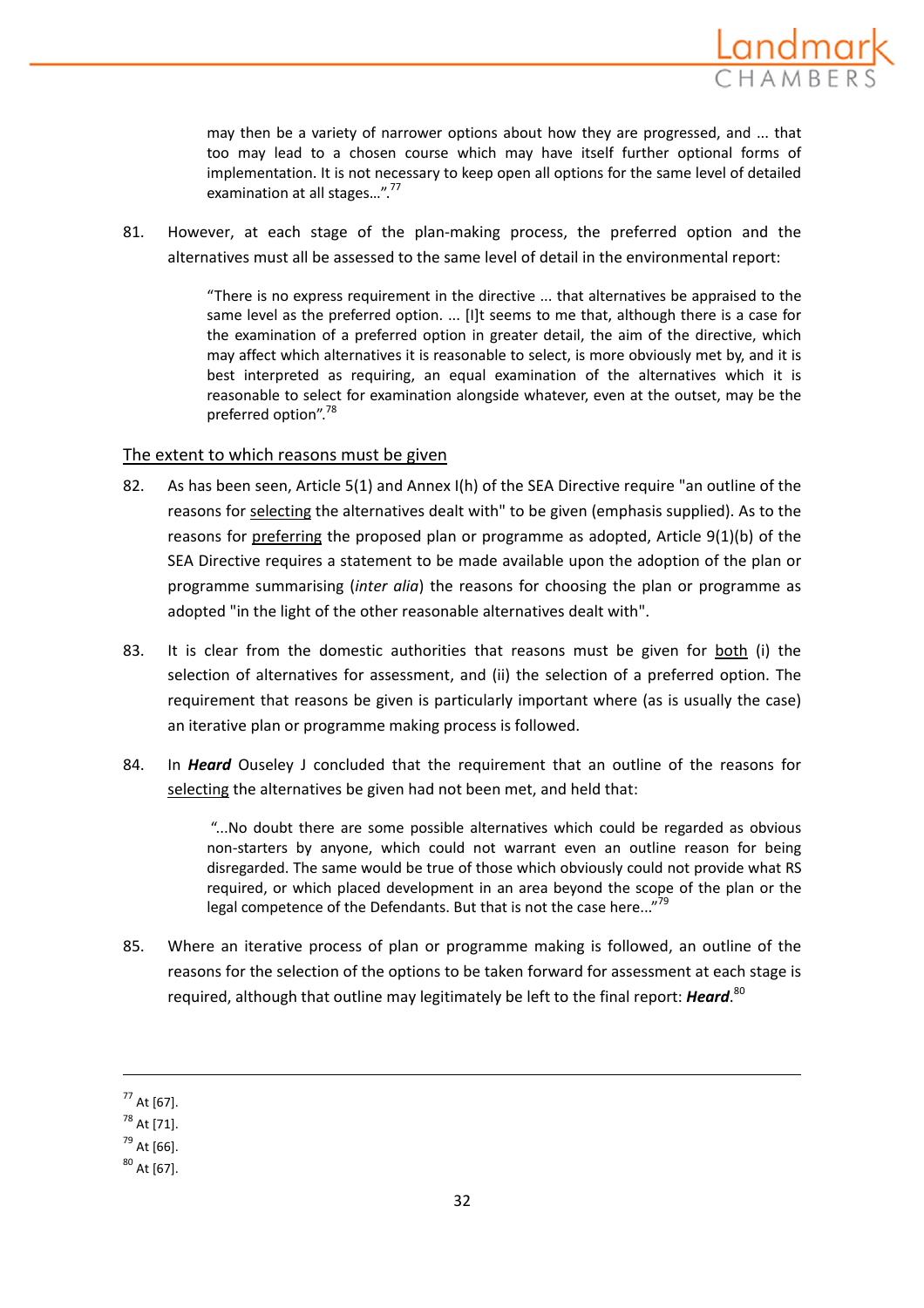

- 86. The "limited nature" of the information which the plan making authority is obliged to provide to explain the selection of the "reasonable alternatives" for examination was emphasised by Sales J in *Ashdown Forest*. It was only "an outline of the reasons" directed to equipping the public to participate in debate about the plan proposed, not a fully reasoned decision of a kind which might be appropriate for a more intrusive review approach or exercise of an appellate function on the part of the court. $81$  Sales J contrasted the requirement in paragraph (h) of Annex I to the SEA Directive (that an "outline" of the reasons be given) with the language in the text of the equivalent paragraph of the draft of the SEA Directive which was originally proposed for adoption.<sup>82</sup> which required that "the reasons for not adopting" "any alternative ways ... which [had] been considered" be given.
- 87. Sales J concluded that the legislator had chosen to reject that "more demanding standard in relation to the level of reasons" in favour of the narrower obligation to provide "only" an outline. In giving outline reasons WDC had been entitled to focus, as it did, on the "main reasons" why particular alternatives were not considered to be viable or attractive having regard to the full planning context (and hence were not "reasonable alternatives") without "descending into great detail to set out each and every aspect of the case or of impediments to adoption of such alternatives". <sup>83</sup>
- 88. However, the duty to give "only" an outline of the reasons for selecting the reasonable alternatives chosen does not appear to justify lessening the extent of the duty to assess the chosen alternatives. As was made clear by Ouseley J in *Heard*, the preferred option and the alternatives under consideration must all be assessed to the same level of detail in the environmental report.
- 89. With regard to the requirement that reasons be given for preferring the proposed plan or programme as adopted, in *Save Historic Newmarket Ltd v. Forest Heath DC*<sup>84</sup> Collins J held that it was open to a planning authority to adopt an iterative process of plan-making, i.e. "to reject alternatives at an early stage of the process and, provided that there is no change of circumstances, to decide that it is unnecessary to revisit them". $85$  However, the proposition that "a prior ruling out of alternatives" during the iterative process could legitimately take place was:

"subject to the important proviso that reasons have been given for the rejection of the alternatives, that those reasons are still valid if there has been any change in the proposals in the draft plan or any other material change of circumstances and that the consultees are able, whether by reference to the part of the earlier assessment giving the reasons or by summary of those reasons or, if necessary by repeating them, to know from the assessment accompanying the draft plan what those reasons are".

 $81$  At [93].

<sup>82</sup> At [94].

 $83$  At [100].

<sup>84</sup> [2011] JPL 1233.

 $85$  At [16].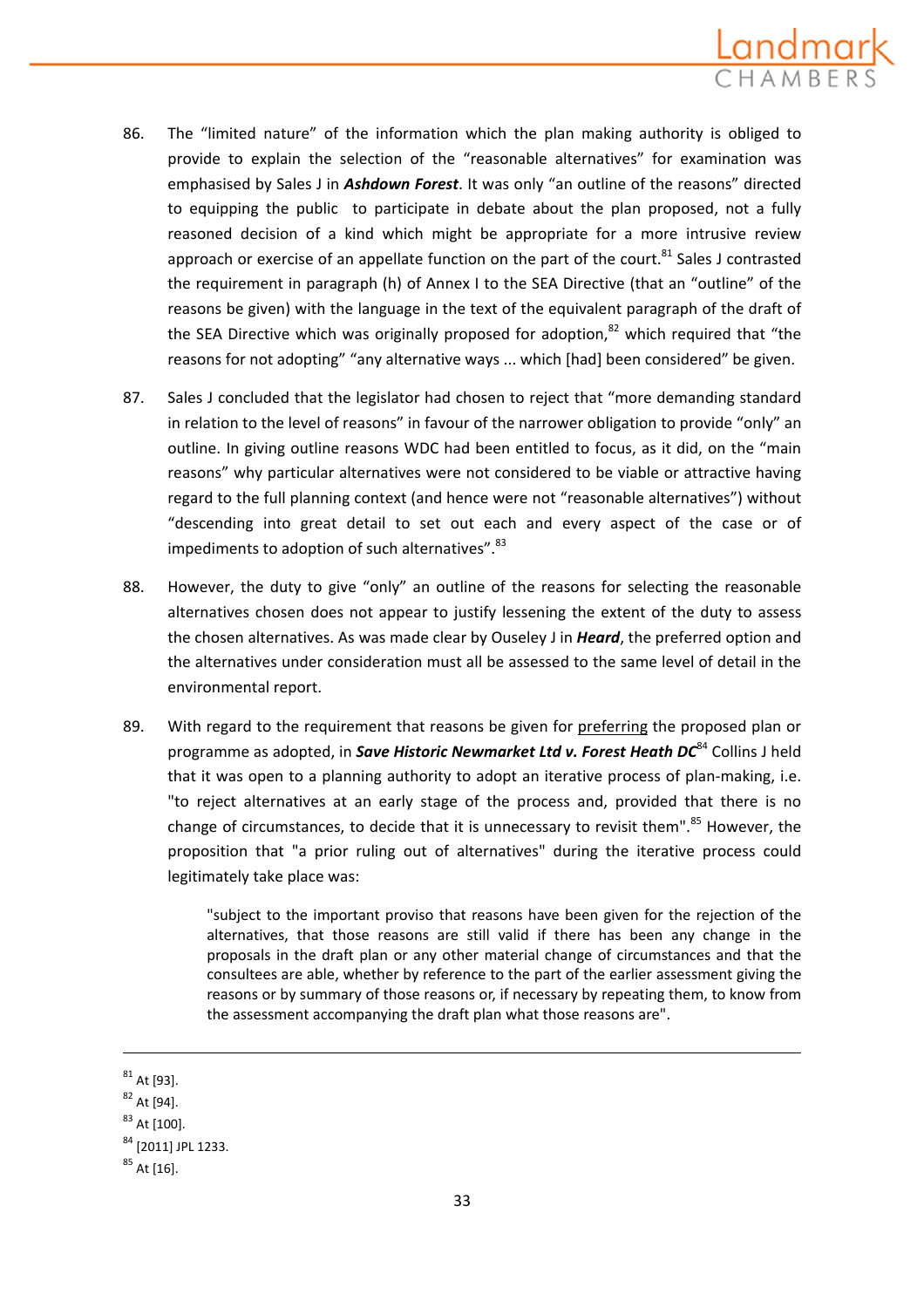

90. The extent of the duty to give reasons for the selection of the preferred option was also addressed by Ouseley J in *Heard*. He observed that such a duty was not an express requirement of the SEA Directive or of the SEA Regulations, but held that:

> "...A teleological interpretation of the directive, to my mind, requires an outline of the reasons for the selection of a preferred option, if any, even where a number of alternatives are also still being considered. Indeed, it would normally require a sophisticated and artificial form of reasoning which explained why alternatives had been selected for examination but not why one of those at the same time had been preferred.

> Even more so, where a series of stages leads to a preferred option for which alone an SA is being done, the reasons for the selection of this sole option for assessment at the final SA stage are not sensibly distinguishable from reasons for not selecting any other alternative for further examination at that final stage. The failure to give reasons for the selection of the preferred option is in reality a failure to give reasons why no other alternatives were selected for assessment or comparable assessment at that stage. This is what happened here. So this represents a breach of the directive on its express terms."<sup>86</sup>

# The format of the assessment of alternatives

91. The Commission guidance explains that, where certain aspects of a plan or programme have been assessed at an earlier stage of the planning process and the plan / programme maker wishes to use the findings of that earlier assessment at a later stage of the process, that approach will be legitimate if the earlier findings remain up-to-date and accurate and those findings are placed in the context of the new assessment. However, paragraph 4.7 of the Commission guidance emphasises (echoing Lord Hoffman in *Berkeley*) that:

> "[i]n order to form an identifiable report, the relevant information must be brought together: it should not be necessary to embark on a paper‐chase in order to understand the environmental effects of a proposal. Depending on the case, it might be appropriate to summarise earlier material, refer to it, or repeat it. But there is no need to repeat large amounts of data in a new context in which it is not appropriate."

- 92. In *Newmarket*, Collins J noted<sup>87</sup> that the requirement that earlier material be brought together so that it was identifiable in the final report was consistent with the requirement that members of the public must be able to involve themselves in the decision‐making process and for that purpose receive all relevant information, for it could not be assumed that all those potentially affected would have read all (or indeed any) previous reports.
- 93. In *Heard*, Ouseley J accepted that, in an "iterative" process, the requisite description (at each stage) of which alternatives were examined and why could be given simply by reference back to earlier documents, so long as the reasons there given remained sound, but the earlier documents had to be organised and presented in such a way that they could

<sup>86</sup> At [69] to [70].

 $87$  At [15].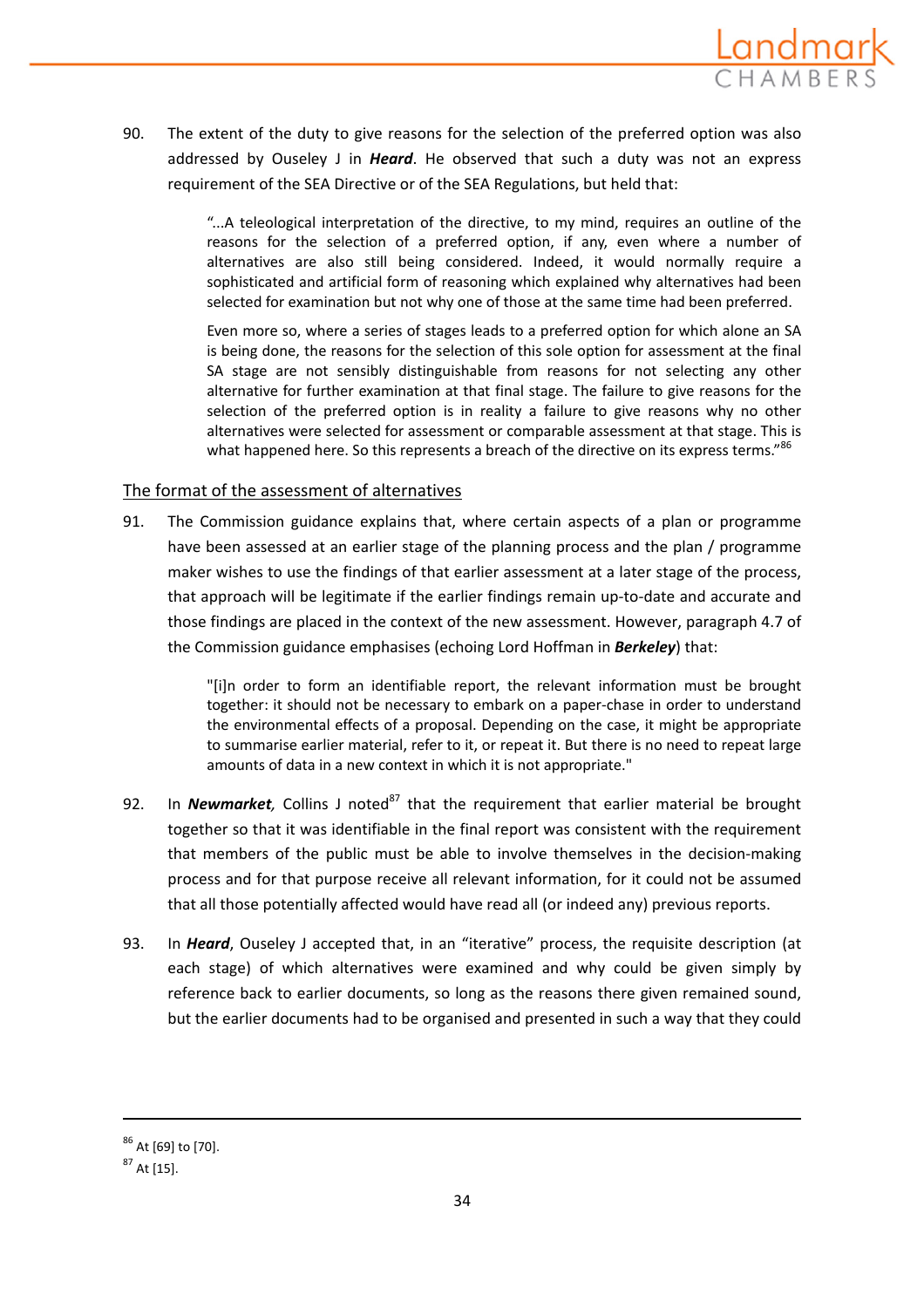

readily be ascertained and no paper chase was required to find out what had been considered and why it had been rejected.<sup>88</sup>

94. The decision in *DB Schenker* provides an example of reliance successfully being placed upon reasons given in a different document rather than in the Sustainability Appraisal itself. HHJ Belcher held that:

> "Provided the reasons for the rejection of alternative uses ... is [*sic*] fully and properly explained and the document which does so is fully and properly identified in the SA ... (and is a document freely available to consultees), the fact that the information is contained in a different document and not set out again in this SA does not, in my judgment, mean that this SA fails to consider the alternative uses. The contrary approach argued for ... would effectively mean either that all DPDs relating to a given area would have to contain duplicate SA material or that it is impossible, in practical terms, to have separate thematic DPDs and that everything must be in one DPD. In my judgment neither alternative is sustainable".<sup>89</sup>

*95.* In the very recent decision in *No Adastral New Town Ltd v. Suffolk Coastal DC*<sup>90</sup> Patterson J rejected the argument that the iterative plan making process undertaken involved an illegitimate "paper‐chase". She held that:

> "...the pre‐submission draft Development Plan included an updated SA which dealt with the main issues raised on housing distribution, the alternative sites which had been considered, and the increase in housing numbers at SP20 including their environmental impact. Although the claimant criticises that document and that in August 2011, which also went out for consultation, on the basis that they create an unacceptable paper chase the situation is very different from the case of *Berkeley v Secretary of State for the Environment* [2000] 3 WLR 420 which the claimant relies upon. In that case there was no environmental assessment at all. In the instant case there was a complete reference back to earlier documents and the reasons for rejecting earlier options. Applying the test of Collins J in *Save Historic Newmarket Limited v Forest Heath* [2011] EWHC 606 at [40] where he said,

"In my judgment, Mr Elvin is correct to submit that the final report accompanying the proposed Core Strategy to be put to the inspector was flawed. It was not possible for the consultees to know from it what were the reasons for rejecting any alternatives to the urban development where it was proposed or to know why the increase in the residential development made no difference. The previous reports did not properly give the necessary explanations and reasons and in any event were not sufficiently summarised nor were the relevant passages identified in the final report. There was thus a failure to comply with the requirements of the Directive and so relief must be given to the claimants."

The consultees were well aware of the reasons for rejecting the alternatives to the development that was proposed here".<sup>91</sup>

<u> 1989 - Johann Stein, marwolaethau a bhann an chomhair an chomhair an chomhair an chomhair an chomhair an chom</u>

<sup>88</sup> At [12], with reference to the judgment of Collins J in *Newmarket*.

<sup>89</sup> At [70].

<sup>&</sup>lt;sup>90</sup> [2014] EWHC 223 (Admin).

 $91$  At [129].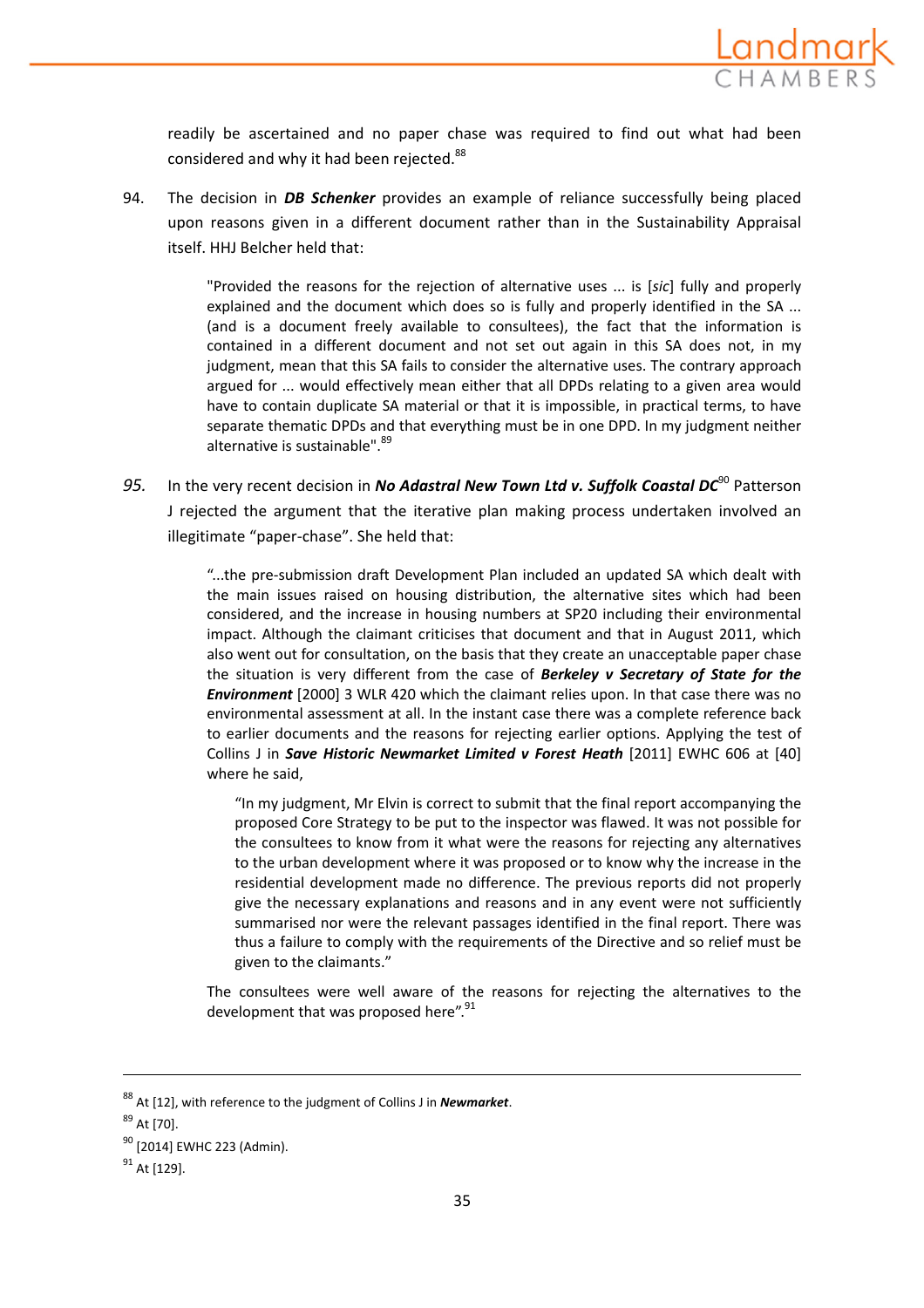

- *96.* In *Ashdown Forest* Sales J was satisfied that the LPA had met the requirement that reasonable alternatives be assessed by issuing a Habitats Regulations Assessment with (and incorporating it by reference into) the Sustainability Appraisal, and hence into the environmental report required under the SEA Directive and the SEA Regulations.<sup>92</sup>
- *97.* It is established that defects in an environmental report can be cured by a later document, provided that it is not the case that no adequate assessment of alternatives was produced prior to adoption of the relevant plan or programme: *Cogent Land LLP v Rochford DC*93. On a related point, Sales J in *Ashdown Forest* accepted the argument that since paragraph (h) of Annex I to the SEA Directive requires only an outline of the reasons for selecting the alternatives dealt with, it is open to the LPA to amplify the reasons set out in the Sustainability Appraisal for selecting the alternatives dealt with, if it proves necessary to do so to meet a rationality or other challenge directed against the merits of its choices.<sup>94</sup>
- 98. It was contended on behalf of the claimant in *Ashdown Forest* that since the environmental report published under Article 5 of the SEA Directive must be subjected to consultation under Article 6, documents published after the consultation had concluded were not relevant. Sales J held that the claimant required permission to introduce that argument in reply and that had permission been sought, it would have been refused because it would have required the case to be re‐argued; he added that he was "far from being persuaded" that there was anything in the argument.<sup>95</sup> He explained that the procedures involved in independent examination of a plan by an inspector, including by examination in public, appeared to him to be a consultation process which was capable of fulfilling the consultation requirement under Article 6 of the Directive. Sales J emphasised that since he had not heard argument on that issue his view was to be regarded as provisional. It is questionable whether his view accords with the SEA Directive and the SEA Regulations, which require that the environmental report and the draft plan be developed in parallel so that the former is able to impact on the latter before, during and after the public consultation: see **Seaport Investment Ltd's Application**<sup>96</sup> which recognises the need to ensure that public consultation on the environmental report and draft plan be capable of exerting the appropriate influence on the contents of the draft plan. The scope of the examination into the plan will be limited by reference to the objections that have been made; the examination may not, therefore, allow for the requisite "influence" to be exerted.

<sup>92</sup> At [106].

<sup>93</sup> [2013] JPL 170 at [124].

<sup>94</sup> At [101].

<sup>&</sup>lt;sup>95</sup> At [88] to [89].

<sup>&</sup>lt;sup>96</sup> [2008] Env LR 23.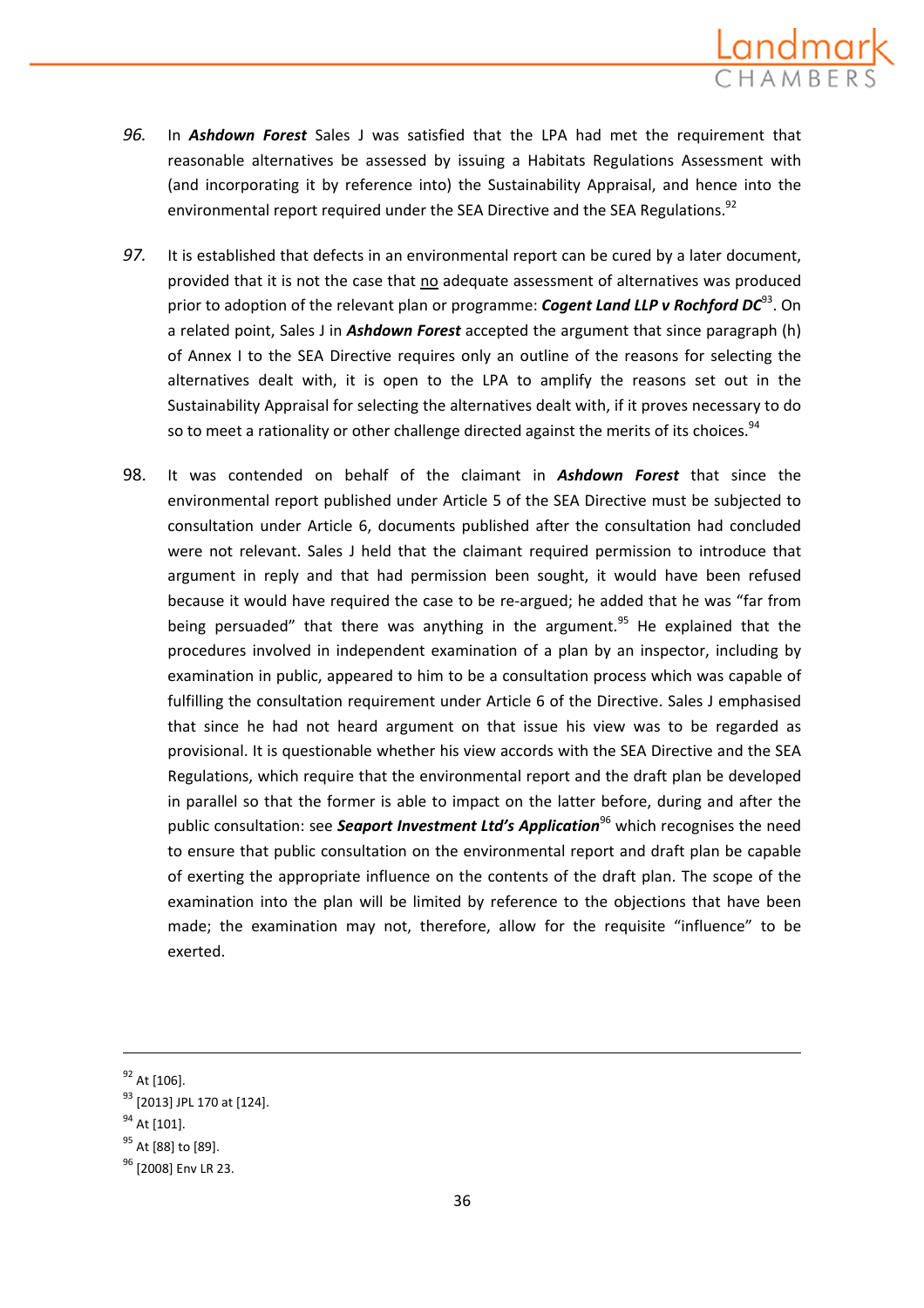

# **SEA and the NPPG**

- 99. The initial version of the NPPG published on 6 March 2014 also includes guidance in relation to SEA, which is addressed under pages ("**the SEA pages**") devoted to "Strategic environmental assessment and sustainability appraisal". There are three such pages, entitled (i) "Strategic environmental assessment and sustainability appraisal", (ii) "Sustainability appraisal requirements for Local Plans" and (iii) "Sustainability appraisal requirements for neighbourhood plans".
- 100. The guidance provides a structured overview of what sustainability appraisal ("**SA**") is and how it relates to SEA. The focus of the SEA pages is on SA, although it is acknowledged that SEA alone can be required in some limited situations where SA is not needed, "usually" in the context of neighbourhood plans (to which one of the SEA pages is devoted) or supplementary planning documents which "could have significant environmental effects".
- 101. The NPPG guidance in relation to SEA will be most useful to those who are unfamiliar with SEA and the way in which it relates to concepts such as SA, Local Plans and neighbourhood plans; various flowcharts are provided to explain the interaction between e.g. SEA and the plan‐making process. It contains few points of detail, although it does define "reasonable alternatives" in the following terms:<sup>97</sup>

"Reasonable alternatives are the different realistic options considered by the plan‐maker in developing the policies in its plan. They must be sufficiently distinct to highlight the different sustainability implications of each so that meaningful comparisons can be made. The alternatives must be realistic and deliverable".

# **III. THE COURT'S DISCRETION**

- 102. The question of the court's discretion in respect of remedies in the context of environmental assessment remains a very live issue, the Supreme Court in *Walton* having recently considered the decision of the House of Lords on the point in *Berkeley<sup>98</sup>* and the issue having also arisen during the *HS2* litigation.
- 103. *Berkeley* concerned a planning permission for the development of a site owned by Fulham Football Club close to the River Thames which the House of Lords held to be unlawful as it had been adopted in breach of the EIA Directive. The House of Lords further held that relief should not be refused merely because the relevant information was before the Secretary of State in other forms and compliance with the regulations would have made no difference to the result. Lord Hoffmann said:<sup>99</sup>

"A court is ... not entitled retrospectively to dispense with the requirement of an EIA on the ground that the outcome would have been the same or that the local planning authority or Secretary of State had all the information necessary to enable them to reach

 $97$  At [18] in the SA context and again at [38] in relation to neighbourhood plans.

<sup>&</sup>lt;sup>98</sup> [2001] 2 CMLR 38.

<sup>99</sup> At 616.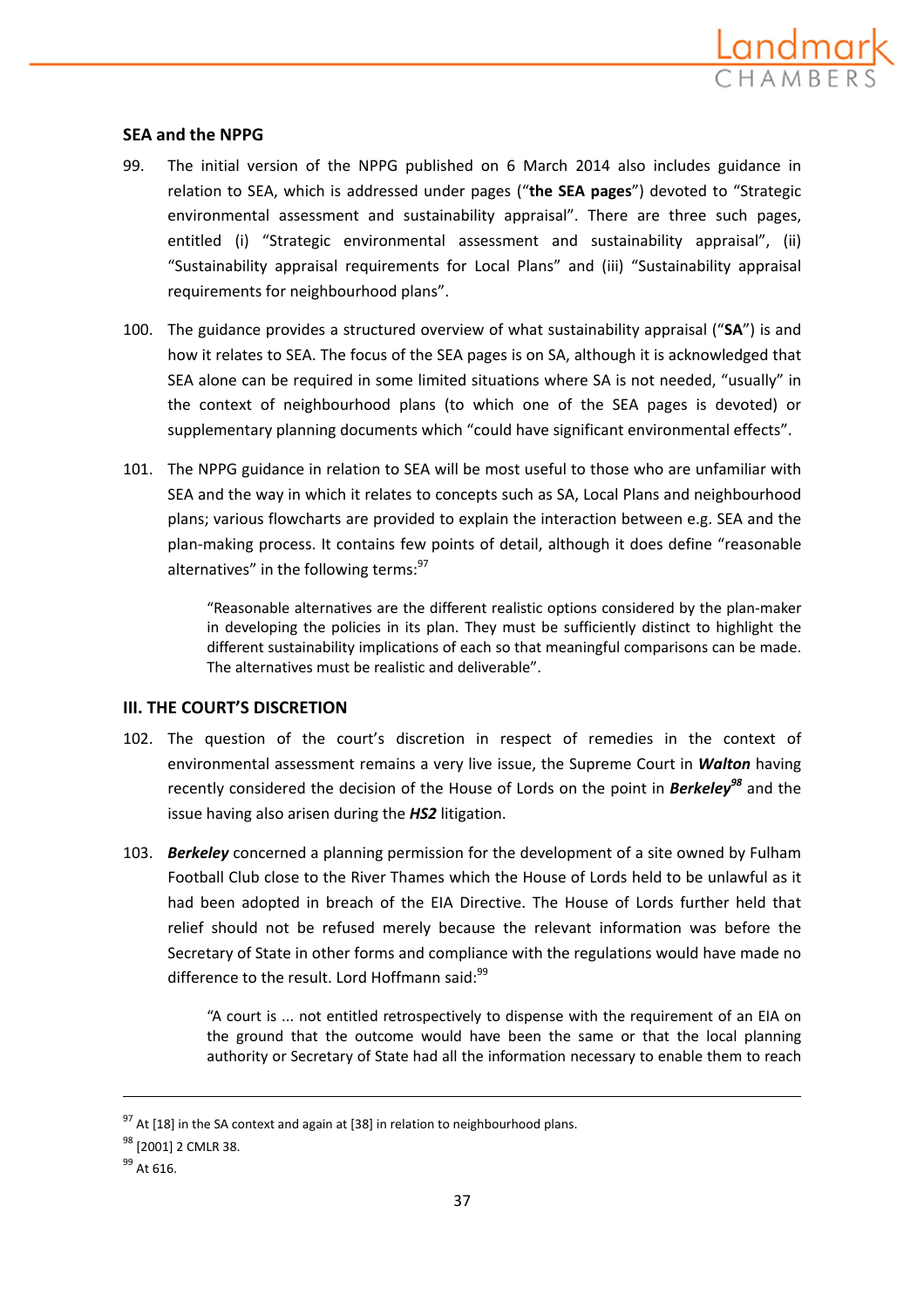

a proper decision on the environmental issues. Although section 288(5)(b) [of the Town and Country Planning Act 1990], in providing that the court 'may' quash an ultra vires planning decision, clearly confers a discretion upon the court, I doubt whether, consistently with its obligations under European law, the court may exercise that discretion to uphold a planning permission which has been granted contrary to the provisions of the Directive. To do so would seem to conflict with the duty of the court under article 10 (ex article 5) of the EC Treaty to ensure fulfilment of the United Kingdom's obligations under the Treaty. In classifying a failure to conduct a requisite EIA for the purposes of section 288 as not merely non-compliance with a relevant requirement but as rendering the grant of permission ultra vires, the legislature was intending to confine any discretion within the narrowest possible bounds. It is exceptional even in domestic law for a court to exercise its discretion not to quash a decision which has been found to be ultra vires: see Glidewell LJ in *Bolton MBC v Secretary of State for the Environment* (1991) 61 P&CR 343, 353. [Counsel for the Respondent] was in my opinion right to concede that nothing less than substantial compliance with the Directive could enable the planning permission in this case to be upheld".

- 104. In *Bown v. Secretary of State*<sup>100</sup> Carnwath LJ as he then was (with whom Lord Phillips MR and Waller LJ agreed) said that the speeches in *Berkeley* had to be read in context. Lord Bingham (in *Berkeley*) had emphasised the very narrow basis on which the case was argued in the House; the developer had not been represented and there had been no reference to any evidence of actual prejudice of his or any other interests. Care was needed in applying the principles there decided to other circumstances, such as cases where there was clear evidence of a pressing public need for the scheme under attack.
- 105. That passage of Carnwath LJ's judgment in *Bown* was noted with approval by the House of Lords in *R (Edwards) v Environment Agency (No. 2)*. <sup>101</sup> Agreeing with Carnwath LJ's observations, Lord Hoffmann added that:

"Both the nature of the flaw in the decision and the ground for exercise of the discretion have to be considered. In *Berkeley*, the flaw was the complete absence of an EIA and the sole ground for the exercise of the discretion was that the result was bound to have been the same."

106. In *Walton*, Lord Reed reserved his opinion on the question of the court's remedial discretion. Lord Carnwath, however, analysed the issue in detail. He accepted that the statements of the House of Lords in *Berkeley* carried "great persuasive weight", but again emphasised that care was needed in applying them in other statutory contexts and other factual circumstances. Not only did the statements rest in part on concessions by counsel for the Secretary of State, by the time the case reached the House of Lords the developer had abandoned the project and the decision had lost any practical significance.<sup>102</sup> The factual differences between *Berkeley* and *Walton* were "dramatic". In *Berkeley* there had been no countervailing prejudice to public or private interests to weigh against the breach

<sup>100</sup> [2003] EWCA Civ 1170, 526.

<sup>101</sup> [2008] UKHL 22 at [63] to [65].

<sup>102</sup> At [127].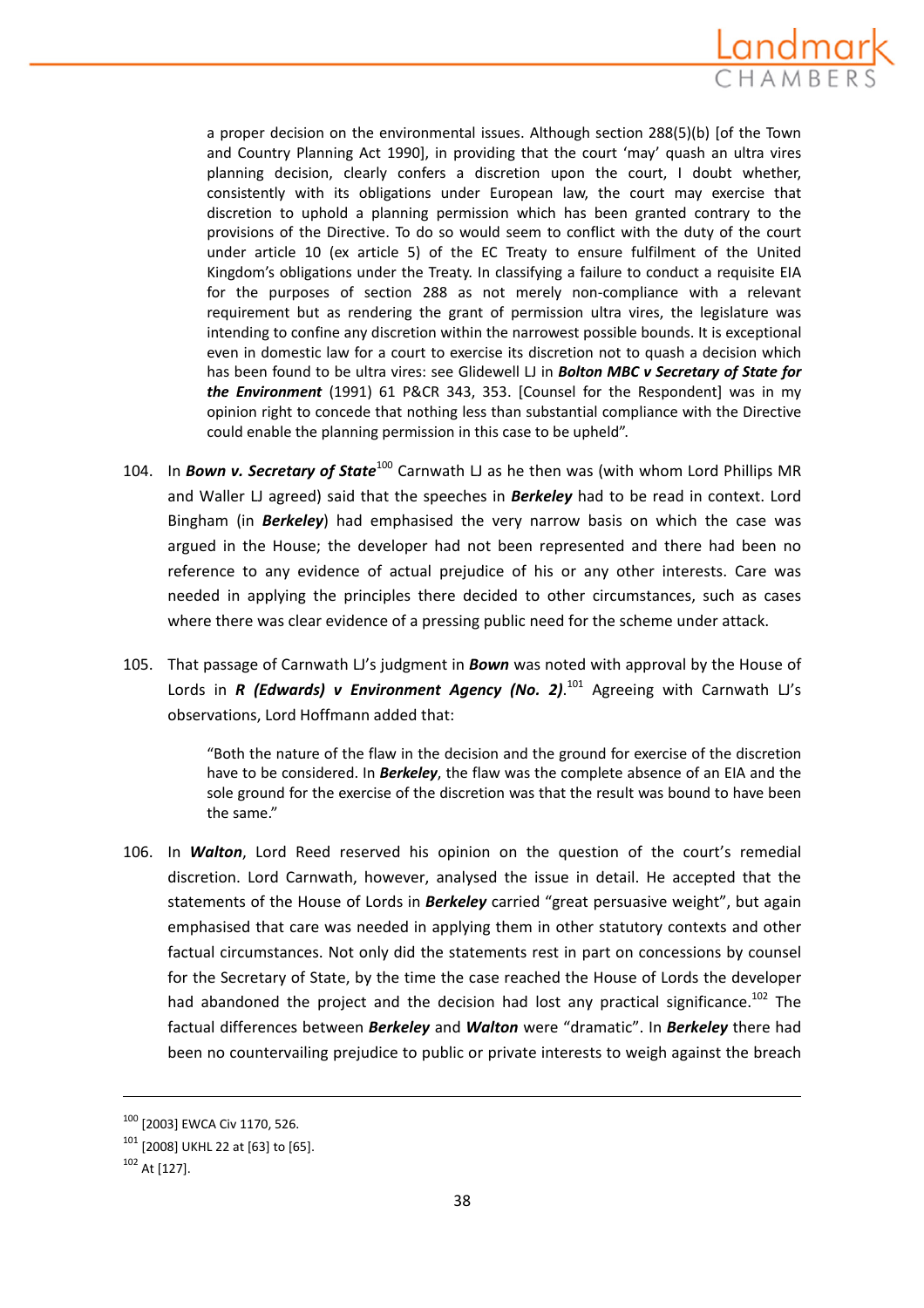

of the directive; the countervailing case advanced was one of pure principle. In *Walton*, by contrast, the potential prejudice to public and private interests from quashing the order was "very great". Lord Carnwath observed that "[i]t would be extraordinary if, in relation to a provision which is in terms discretionary, the court were precluded by principles of domestic or European law from weighing that prejudice in the balance".<sup>103</sup>

107. Lord Carnwath further noted that the statutory context was significantly different from that applicable in *Berkeley*:

> "...First, under the 1984 Act, even in respect of EIA, a breach of the regulations does not, as under the planning Acts, render the subsequent decision outside the powers of the Act. It is a breach of the requirements laid down by s.20A, and as such is within the second ground of challenge, but is thus also subject to the need to show "substantial prejudice". Secondly, and more importantly for the purposes of this case, there is nothing to assimilate the requirements of the SEA Directive to the requirements of the 1984 Act, breach of which alone may give rise to a challenge under that procedure. No doubt the adoption of a plan or programme in breach of the SEA Directive would be subject to challenge by judicial review at the appropriate time. But the legislature has not thought it necessary to provide for a separate right of challenge on those grounds in relation to the approval of a subsequent project made under the 1984 Act.

> Accordingly, subject to any overriding principles emerging from the European authorities (see below), it seems to me that, even if (contrary to what appears to be the effect of the statute) breach of the SEA Directive were a ground of challenge under the 1984 Act procedure, the court would retain a discretion to refuse relief on similar grounds to those available under domestic law".<sup>104</sup>

- 108. Lord Carnwath then considered the two European cases relied upon by counsel for the appellant, *Wells105* and *Inter‐Environnement Wallonie*. In respect of *Wells*, he considered that it was of interest that the court envisaged the payment of compensation (if possible under national law) as a possible alternative to revoking the consents. That possibility indicated that the public interest in nullifying an action taken in breach of European law was not absolute, and that the remedy might in some circumstances be tailored to the extent of the practical damage, if any, suffered by a particular applicant. As to *Inter‐ Environnement Wallonie*, Lord Carnwath noted that the factual context of that case was again very different, but that even there "practical considerations had a part to play"; having found a breach, the court accepted that, to avoid a "legal vacuum" the order in question could "exceptionally" be left in operation for the short period required to carry out the SEA.
- 109. Lord Carnwath concluded:<sup>106</sup>

"It would be a mistake in my view to read these cases as requiring automatic

<u> 1989 - Johann Stein, marwolaethau a bhann an chomhair an chomhair an chomhair an chomhair an chomhair an chom</u>

<sup>103</sup> At [131].

<sup>104</sup> At [132] to [133].

<sup>105</sup> [2004] 1 CMLR 31.

<sup>106</sup> At [138] to [140]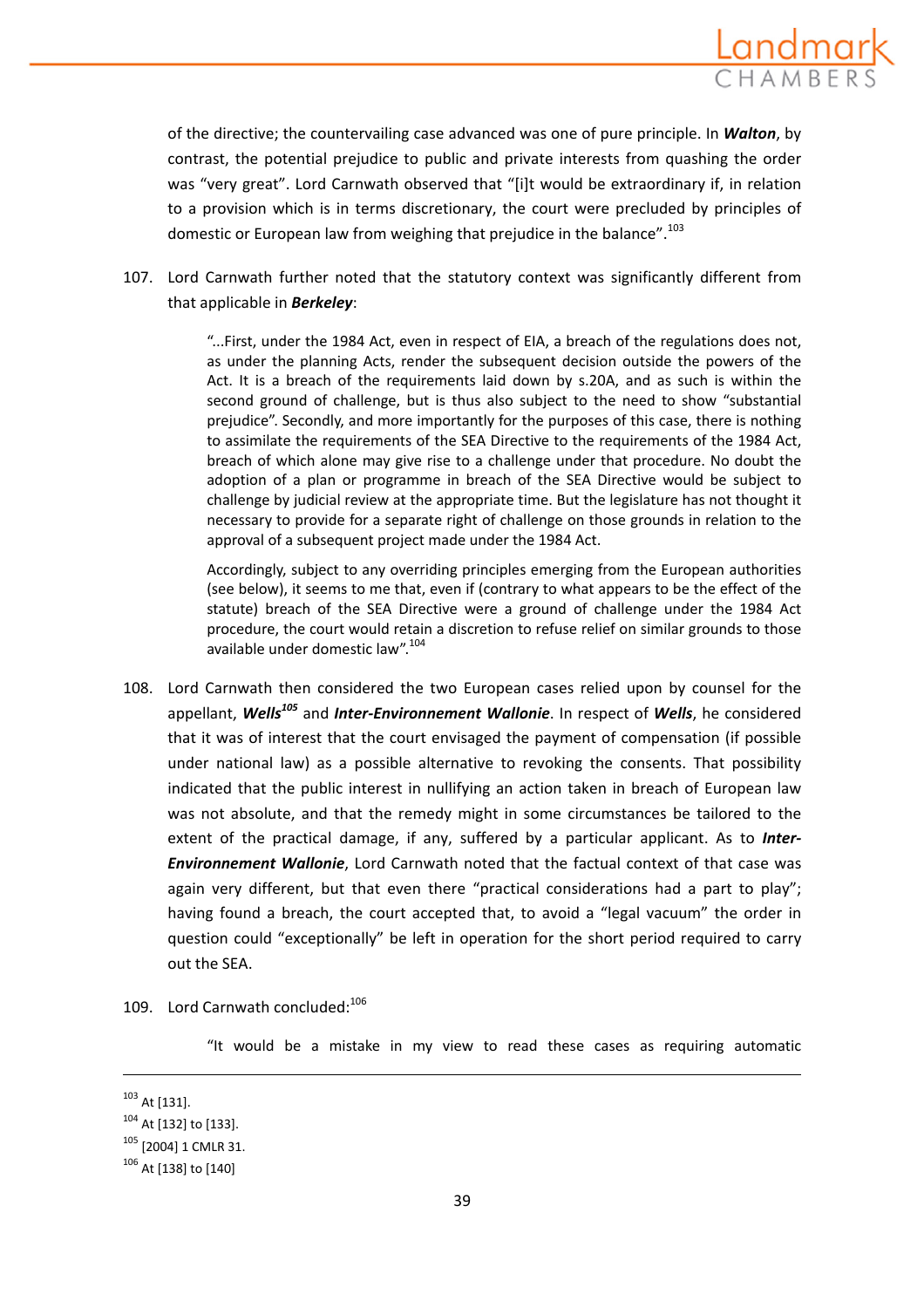

"nullification" or quashing of any schemes or orders adopted under the 1984 Act where there has been some shortfall in the SEA procedure at an earlier stage, regardless of whether it has caused any prejudice to anyone in practice, and regardless of the consequences for wider public interests. As [*Wells*] makes clear, the basic requirement of European law is that the remedies should be "effective" and "not less favourable" than those governing similar domestic situations. Effectiveness means no more than that the exercise of the rights granted by the Directive should not be rendered "impossible in practice or excessively difficult". Proportionality is also an important principle of European law.

Where the court is satisfied that the applicant has been able in practice to enjoy the rights conferred by the European legislation, and where a procedural challenge would fail under domestic law because the breach has caused no substantial prejudice, I see nothing in principle or authority to require the courts to adopt a different approach merely because the procedural requirement arises from a European rather than a domestic source.

Accordingly ... I would not have been disposed to accept without further argument that, in the statutory and factual context of the present case, the factors governing the exercise of the court's discretion are materially affected by the European source of the environmental assessment regime".

110. Lord Hope agreed with Lord Carnwath's analysis: $107$ 

"...The fact that an individual may bring an objection on environmental grounds derived from European directives does not mean that the court is deprived of the discretion which it would have at common law, having considered the merits and assessed where the balance is to be struck, to refuse to give effect to the objection.

The scope for the exercise of that discretion in that context is not therefore as narrow as the speeches in [*Berkeley*] might be taken to suggest. The principles of European law to which Lord Carnwath refers ... support this approach. Where there are good grounds for thinking that the countervailing prejudice to public or private interests would be very great, as there are in this case, it will be open to the court in the exercise of its discretion to reject a challenge that is based solely on the ground that a procedural requirement of European law has been breached if it is satisfied that this is where the balance should be struck".

111. Although in *HS2*, the Supreme Court referred at several points to Walton, the issue of discretion did not arise since the Court rejected the appeals on their substantive merits. The Secretary of State had failed to persuade the courts below that had the DNS been subject to SEA, then it would have complied in substance or that the Courts should have exercised the discretion not to quash. The failure to assess alternatives, had it been engaged through SEA, was too significant an issue. Lord Carnwath noted this:

> "46 There is also a measure of agreement as to what such additional consideration would involve. Ouseley J [2013] EWHC 481 (Admin) considered whether, in spite of the Government's position that such treatment was unnecessary, substantial compliance had been achieved: paras 160–172. In a passage the reasoning of which has not been challenged before this court, he concluded that it had not been achieved, for reasons

<sup>107</sup> At [155] and [156].